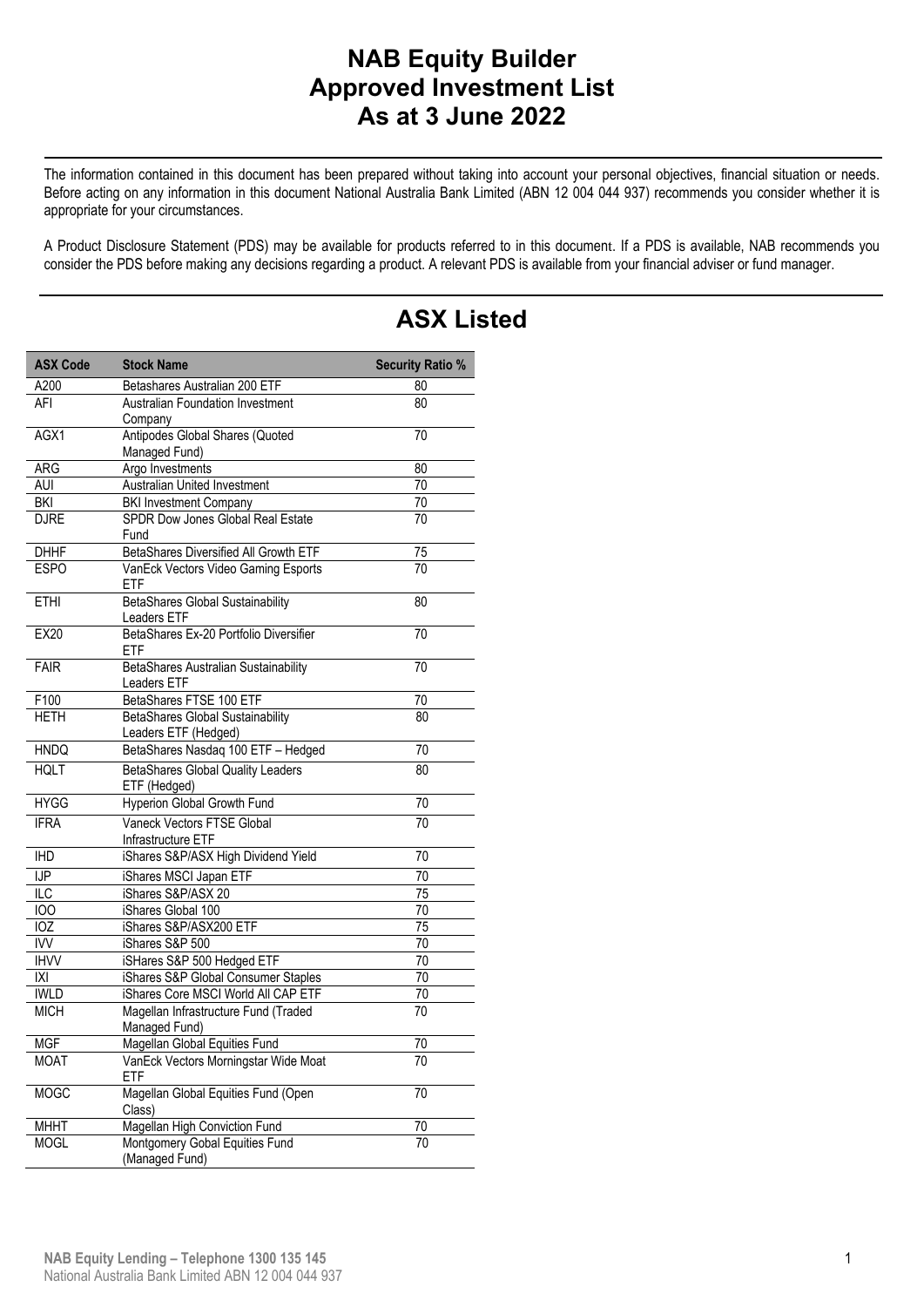

| <b>MVB</b>       | Vaneck Vectors Australian Banks ETF                    | 75              |
|------------------|--------------------------------------------------------|-----------------|
| <b>MVW</b>       | Vaneck Australian Equal Weight ETF                     | 70              |
| NDQ              | BetaShares Nasdaq 100 ETF                              | 70              |
| QHAL             | VanEck Vectors MSCI World Ex                           | 70              |
| QLTY             | Australia Quality (Hedged) ETF                         | 80              |
|                  | <b>BetaShares Global Quality Leaders</b><br><b>ETF</b> |                 |
|                  |                                                        |                 |
| <b>OZF</b>       | SPDR S&P/ASX 200 Financials ex A-                      | 75              |
|                  | <b>REITs Fund</b>                                      |                 |
| $\overline{QOZ}$ | BetaShares FTSE RAFI Australia 200                     | 75              |
|                  | ETF                                                    |                 |
| QUAL             | Vaneck Vectors MSCI World Ex                           | 70              |
|                  | <b>Australia Quality ETF</b>                           |                 |
| <b>RARI</b>      | Russsell Investments Australian                        | 80              |
|                  | Responsible Investment ETF                             |                 |
| <b>RDV</b>       | Russell High Dividend Australian                       | 75              |
|                  | Shares ETF                                             |                 |
| <b>RGB</b>       | Russell Investments Australian                         | 80              |
|                  | Government Bond ETF                                    |                 |
| <b>ROBO</b>      | ROBO Global Robotics & Automation                      | 70              |
|                  | ETF                                                    |                 |
| <b>RVL</b>       | Russell Australia Value ETF                            | 75              |
| <b>SFY</b>       | Spdr S&P/ASX 50 Fund                                   | 70              |
| SOL              | Washington H Soul Pattinson &                          | 75              |
|                  |                                                        |                 |
|                  | Company Limited                                        |                 |
| <b>STW</b>       | Spdr S&P/ASX 200 Fund                                  | 70              |
| <b>SYI</b>       | SPDR MSCI Australia Select High                        | 75              |
|                  | Dividend Yield Fund                                    |                 |
| <b>VAE</b>       | Vanguard FTSE Asia Ex-Japan Shares                     | 70              |
|                  | Index ETF                                              |                 |
| <b>VAF</b>       | Vanguard Australian Fixed Interest                     | 70              |
|                  | Index ETF                                              |                 |
| <b>VAP</b>       | Vanguard Australian Property                           | 70              |
|                  | Securities Index ETF                                   |                 |
| VAS              | Vanguard Australian Shares Index ETF                   | 80              |
| <b>VBND</b>      | Vanguard Global Aggregate Bond Index                   | 70              |
|                  | (Hedged) ETF                                           |                 |
|                  | Vanguard International Credit                          | 70              |
| <b>VCF</b>       | Securities Index (Hedged) ETF                          |                 |
| <b>VDBA</b>      | Vanguard Diversified Balanced Fund                     | $\overline{80}$ |
|                  | ETF                                                    |                 |
| <b>VDCO</b>      | Vanguard Diversified Conservative                      | 70              |
|                  | Index Fund ETF                                         |                 |
| <b>VDHG</b>      | Vanguard Diversified High Growth                       | 80              |
|                  |                                                        |                 |
|                  | Index Fund ETF                                         |                 |
| <b>VDGR</b>      | Vanguard Diversified Growth Index                      | 80              |
|                  | Fund                                                   |                 |
| <b>VESG</b>      | <b>Vanguard Ethical Conscious</b>                      | 70              |
|                  | International Share Index ETF                          |                 |
| VEQ              | Vanguard FTSE Europe Shares ETF                        | 70              |
| <b>VETH</b>      | Vanguard Ethically Conscious                           | 70              |
|                  | Australian Shares ETF                                  |                 |
| VEU              | Vanguard All-World Ex-US Shares                        | 70              |
|                  | Index ETF                                              |                 |
| <b>VGAD</b>      | Vanguard MSCI Index International                      | 70              |
|                  | Shares (Hedged) ETF                                    |                 |
| VGS              | Vanguard MSCI Index International                      | 75              |
|                  | <b>Shares ETF</b>                                      |                 |
| <b>VIF</b>       | Vanguard International Fixed Interest                  | 70              |
|                  | Index (Hedged) ETF                                     |                 |
|                  |                                                        |                 |
| VHY              | Vanguard Australian Shares High Yield                  | 75              |

\*\* Stock is currently at its maximum, or closed to new investors. No further lending is accepted against this stock.

2

<sup>\*\*\*</sup> Vanguard Managed Fund Applications (Direct) are closed to new investors. Existing (Direct) investors can 'top up' investments. If you invest in managed funds through an investment platform, please consult your platform manager to ascertain if Vanguard funds are available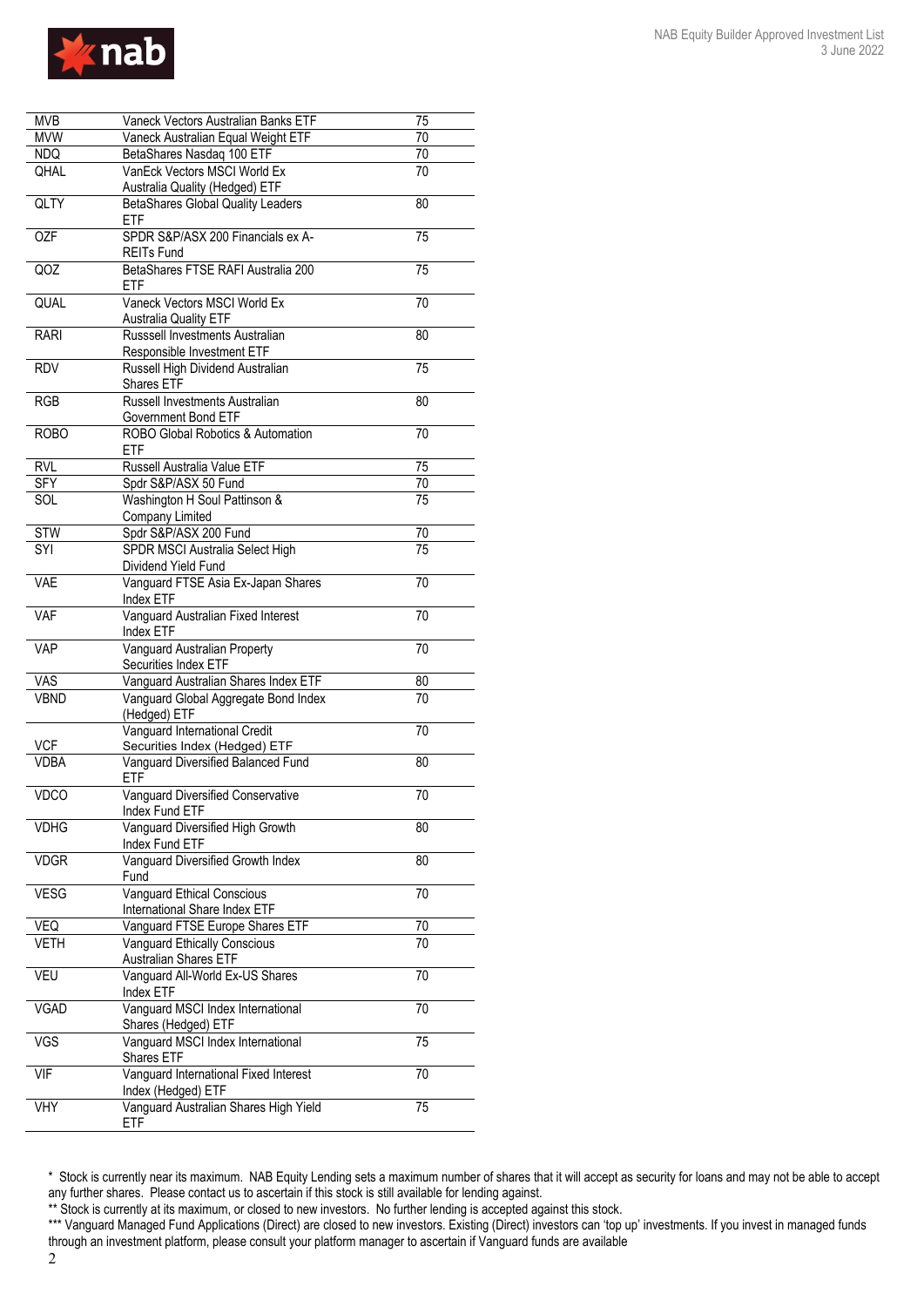

| <b>VLC</b>  | Vanguard MSCI Australian Large      | 75 |
|-------------|-------------------------------------|----|
|             | Companies Index                     |    |
| <b>VTS</b>  | Vanguard US Total Market Shares     | 70 |
|             | Index ETF                           |    |
| <b>VVLU</b> | Vanguard Global Value Equity Active | 70 |
|             | ETF                                 |    |
| <b>YMAX</b> | BetaShares Australian Top 20 Equity | 75 |
|             | <b>Yield Maximiser Fund</b>         |    |
| <b>WAM</b>  | <b>WAM Capital Limited</b>          | 70 |
| <b>WDMF</b> | iShares Edge MSCI World Multifactor | 70 |
|             | FTF                                 |    |
| <b>WLE</b>  | <b>WAM Leaders Fund</b>             | 70 |
| <b>WGB</b>  | <b>WAM Global Limited</b>           | 70 |
| <b>WVOL</b> | iShares Edge MSCI World Minimum     | 70 |
|             | <b>Volatility ETF</b>               |    |

## **Approved Managed Funds**

| <b>APIR Code</b> | <b>Fund Name</b>                                                       | <b>Security</b><br>Ratio % | <b>APIR Code</b>            | <b>Fund Name</b>                                                    | <b>Security</b><br>Ratio % |
|------------------|------------------------------------------------------------------------|----------------------------|-----------------------------|---------------------------------------------------------------------|----------------------------|
|                  | AAG CAPITAL SUPERSHARE SMA                                             |                            | ADV0085AU                   | Advance Growth Multi-Blend Fund -<br><b>Wholesale Units</b>         | 70                         |
| AAG008           | AAG Capital SuperShare SMA                                             | 70                         | ADV0053AU                   | Advance International Shares Multi-<br>Blend Fund - Wholesale Units | $\overline{70}$            |
|                  | <b>ABERDEEN ASSET MANAGEMENT LIMITED</b>                               |                            |                             | ALLIANCE BERNSTEIN INVESTMENT MANAGEMENT AUSTRALIA                  |                            |
| <b>CRS0005AU</b> | Aberdeen Actively Hedged International                                 | $\overline{70}$            |                             |                                                                     |                            |
|                  | <b>Equities Fund</b>                                                   |                            | ACM0006AU                   | AB Managed Volatility Equities Fund                                 | 70                         |
| MGL0114AU        | Aberdeen Australian Equities Fund                                      | $\overline{70}$            | ACM0009AU                   |                                                                     | 70                         |
| <b>CRS0004AU</b> | Aberdeen Australian Fixed Income                                       | $\overline{70}$            |                             | AB Global Equities Fund                                             |                            |
|                  | Fund                                                                   |                            | <b>ALLAN GRAY AUSTRALIA</b> |                                                                     |                            |
| <b>CRS0002AU</b> | Aberdeen Capital Growth Fund                                           | 70                         |                             |                                                                     |                            |
| <b>CRS0003AU</b> | Aberdeen Classic Series Australian                                     | $\overline{70}$            | ETL0060AU                   | Allan Gray Australia Equity Fund - Class A                          | 70                         |
|                  | <b>Equities Fund</b>                                                   |                            |                             | <b>ALPHINITY INVESTMENT MANAGEMENT</b>                              |                            |
| CSA0135AU        | Aberdeen Fully Hedged International                                    | 70                         |                             |                                                                     |                            |
|                  | <b>Equities Fund</b>                                                   |                            | HOW0164AU                   | <b>Alphinity Global Equity Fund</b>                                 | 80                         |
| <b>CRS0008AU</b> | Aberdeen Inflation Linked Bond Fund                                    | $\overline{70}$<br>70      | <b>HOW0121AU</b>            | Alphinty Sustainable Share Fund                                     | 75                         |
| <b>EQI0015AU</b> | Aberdeen International Equity Fund                                     |                            |                             |                                                                     |                            |
| CSA0114AU        | Aberdeen Select Investment Actively                                    | 70                         |                             | <b>ALTRINSIC GLOBAL ADVISORS</b>                                    |                            |
| <b>CRS0001AU</b> | Hedged International Equities Fund<br>Aberdeen Sustainable Income Fund | 70                         | ANT0005AU                   | <b>Altrinsic Global Equities Trust</b>                              | 70                         |
|                  | <b>ADVANCE ASSET MANAGEMENT LIMITED</b>                                |                            |                             | AMP CAPITAL INVESTORS LIMITED                                       |                            |
|                  |                                                                        |                            | AMP1932AU                   | AMP Capital Dynamic Markets Fund                                    | 70                         |
| ADV0029AU        | Advance Australian Fixed Interest Multi-                               | $\overline{70}$            | NML0589AU                   | AMP Capital Generations - Growth                                    | $\overline{70}$            |
|                  | <b>Blend Fund</b>                                                      |                            | AMP0442AU                   | AMP Capital Investors - Balanced                                    | $\overline{70}$            |
| ADV0025AU        | Advance Australian Shares Multi-Blend                                  | $\overline{70}$            |                             | Growth Fund                                                         |                            |
|                  | Fund                                                                   |                            | AMP0444AU                   | AMP Capital Investors - Conservative                                | $\overline{70}$            |
| ADV0023AU        | Advance Balanced Multi-Blend Fund                                      | $\overline{70}$            |                             | Fund                                                                |                            |
| ADV0022AU        | Advance Defensive Multi-Blend Fund                                     | 70                         | AMP0443AU                   | AMP Capital Investors - Conservative                                | $\overline{70}$            |
| ADV0024AU        | Advance Growth Multi-Blend Fund                                        | $\overline{70}$            |                             | Fund - Class A                                                      |                            |
| ADV0028AU        | Advance International Shares Multi-                                    | 70                         | AMP0271AU                   | AMP Capital Investors - Enhanced                                    | $\overline{70}$            |
|                  | <b>Blend Fund</b>                                                      |                            |                             | Index Share Fund                                                    |                            |
| ADV0084AU        | Advance Australian Fixed Interest Multi-                               | $\overline{70}$            | AMP0257AU                   | AMP Capital Investors - Enhanced                                    | 70                         |
| ADV0045AU        | Blend Fund - Wholesale Units                                           | 70                         |                             | Index Share Fund - Class A                                          |                            |
|                  | Advance Australian Shares Multi-Blend                                  |                            | AMP0275AU                   | AMP Capital Investors - Enhanced                                    | $\overline{70}$            |
| ADV0050AU        | Fund - Wholesale Units<br>Advance Balanced Multi-Blend Fund -          | $\overline{70}$            |                             | International Share Index Fund                                      |                            |
|                  | <b>Wholesale Units</b>                                                 |                            | AMP0445AU                   | AMP Capital Investors - Equity Fund                                 | 70                         |
| ADV0049AU        | Advance Defensive Multi-Blend Fund -                                   | 70                         | AMP0370AU                   | AMP Capital Investors - Equity Fund -                               | $\overline{70}$            |
|                  | <b>Wholesale Units</b>                                                 |                            |                             | Class A                                                             |                            |

<sup>\*</sup> Stock is currently near its maximum. NAB Equity Lending sets a maximum number of shares that it will accept as security for loans and may not be able to accept any further shares. Please contact us to ascertain if this stock is still available for lending against.

<sup>\*\*</sup> Stock is currently at its maximum, or closed to new investors. No further lending is accepted against this stock.

<sup>\*\*\*</sup> Vanguard Managed Fund Applications (Direct) are closed to new investors. Existing (Direct) investors can 'top up' investments. If you invest in managed funds through an investment platform, please consult your platform manager to ascertain if Vanguard funds are available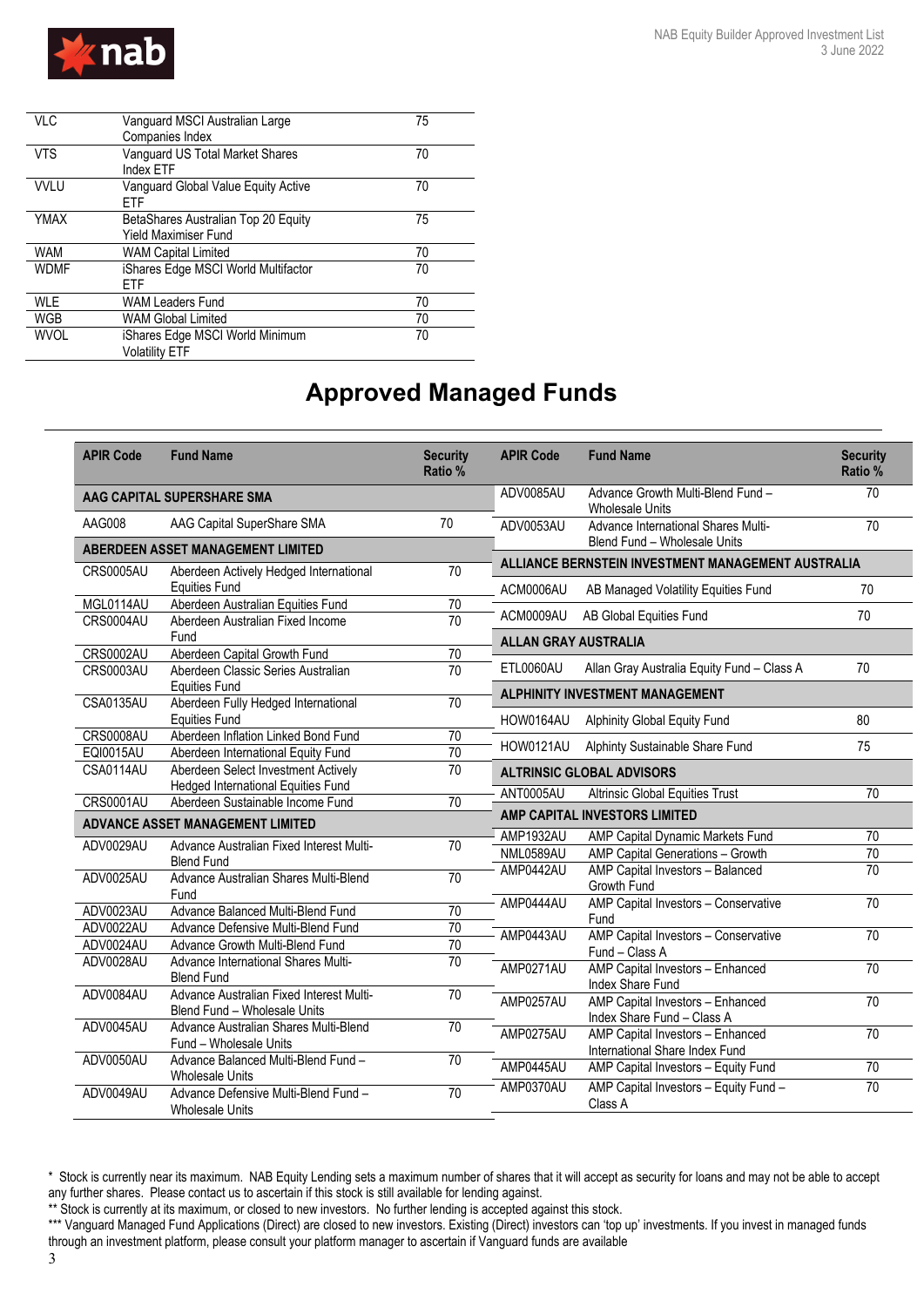

| <b>APIR Code</b> | <b>Fund Name</b>                                                                           | <b>Security</b><br>Ratio % | <b>APIR Code</b>     | <b>Fund Name</b>                                                                                    | <b>Security</b><br>Ratio % |
|------------------|--------------------------------------------------------------------------------------------|----------------------------|----------------------|-----------------------------------------------------------------------------------------------------|----------------------------|
| AMP0683AU        | AMP Capital Investors - Future<br>Directions International Share Fund -<br><b>WT Units</b> | 70                         | AMP0015AU            | AMP Flexible Lifetime Investments -<br><b>Future Directions Australian Share</b><br>Fund (original) | 70                         |
| AMP0686AU        | AMP Capital Investors - Global<br><b>Property Securities Fund</b>                          | $\overline{70}$            | AMP0690AU            | AMP Flexible Lifetime Investments -<br><b>Future Directions Balanced Fund</b>                       | $\overline{70}$            |
| AMP0974AU        | AMP Capital Investors - Global<br>Property Securities Fund - Class A                       | $\overline{70}$            | AMP0688AU            | AMP Flexible Lifetime Investments -<br>Future Directions Conservative Fund                          | $\overline{70}$            |
| AMP1073AU        | AMP Capital Investors - Global<br>Property Securities Fund - Private                       | $\overline{70}$            | AMP0691AU            | AMP Flexible Lifetime Investments -<br>Future Directions Growth Fund                                | $\overline{70}$            |
| AMP0574AU        | <b>Client Units</b><br>AMP Capital Investors - High Growth                                 | 70                         | AMP0694AU            | AMP Flexible Lifetime Investments -<br><b>Future Directions International Bond</b>                  | 70                         |
| AMP0268AU        | Fund<br>AMP Capital Investors - International                                              | 70                         | AMP0017AU            | Fund<br>AMP Flexible Lifetime Investments -                                                         | $\overline{70}$            |
| AMP0254AU        | <b>Bond Fund</b><br>AMP Capital Investors - International                                  | $\overline{70}$            |                      | <b>Future Directions International Share</b><br>Fund (original)                                     |                            |
| AMP0269AU        | Bond - Class A<br>AMP Capital Investors - Listed Property                                  | 70                         | AMP0855AU            | AMP Flexible Lifetime Investments -<br>Future Directions International Share                        | $\overline{70}$            |
| AMP0255AU        | <b>Trust Fund</b><br>AMP Capital Investors - Listed Property                               | $\overline{70}$            | AMP0689AU            | AMP Flexible Lifetime Investments -<br><b>Future Directions Moderately</b>                          | 70                         |
| AMP0249AU        | Trust Fund - Class A<br>AMP Capital Investors - Managed                                    | 80                         | AMP0141AU            | <b>Conservative Fund</b><br>AMP Flexible Lifetime Investments -                                     | 70                         |
| GIO0001AU        | <b>Treasury Fund</b><br>AMP Capital Investors - Monthly                                    | $\overline{70}$            | AMP0014AU            | High Growth Fund<br>AMP Flexible Lifetime Investments -                                             | $\overline{70}$            |
| GIO0002AU        | Income Fund No. 1                                                                          | 70                         | AMP0448AU            | <b>Property Securities Fund</b><br>AMP Flexible Lifetime Investments -                              | 70                         |
|                  | AMP Capital Investors - Monthly<br>Income Fund No. 2                                       |                            |                      | Sustainable Future Australian Share                                                                 |                            |
| GIO0003AU        | AMP Capital Investors - Monthly<br>Income Fund No. 3                                       | $\overline{70}$            | AMP1394AU            | Fund<br>AMP Flexible Lifetime Investments S2-                                                       | $\overline{70}$            |
| AMP0450AU        | AMP Capital Investors - Sustainable<br>Future Australian Share Fund                        | $\overline{70}$            | AMP1410AU            | <b>AMP Equity</b><br>AMP Flexible Lifetime Investments S2 -                                         | 70                         |
| AMP0449AU        | AMP Capital Investors - Sustainable<br>Future Australian Share Class A                     | $\overline{70}$            | AMP9989AU            | <b>Future Directions Australian Share</b><br>Antipodes Advantage Global Fund                        | $\overline{70}$            |
| AMP0453AU        | AMP Capital Investors - Sustainable<br><b>Future Balanced Growth Fund</b>                  | $\overline{70}$            | AMP9163AU            | Bennelong Advantage ex-20 Australian<br><b>Equities Fund</b>                                        | 70                         |
| AMP0452AU        | AMP Capital Investors - Sustainable<br>Future Balanced Growth Class A                      | $\overline{70}$            | AMP2080AU            | Magellan Advantage Global Fund                                                                      | 70                         |
| <b>NML0061AU</b> | AMP Capital Investors - Wholesale<br>Australian Equity Value Fund                          | $\overline{70}$            | AMP5356AU            | Walter Scott Advantage Global Equity<br>Fund                                                        | 70                         |
| NML0018AU        | AMP Capital Investors - Wholesale -<br>Cash Management Trust                               | 85                         |                      | <b>ANTARES CAPITAL PARTNERS LIMITED</b>                                                             |                            |
| NML0318AU        | AMP Capital Investors - Wholesale                                                          | 70                         | ANTCASH<br>PPL0002AU | Antares Cash Fund Class A<br><b>Antares Dividend Builder</b>                                        | 80<br>$\overline{70}$      |
| NML0348AU        | Global Equity Growth Fund<br>AMP Capital Investors- Wholesale                              | 70                         | PPL0115AU            | Antares Elite Opportunities Fund<br>(Professional Selection)                                        | 70                         |
| NML0569AU        | Global Equity Value Fund<br>AMP Capital Generations - AMP                                  | 85                         | PPL0108AU            | Antares High Growth Shares Fund                                                                     | 70                         |
|                  | Capital Cash Management                                                                    |                            | PPL0028AU            | (Personal Choice)<br>Antares Income Fund                                                            | 70                         |
| AMP0013AU        | AMP Flexible Lifetime Investments -<br><b>Balanced Growth Fund</b>                         | 70                         | NFS0209AU            | Antares Listed Property Fund                                                                        | $\overline{70}$            |
| AMP0016AU        | AMP Flexible Lifetime Investments -<br><b>Blue Chip Fund</b>                               | $\overline{70}$            | PPL0110AU            | (Professional Selection)<br>Antares Australian Equities Fund                                        | 70                         |
| AMP0012AU        | AMP Flexible Lifetime Investments -<br>Conservative Fund                                   | $\overline{70}$            | PPL0106AU            | (Professional Selection)<br>Antares High Growth Shares Fund                                         | 70                         |
| AMP0018AU        | AMP Flexible Lifetime Investments -<br><b>Equity Fund</b>                                  | $\overline{70}$            | <b>ANTARES</b>       | (Professional Selection)                                                                            |                            |
| AMP0693AU        | AMP Flexible Lifetime Investments -                                                        | $\overline{70}$            | NUN0051AU            | Antares Blue Chip Top 20                                                                            | $70\,$                     |
| AMP0854AU        | Future Directions Australian Bond Fund<br>AMP Flexible Lifetime Investments -              | $\overline{70}$            | NUN0054AU            | Antares Core Opportunities                                                                          | 70                         |
|                  | <b>Future Directions Australian Share</b>                                                  |                            | NUN0052AU            | Antares Dividend Builder                                                                            | $\overline{70}$            |
|                  |                                                                                            |                            |                      | <b>ANTIPODES PARTNERS LIMITED</b>                                                                   |                            |

<sup>\*</sup> Stock is currently near its maximum. NAB Equity Lending sets a maximum number of shares that it will accept as security for loans and may not be able to accept any further shares. Please contact us to ascertain if this stock is still available for lending against.

<sup>\*\*</sup> Stock is currently at its maximum, or closed to new investors. No further lending is accepted against this stock.

<sup>\*\*\*</sup> Vanguard Managed Fund Applications (Direct) are closed to new investors. Existing (Direct) investors can 'top up' investments. If you invest in managed funds through an investment platform, please consult your platform manager to ascertain if Vanguard funds are available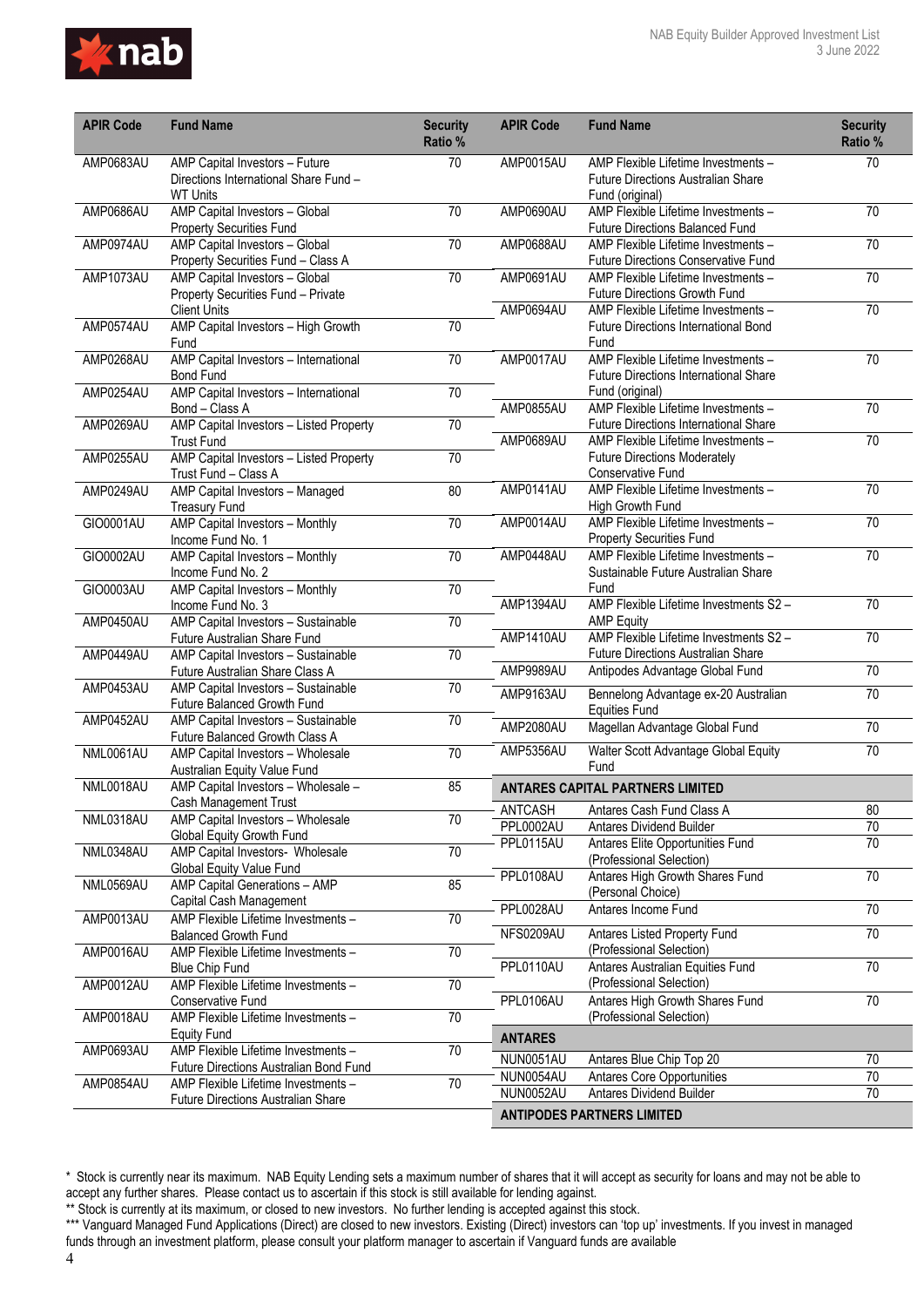

| <b>APIR Code</b>              | <b>Fund Name</b>                                                         | <b>Security</b><br>Ratio % | <b>APIR Code</b>              | <b>Fund Name</b>                                                          | <b>Security</b><br>Ratio % |
|-------------------------------|--------------------------------------------------------------------------|----------------------------|-------------------------------|---------------------------------------------------------------------------|----------------------------|
| IOF0045AU                     | Antipodes Global Fund                                                    | 70                         | BGL0034AU                     | <b>BlackRock Indexed Australian Equity</b><br>Fund                        | 70                         |
| WHT0057AU                     | Antipodes Global Fund - Long Only Class P                                | 70                         | BGL0108AU                     | <b>BlackRock Indexed Australian Listed</b><br><b>Property Fund</b>        | 70                         |
|                               | <b>APN FUNDS MANAGEMENT LIMITED</b>                                      |                            | BGL0106AU                     | <b>BlackRock Indexed International Equity</b>                             | 70                         |
| APN0008AU                     | APN A-REIT Fund                                                          | 70                         |                               | Fund                                                                      |                            |
|                               | <b>ARDEA INVESTMENT MANAGEMENT</b>                                       |                            | BAR0814AU                     | <b>BlackRock Scientific Australian Equity</b><br>Fund                     | $\overline{70}$            |
|                               | HOW0098AU Ardea Real Outcome Fund                                        | 70                         | BAR0813AU                     | <b>BlackRock Scientific Diversified Growth</b>                            | $\overline{70}$            |
| <b>AUSBIL DEXIA LIMITED</b>   |                                                                          |                            |                               | Fund                                                                      |                            |
| AAP0103AU                     | <b>AUSBIL Australian Active Equity Fund</b>                              | 70                         | <b>BAR0811AU</b>              | <b>BlackRock Scientific Diversified Stable</b>                            | $\overline{70}$            |
| AAP0101AU                     | <b>AUSBIL Balanced Portfolio</b>                                         | 70                         | BGL0109AU                     | Fund<br><b>BlackRock Scientific Hedged</b>                                | 70                         |
|                               | <b>AUSBIL DEXIA LIMITED SMA</b>                                          |                            |                               | International Equity Fund                                                 |                            |
| NUN0055AU                     | Ausbil Australian Concentrated Equity<br><b>SMA</b>                      | 70                         | BAR0817AU                     | <b>BlackRock Scientific International</b><br><b>Equity Fund</b>           | 70                         |
|                               | <b>AUSTRALIAN ETHICAL INVESTMENTS LTD</b>                                |                            | BGL0003AU                     | <b>BlackRock Scientific Wholesale</b>                                     | 70                         |
| AUG0001AU                     | Australian Ethical Balanced Trust                                        | 70                         |                               | Diversified Fund                                                          |                            |
| AUG0002AU                     | Australian Ethical Australian Shares<br>Fund                             | 70                         | <b>PWA0823AU</b>              | BlackRock Wholesale Australian Share<br>Fund                              | $\overline{70}$            |
| AUG0019AU                     | Australian Ethical Diversified Share                                     | $\overline{70}$            | <b>PWA0822AU</b>              | <b>BlackRock Wholesale Balanced Fund</b>                                  | $\overline{70}$            |
|                               | Fund                                                                     |                            | <b>PWA0825AU</b>              | <b>BlackRock Wholesale International</b>                                  | $\overline{70}$            |
| AUG0018AU                     | <b>Australian Ethical Diversified Share</b><br>Fund (Wholesale)          | $\overline{70}$            | <b>BNP PARIBAS</b>            | <b>Bond Fund</b>                                                          |                            |
| AUG0004AU                     | Australian Ethical Large Companies                                       | $\overline{70}$            | ETL0041AU                     | MFS Fully Hedged Global Equity Trust                                      | 70                         |
|                               | <b>Share Trust</b>                                                       |                            | <b>MIA0001AU</b>              | <b>MFS Global Equity Trust</b>                                            | 70                         |
| <b>AUSTRALIAN UNITY</b>       |                                                                          |                            | ARO0006AU                     | Carnegie WorldWide Equity Trust                                           | $\overline{70}$            |
| AUS0030AU                     | Australian Unity - AUI Platypus<br>Australian Equities Trust - Wholesale | 70                         | <b>BT FINANCIAL GROUP LTD</b> |                                                                           |                            |
| GEM0113AU                     | Australian Unity - Property Securities<br>Fund Growth                    | 70                         | <b>RFA0021AU</b>              | BT Classic Investment - BT Active<br><b>Balanced Fund NEF</b>             | 70                         |
| GEM0111AU                     | Australian Unity - Property Securities<br>Fund Ordinary                  | 70                         | BTA0043AU                     | BT Classic Investment - BT Balanced<br>Returns Fund                       | 70                         |
| <b>AXA AUSTRALIA LIMITED</b>  |                                                                          |                            | RFA0011AU                     | BT Classic Investment - BT Core                                           | 70                         |
| ETL0171AU                     | AXA IM Sustainable Equity Fund                                           | 70                         |                               | Australian Share Fund                                                     |                            |
|                               | <b>BENNELONG FUNDS MANAGEMENT LIMITED</b>                                |                            | RFA0013AU                     | BT Classic Investment - BT Natural<br>Resources Fund                      | 70                         |
| BFL0001AU                     | Bennelong Australian Equities Fund                                       | 75                         | BTA0012AU                     | BT Classic Investment - BT Split<br>Growth Fund                           | $\overline{70}$            |
| BFL0002AU                     | Bennelong Concentrated Australian<br><b>Equities Fund</b>                | $\overline{70}$            | BTA0011AU                     | BT Classic Investment - BT Split<br>Income Fund                           | $\overline{70}$            |
| BFL0004AU                     | Bennelong ex-20 Australian Equities<br>Fund                              | 70                         | <b>RFA0023AU</b>              | BT Classic Investment - BT Tax<br>Effective Income Fund NEF               | 70                         |
|                               | <b>BLACKROCK INVESTMENT MANAGEMENT LIMITED</b>                           |                            | <b>BTA0021AU</b>              | BT Investment - BT Australian Share<br>Fund                               | $\overline{70}$            |
|                               |                                                                          |                            | BTA0002AU                     | BT Investment - BT Cash Management<br>Trust                               | 85                         |
| PWA0014AU<br><b>PWA0015AU</b> | BlackRock Australian Share Fund<br>BlackRock Australian Share Fund Plus  | 70<br>$\overline{70}$      | <b>RFA0030AU</b>              | BT Investment - BT Core Hedged                                            | 70                         |
| <b>PWA0013AU</b>              | <b>BlackRock Balanced Fund</b>                                           | $\overline{70}$            |                               | Global Share Fund                                                         |                            |
| BLK0012AU                     | <b>BlackRock Concentrated Industrial</b>                                 | $\overline{75}$            | <b>RFA0002AU</b>              | BT Investment - BT Fixed Interest Fund                                    | $\overline{70}$            |
|                               | Share Fund                                                               |                            | BTA0044AU                     | BT Investment - BT Future Goals Fund                                      | $70\,$                     |
| MAL0017AU                     | <b>BlackRock Global Allocation Fund</b><br>(Aust) (Class C)              | $\overline{70}$            | <b>RFA0019AU</b><br>BTA0042AU | BT Investment - BT Imputation Fund<br>BT Investment - BT Income Plus Fund | 70<br>$70\,$               |
| MAL0018AU                     | <b>BlackRock Global Allocation Fund</b>                                  | $\overline{70}$            | BTA0024AU                     | BT Investment - BT International Fund                                     | 70                         |
|                               | (Aust) (Class D)                                                         |                            | <b>WFS0091AU</b>              | BT Investment - BT Investors Mutual                                       | 70                         |
| BGL0105AU                     | <b>BlackRock Indexed Australian Bond</b><br>Fund                         | $\overline{70}$            | BTA0077AU                     | Australian Share<br>BT Investment - Multi-manager                         | $\overline{70}$            |
|                               |                                                                          |                            |                               | <b>Balanced Fund</b>                                                      |                            |

<sup>\*</sup> Stock is currently near its maximum. NAB Equity Lending sets a maximum number of shares that it will accept as security for loans and may not be able to accept any further shares. Please contact us to ascertain if this stock is still available for lending against.

<sup>\*\*</sup> Stock is currently at its maximum, or closed to new investors. No further lending is accepted against this stock.

<sup>\*\*\*</sup> Vanguard Managed Fund Applications (Direct) are closed to new investors. Existing (Direct) investors can 'top up' investments. If you invest in managed funds through an investment platform, please consult your platform manager to ascertain if Vanguard funds are available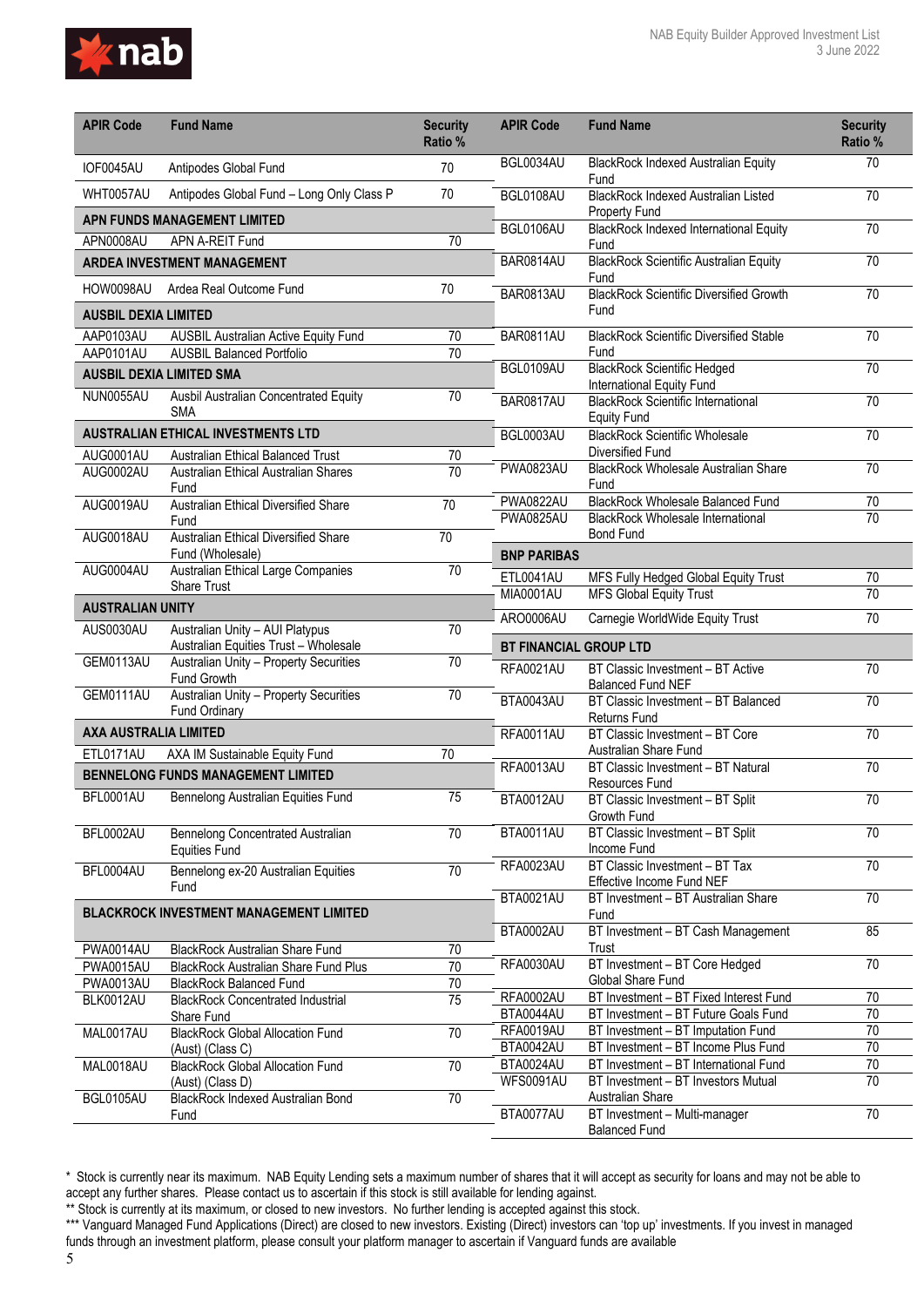

| <b>APIR Code</b>         | <b>Fund Name</b>                                             | <b>Security</b><br>Ratio % | <b>APIR Code</b> | <b>Fund Name</b>                                                 | <b>Security</b><br>Ratio % |
|--------------------------|--------------------------------------------------------------|----------------------------|------------------|------------------------------------------------------------------|----------------------------|
| BTA0079AU                | BT Investment - Multi-manager                                | 70                         | <b>FSF0014AU</b> | CFS - Australian Share Fund                                      | 70                         |
|                          | Diversified Share Fund                                       |                            | <b>FSF0006AU</b> | CFS - Balanced                                                   | 70                         |
| BTA0080AU                | BT Investment - Multi-manager Growth                         | 70                         | FSF0198AU        | CFS - Balanced NEF                                               | 70                         |
|                          | Fund                                                         |                            | <b>FSF0032AU</b> | CFS - Cash Fund                                                  | 80                         |
| BTA0073AU                | BT Investment - BT Partner Australian                        | 70                         | <b>FSF0021AU</b> | CFS - Conservative Fund                                          | 70                         |
|                          | Shares Growth 1                                              |                            | FSF0197AU        | CFS - Conservative NEF                                           | 70                         |
|                          |                                                              |                            | <b>FSF0022AU</b> | CFS - Diversified Fund                                           | $\overline{70}$            |
| BTA0051AU                | BT Investment - BT Property Securities                       | 70                         | <b>FSF0199AU</b> | CFS - Diversified NEF                                            | $\overline{70}$            |
|                          | Fund                                                         |                            | FSF0048AU        | CFS - Global Share Fund                                          | $\overline{70}$            |
| <b>WFS0092AU</b>         | BT Investment - Platinum International<br>Fund               | 75                         | <b>FSF0077AU</b> | CFS - High Growth Fund                                           | $\overline{70}$            |
| BTA0173AU                | BT Premier Premium Cash Fund                                 | 80                         | <b>FSF0013AU</b> | $\overline{CFS}$ – Imputation                                    | 70                         |
| BTA0129AU                | BT Premium Cash Fund                                         | 80                         | <b>FSF0202AU</b> | CFS - Imputation NEF                                             | 70                         |
| RFA0815AU                | BT Wholesale - Active Balanced Fund                          | 70                         | <b>FSF0012AU</b> | CFS - Property Securities Fund                                   | $\overline{70}$            |
| BTA0055AU                | BT Wholesale - Australian Share Fund                         | 70                         | <b>FSF0211AU</b> | CFS - Property Securities NEF                                    | $\overline{70}$            |
| BTA0806AU                | BT Wholesale - Balanced Returns                              | $\overline{70}$            | <b>FSF0418AU</b> | CFS FirstChoice Inv - Lazard Select                              | $\overline{70}$            |
|                          | Fund                                                         |                            |                  | <b>Australian Equity</b>                                         |                            |
| BTA0805AU                | BT Wholesale - Conservative Outlook                          | $\overline{70}$            | <b>FSF0237AU</b> | CFS FirstChoice Inv - Ausbil Australian                          | 70                         |
|                          | Fund                                                         |                            |                  | <b>Active Equity</b>                                             |                            |
| <b>RFA0818AU</b>         | BT Wholesale - Core Australian Share                         | 70                         | <b>FSF0234AU</b> | CFS FirstChoice Inv - BlackRock                                  | $\overline{70}$            |
|                          | Fund                                                         |                            |                  | Australian Share                                                 | $\overline{70}$            |
| RFA0821AU                | BT Wholesale - Core Global Share                             | $\overline{70}$            | <b>FSF0258AU</b> | CFS FirstChoice Inv - BT Active                                  |                            |
|                          | Fund                                                         |                            |                  | Balanced<br>CFS FirstChoice Inv - BT Core                        |                            |
|                          |                                                              |                            | FSF0241AU        |                                                                  | 70                         |
| <b>RFA0031AU</b>         | BT Wholesale - Core Hedged Global                            | $\overline{70}$            | <b>FSF0250AU</b> | Australian Share                                                 | 70                         |
|                          | Share Fund                                                   |                            |                  | CFS FirstChoice Inv - BT Property                                |                            |
| <b>RFA0811AU</b>         | BT Wholesale - Ethical Conservative                          | $\overline{70}$            | FSF0248AU        | Investment<br>CFS FirstChoice Inv - Capital                      | 70                         |
|                          | Fund                                                         |                            |                  | International Global Share                                       |                            |
| RFA0025AU                | BT Wholesale - Ethical Share Fund                            | 70                         | <b>FSF0238AU</b> | CFS FirstChoice Inv - CFS Australian                             | 70                         |
| RFA0813AU                | BT Wholesale - Fixed Interest Fund                           | $\overline{70}$            |                  | Share Core                                                       |                            |
| BTA0125AU                | BT Wholesale - Future Goals Fund                             | 70                         | <b>FSF0254AU</b> | CFS FirstChoice Inv - CFS Balanced                               | $\overline{70}$            |
| <b>RFA0051AU</b>         | BT Wholesale - Global Property                               | 70                         | FSF0228AU        | CFS FirstChoice Inv - CFS Cash                                   | 80                         |
|                          | Securities Fund                                              |                            | <b>FSF0257AU</b> | CFS FirstChoice Inv - CFS                                        | $\overline{70}$            |
| RFA0103AU                | BT Wholesale - Imputation Fund                               | 70                         |                  | Conservative                                                     |                            |
| BTA0056AU                | BT Wholesale - International Share                           | 70                         | FSF0261AU        | CFS FirstChoice Inv - CFS Diversified                            | $\overline{70}$            |
|                          | Fund                                                         |                            | <b>FSF0229AU</b> | CFS FirstChoice Inv - CFS Diversified                            | 70                         |
| RFA0817AU                | BT Wholesale - Property Investment                           | 70                         |                  | <b>Fixed Interest</b>                                            |                            |
|                          | Fund                                                         |                            | <b>FSF0242AU</b> | CFS FirstChoice Inv - CFS Global                                 | $\overline{70}$            |
| WFS0409AU                | BT Wrap Essentials - Fidelity                                | 70                         |                  | Share                                                            |                            |
|                          | <b>Australian Equities</b>                                   |                            | <b>FSF0263AU</b> | CFS FirstChoice Inv - CFS High                                   | 70                         |
| BTA0538AU                | T.Rowe Price WS Plus Global Equity                           | 70                         |                  | Growth                                                           |                            |
|                          | Fund                                                         |                            | FSF0232AU        | CFS FirstChoice Inv - CFS Imputation                             | $\overline{70}$            |
| BTA0541AU                | BT Wholesale Plus Global Property                            | 70                         | FSF0233AU        | CFS FirstChoice Inv - CFS Index                                  | 70                         |
|                          |                                                              |                            |                  | Australian Share                                                 |                            |
| BTA0565AU                | Magellan Wholesale Plus Global Fund                          | 70                         | <b>FSF0243AU</b> | CFS FirstChoice Inv - CFS Index                                  | 70                         |
|                          |                                                              |                            |                  | Global Share                                                     |                            |
|                          | <b>CENTURIA CAPITAL LIMITED</b>                              |                            | <b>FSF0810AU</b> | CFS FirstChoice Inv - CFS Index                                  | $\overline{70}$            |
|                          |                                                              |                            |                  | Global Share - Hedged                                            |                            |
| OVS0011AU                | Centuria Balanced Bond                                       | 70                         | <b>FSF0662AU</b> | CFS FirstChoice Inv - CFS Index                                  | 70                         |
|                          | <b>CHALLENGER RETIREMENT AND INVESTMENT SERVICES PTY LTD</b> |                            | <b>FSF0251AU</b> | <b>Property Securities</b><br>CFS FirstChoice Inv - CFS Property | $\overline{70}$            |
| MLT0007AU                | Challenger Guaranteed Income Fund                            | 80                         |                  | Securities                                                       |                            |
|                          | 5.15 cents p.a. 31 March 2020                                |                            | <b>FSF0666AU</b> | CFS FirstChoice Inv - Colliers Global                            | $\overline{70}$            |
| <b>CLEARVIEW LIMITED</b> |                                                              |                            |                  | Property Securities Fund                                         |                            |
| NRM0007AU                | ClearView Managed Investment -                               | $\overline{70}$            | FSF0220AU        | CFS FirstChoice Inv - FC Australian                              | $\overline{70}$            |
|                          | Australian Shares Growth                                     |                            |                  | Shares                                                           |                            |
|                          |                                                              |                            | FSF1697AU        | CFS FirstChoice Inv - Bennelong ex-20                            | $\overline{70}$            |
|                          | <b>COLONIAL FIRST STATE INVESTMENTS LTD</b>                  |                            |                  | Wholesale Australian Equities                                    |                            |
| FSF1240AU                | Acadian Global Managed Volatility<br><b>Equity Fund</b>      | 70                         |                  |                                                                  |                            |

\*\* Stock is currently at its maximum, or closed to new investors. No further lending is accepted against this stock.

\*\*\* Vanguard Managed Fund Applications (Direct) are closed to new investors. Existing (Direct) investors can 'top up' investments. If you invest in managed funds through an investment platform, please consult your platform manager to ascertain if Vanguard funds are available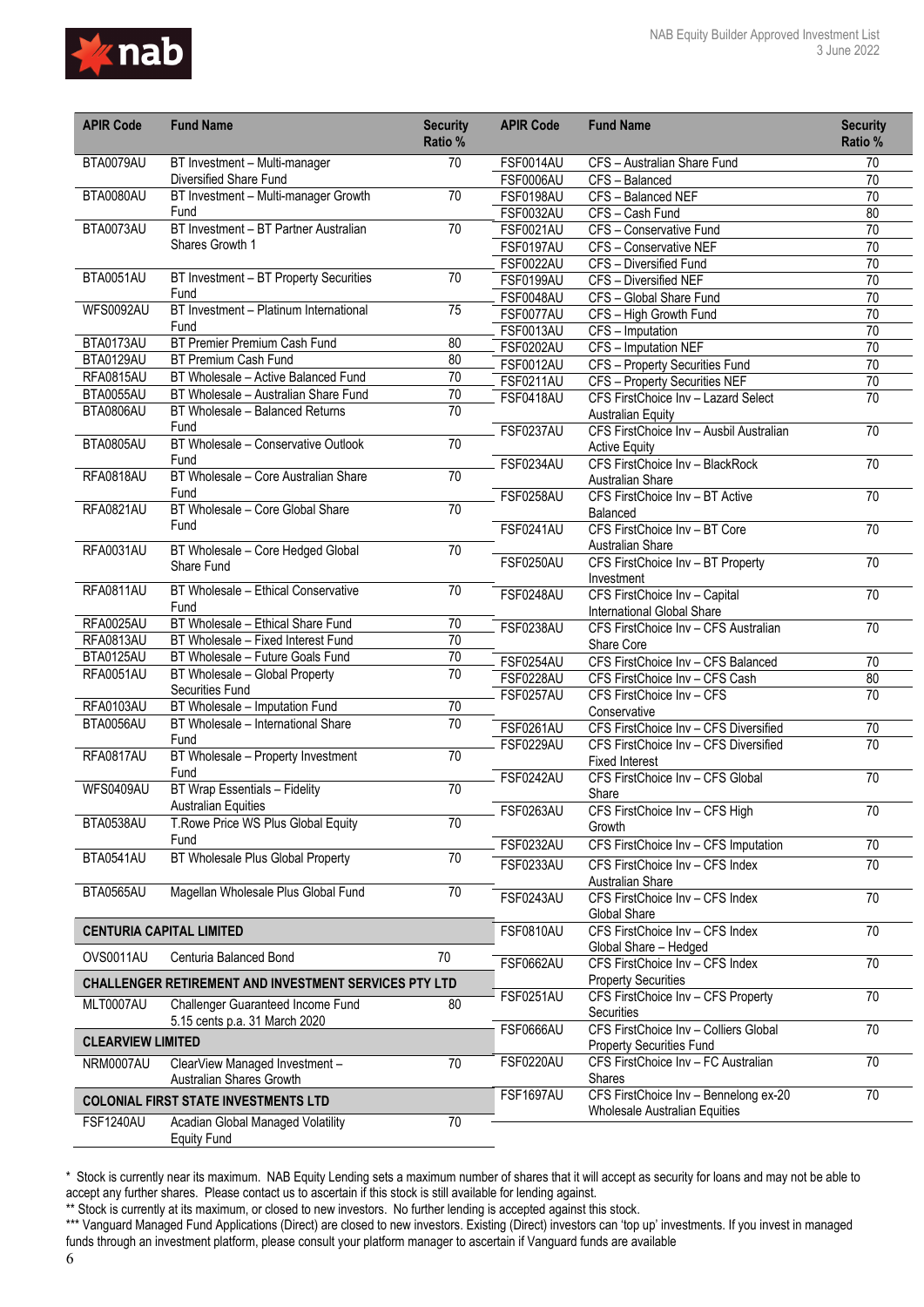

| <b>APIR Code</b> | <b>Fund Name</b>                                                    | <b>Security</b><br>Ratio % | <b>APIR Code</b> | <b>Fund Name</b>                                                                  | <b>Security</b><br>Ratio % |
|------------------|---------------------------------------------------------------------|----------------------------|------------------|-----------------------------------------------------------------------------------|----------------------------|
| FSF0094AU        | CFS FirstChoice Inv - FC Boutique<br><b>Australian Shares</b>       | 70                         | FSF5774AU        | Baillie Gifford Long Term Global Growth<br>Fund - Class A                         | 70                         |
| <b>FSF0221AU</b> | CFS FirstChoice Inv - FC Global<br><b>Shares</b>                    | 70                         | <b>FSF0961AU</b> | CFS FirstChoice Wholesale Inv - CFS<br>Wholesale Equity Income                    | 70                         |
| <b>FSF0226AU</b> | CFS FirstChoice Inv - FC High Growth                                | 70                         | <b>FSF0652AU</b> | CFS FirstChoice Wholesale Inv - CFS                                               | 70                         |
| FSF0260AU        | CFS FirstChoice Inv - FC Multi-Index                                | 70                         |                  | Wholesale Index Australian Share                                                  |                            |
|                  | Balanced                                                            |                            | <b>FSF0654AU</b> | CFS FirstChoice Wholesale Inv - CFS                                               | 70                         |
| <b>FSF0255AU</b> | CFS FirstChoice Inv - FC Multi-Index                                | 70                         |                  | Wholesale Index Global Share                                                      |                            |
|                  | Conservative                                                        |                            | <b>FSF0655AU</b> | CFS FirstChoice Wholesale Inv - CFS                                               | $\overline{70}$            |
| <b>FSF0222AU</b> | CFS FirstChoice Inv - FC Property                                   | $\overline{70}$            | <b>FSF0454AU</b> | <b>Wholesale Index Property Securities</b><br>CFS FirstChoice Wholesale Inv - CFS | 70                         |
|                  | Securities<br>CFS FirstChoice Inv - ING Australian                  | 70                         |                  | <b>Global Property Securities</b>                                                 |                            |
| <b>FSF0236AU</b> | Share                                                               |                            | <b>FSF0713AU</b> | CFS FirstChoice Wholesale Inv-                                                    | 70                         |
| FSF0252AU        | CFS FirstChoice Inv - ING Balanced                                  | $\overline{70}$            |                  | <b>FirstChoice Global Property Securities</b>                                     |                            |
| <b>FSF0408AU</b> | CFS FirstChoice Inv - Integrity                                     | 70                         |                  |                                                                                   |                            |
|                  | <b>Australian Share</b>                                             |                            | <b>FSF0485AU</b> | CFS FirstChoice Wholesale Inv - FC<br>Wholesale Australian Share                  | 70                         |
| <b>FSF0092AU</b> | CFS FirstChoice Inv - Investors Mutual                              | 70                         | <b>FSF1201AU</b> | CFS FirstChoice Wholesale Inv - Baillie                                           | 70                         |
|                  | Australian Share                                                    |                            |                  | Gifford Wholesale Longterm Global                                                 |                            |
| <b>FSF0239AU</b> | CFS FirstChoice Inv - Maple-Brown                                   | $\overline{70}$            |                  | Growth                                                                            |                            |
| <b>FSF0247AU</b> | Abbott Imputation<br>CFS FirstChoice Inv - MFS Global               | $\overline{70}$            | FSF0456AU        | CFS FirstChoice Wholesale Inv - FC                                                | $\overline{70}$            |
|                  | Equity                                                              |                            | <b>FSF0489AU</b> | Wholesale Boutique Australian Share<br>CFS FirstChoice Wholesale Inv - FC         | $\overline{70}$            |
| <b>FSF0259AU</b> | CFS FirstChoice Inv - Perpetual                                     | $\overline{70}$            |                  | Wholesale Global Share                                                            |                            |
|                  | <b>Balanced Growth</b>                                              |                            | <b>FSF0490AU</b> | CFS FirstChoice Wholesale Inv - FC                                                | $\overline{70}$            |
| <b>FSF0235AU</b> | CFS FirstChoice Inv - Perpetual                                     | 70                         |                  | Wholesale Growth                                                                  |                            |
|                  | <b>Industrial Share</b>                                             |                            | <b>FSF0499AU</b> | CFS FirstChoice Wholesale Inv - FC                                                | $\overline{70}$            |
| <b>FSF0246AU</b> | CFS FirstChoice Inv - Perpetual                                     | $\overline{70}$            |                  | Wholesale High Growth                                                             |                            |
|                  | International Share                                                 |                            | FSF0476AU        | CFS FirstChoice Wholesale Inv - FC                                                | 70                         |
| <b>FSF0262AU</b> | CFS FirstChoice Inv - Perpetual Split                               | $\overline{70}$            |                  | Wholesale Multi-Index Balanced                                                    |                            |
|                  | Growth                                                              |                            | <b>FSF0471AU</b> | CFS FirstChoice Wholesale Inv - FC                                                | $\overline{70}$            |
| <b>FSF0409AU</b> | CFS FirstChoice Inv - Platinum                                      | $\overline{75}$            |                  | Wholesale Multi-Index Conservative                                                |                            |
| <b>FSF0980AU</b> | <b>International Shares</b><br>CFS FirstChoice Inv - Realindex RAFI | $\overline{70}$            | <b>FSF0501AU</b> | CFS FirstChoice Wholesale Inv - FC                                                | $\overline{70}$            |
|                  | Australian Share                                                    |                            |                  | <b>Wholesale Property Securities</b>                                              |                            |
| <b>FSF0249AU</b> | CFS FirstChoice Inv - RREEF Property                                | 70                         | FSF0790AU        | CFS FirstChoice Wholesale Inv -                                                   | 70                         |
|                  | Securities                                                          |                            |                  | Fidelity Wholesale Australian Equities<br>Fund                                    |                            |
| <b>FSF0240AU</b> | CFS FirstChoice Inv - Schroder                                      | $\overline{70}$            | <b>FSF1008AU</b> | CFS FirstChoice Wholesale Inv-                                                    | 80                         |
|                  | <b>Australian Equity</b>                                            |                            |                  | FirstRate Wholesale Saver A                                                       |                            |
| FSF0789AU        | CFS FirstChoice Wholesale Inv -                                     | 70                         | FSF0459AU        | CFS FirstChoice Wholesale Inv - ING                                               | 70                         |
|                  | Acadian Wholesale Australian Equity                                 |                            |                  | Wholesale Australian Share                                                        |                            |
| FSF0460AU        | Long Short Fund<br>CFS FirstChoice Wholesale Inv - Ausbil           | 70                         | FSF0472AU        | CFS FirstChoice Wholesale Multi Index                                             | 70                         |
|                  | Wholesale Australian Active Equity                                  |                            |                  | Diversified                                                                       |                            |
| FSF0483AU        | CFS FirstChoice W'sale - AMP Capital                                | 70                         | FSF0464AU        | CFS FirstChoice Wholesale Inv -                                                   | $\overline{70}$            |
|                  | Wholesale Global Equity - Value                                     |                            |                  | Integrity Wholesale Australian Share                                              |                            |
| <b>FSF0457AU</b> | CFS FirstChoice Wholesale Inv -                                     | 70                         | FSF0465AU        | CFS FirstChoice Wholesale Inv -                                                   | $\overline{75}$            |
|                  | <b>BlackRock Wholesale Australian Share</b>                         |                            |                  | Investors Mutual Wholesale Australian                                             |                            |
| <b>FSF0463AU</b> | CFS FirstChoice Wholesale Inv - BT                                  | $\overline{70}$            |                  | Share                                                                             |                            |
|                  | Wholesale Core Australian Share                                     |                            | <b>FSF1198AU</b> | CFS FirstChoice Wholesale Inv -                                                   | 70                         |
| <b>FSF0503AU</b> | CFS FirstChoice Wholesale Inv - BT                                  | $\overline{70}$            | FSF0707AU        | Magellan Wholesale Global Share<br>CFS FirstChoice Wholesale Inv - Index          | 70                         |
|                  | Wholesale Property Investment<br>CFS FirstChoice Wholesale Inv -    |                            |                  | Global Share - Hedged                                                             |                            |
| FSF0481AU        | Capital International Wholesale Global                              | $70\,$                     | <b>FSF0461AU</b> | CFS FirstChoice Wholesale Inv -                                                   | 70                         |
|                  | Share                                                               |                            |                  | Maple-Brown Abbott Wholesale                                                      |                            |
| CFM0404AU        | CFS FirstChoice Wholesale Inv - CFS                                 | 70                         |                  | Imputation                                                                        |                            |
|                  | Wholesale Australian Share - Core                                   |                            | FSF0480AU        | CFS FirstChoice Wholesale Inv - MFS                                               | $\overline{70}$            |
| <b>FSF0039AU</b> | CFS FirstChoice Wholesale Inv - CFS                                 | $70\,$                     |                  | Wholesale Global Equity                                                           |                            |
|                  | Wholesale Diversified Fixed Interest                                |                            | FSF0467AU        | CFS FirstChoice Wholesale Inv -                                                   | $\overline{70}$            |
|                  | Fund                                                                |                            |                  | Perennial Value Wholesale Australian<br>Share                                     |                            |
|                  |                                                                     |                            |                  |                                                                                   |                            |

\*\* Stock is currently at its maximum, or closed to new investors. No further lending is accepted against this stock.

<sup>\*\*\*</sup> Vanguard Managed Fund Applications (Direct) are closed to new investors. Existing (Direct) investors can 'top up' investments. If you invest in managed funds through an investment platform, please consult your platform manager to ascertain if Vanguard funds are available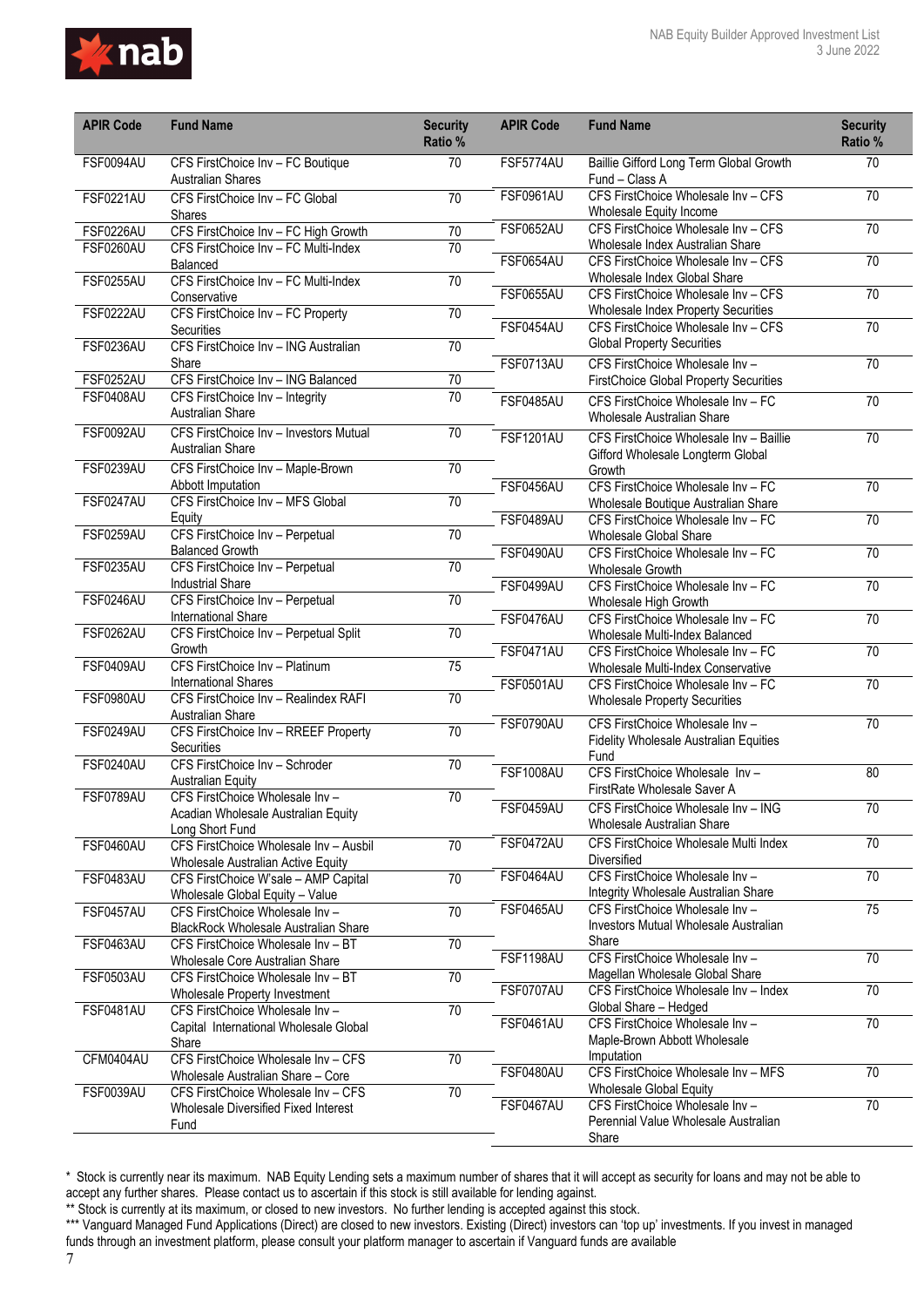

| <b>APIR Code</b>                     | <b>Fund Name</b>                                                        | <b>Security</b><br>Ratio % | <b>APIR Code</b>                         | <b>Fund Name</b>                                                                                  | <b>Security</b><br>Ratio % |
|--------------------------------------|-------------------------------------------------------------------------|----------------------------|------------------------------------------|---------------------------------------------------------------------------------------------------|----------------------------|
| FSF0475AU                            | CFS FirstChoice Wholesale Inv -<br>Perpetual Wholesale Balanced Growth  | 70                         | PAL0002AU                                | Paladin Property Securities Fund                                                                  | 70                         |
| FSF0458AU                            | CFS FirstChoice Wholesale Inv -<br>Perpetual Wholesale Industrial Share | $\overline{70}$            | <b>DFA AUSTRALIA LIMITED</b>             |                                                                                                   |                            |
| FSF0479AU                            | CFS FirstChoice Wholesale Inv -<br>Perpetual Wholesale International    | 70                         | DFA0003AU                                | Dimensional Australian Core Equity<br>Trust                                                       | $\overline{70}$            |
|                                      | Share                                                                   |                            | DFA0103AU                                | Dimensional Australian Large Company<br>Trust                                                     | $\overline{70}$            |
| FSF0477AU                            | CFS FirstChoice Wholesale Inv -<br>Perpetual Wholesale Split Growth     | 70                         | DFA0101AU                                | Dimensional Australian Value Trust                                                                | $\overline{70}$            |
| <b>FSF0505AU</b>                     | CFS FirstChoice Wholesale Inv -<br>Platinum Wholesale International     | 75                         | DFA0108AU                                | <b>Dimensional Diversified Fixed Interest</b><br>Trust - AUD Units                                | $\overline{70}$            |
|                                      | <b>Shares</b>                                                           |                            | DFA0028AU                                | Dimensional Global Bond Trust                                                                     | 70                         |
| <b>FSF0504AU</b>                     | CFS FirstChoice Wholesale Inv -                                         | 70                         | DFA0004AU                                | Dimensional Global Core Equity Trust                                                              | $\overline{70}$            |
|                                      | <b>RREEF Wholesale Property Securities</b>                              |                            | DFA0009AU                                | Dimensional Global Core Equity Trust -<br><b>AUD Hedged Class</b>                                 | $\overline{70}$            |
| FSF0079AU                            | CFS FirstChoice Inv Wholesale-<br>Lazard Select Australian Equity       | 70                         | DFA0105AU                                | Dimensional Global Large Company<br>Trust                                                         | $\overline{70}$            |
| FSF0795AU                            | CFS FirstChoice Wholesale Global                                        | $\overline{70}$            | DFA0102AU                                | <b>Dimensional Global Value Trust</b>                                                             | $\overline{70}$            |
|                                      | <b>Infrastructure Securities</b>                                        |                            | DFA0029AU                                | Dimensional Multi-Factor Growth Trust                                                             | 70                         |
| FSF0974AU                            | CFS Realindex Global Share Fund                                         | $\overline{70}$            | DFA0100AU                                | Dimensional Short Term Fixed Interest                                                             | $\overline{70}$            |
| FSF0976AU                            | CFS Realindex RAFI Australian Share                                     | $\overline{70}$            |                                          | Trust                                                                                             |                            |
|                                      | Class A                                                                 |                            | DFA0002AU                                | Dimensional Two Year Diversified Fixed<br><b>Interest Trust</b>                                   | $\overline{70}$            |
| <b>FSF1015AU</b>                     | <b>CFS Realindex RAFI Wholesale</b><br>Australian Share                 | $\overline{70}$            | DFA0035AU                                | <b>DFA World Equity Trust</b>                                                                     | $\overline{70}$            |
| <b>FSF0027AU</b>                     | CFS Wholesale Australian Bond Fund                                      | 70                         | DFA0008AU                                | Strategic Australian Equity Fund                                                                  | $\overline{70}$            |
| <b>FSF0002AU</b>                     | CFS Wholesale Australian Share Fund                                     | $\overline{70}$            |                                          | <b>EQUITY TRUSTEES LIMITED</b>                                                                    |                            |
| <b>FSF0040AU</b>                     | CFS Wholesale Balanced Fund                                             | $\overline{70}$            | ETL0091AU                                | Alpha Australian Blue Chip Fund                                                                   | 70                         |
| FSF0075AU                            | CFS Wholesale Cash Fund                                                 | 80                         | <b>ETL0093AU</b>                         | Alpha Enhanced Yield Fund                                                                         | 70                         |
| <b>FSF0033AU</b>                     | CFS Wholesale Conservative Fund                                         | 70                         | ETL0094AU                                | Alpha Global Opportunities Fund                                                                   | 70                         |
| <b>FSF0008AU</b>                     | CFS Wholesale Diversified Fund                                          | 70                         | ETL0095AU                                | Alpha Property Securities Fund                                                                    | 70                         |
| <b>FSF0084AU</b>                     | CFS Wholesale Global Credit Income                                      | $\overline{70}$            | ETL0101AU                                | <b>EQT Cash Management Fund</b>                                                                   | 80                         |
| FSF0047AU                            | Fund<br>CFS Wholesale Global Share Fund                                 | $70$                       | ETL0390AU                                | Evans and Partners International Fund                                                             | $\overline{70}$            |
| <b>FSF0498AU</b>                     | CFS Wholesale High Growth Fund                                          | $\overline{70}$            | ETL0391AU                                | Evans and Partners International Fund                                                             | $\overline{70}$            |
| <b>FSF0003AU</b>                     | CFS Wholesale Imputation Fund                                           | $\overline{70}$            |                                          | - Hedged                                                                                          |                            |
| FSF0076AU                            | CFS Wholesale Industrial Share Fund                                     | 70                         | <b>ETL0015AU</b>                         | PIMCO EQT Wholesale Australian<br><b>Bond Fund</b>                                                | $\overline{75}$            |
| <b>FSF0016AU</b>                     | CFS Wholesale Leaders Fund                                              | 70                         | <b>ETL0182AU</b>                         | PIMCO EQT Wholesale Australian                                                                    | 70                         |
| <b>FSF0004AU</b>                     | <b>CFS Wholesale Property Securities</b>                                | 70                         |                                          | Focus Fund                                                                                        |                            |
|                                      | Fund                                                                    |                            | ETL0016AU                                | PIMCO EQT Wholesale Diversified                                                                   | 70                         |
| <b>FSF0908AU</b><br><b>FSF1675AU</b> | Generations Wholesale Global Fund                                       | 70                         |                                          | <b>Fixed Interest Fund</b>                                                                        |                            |
|                                      | <b>Stewart Investors Worldwide</b><br>Sustainability Fund               | 75                         | ETL0018AU                                | PIMCO EQT Wholesale Global Bond<br>Fund                                                           | 70                         |
|                                      | <b>COMMONWEALTH FUNDS MANAGEMENT</b>                                    |                            | ETL0042AU                                | SGH <sub>20</sub>                                                                                 | 70                         |
| COM0033AU                            | <b>Commonwealth Property Securities</b>                                 | 70                         | ETL0071AU                                | T.Rowe Price Global Equity Fund                                                                   | 75                         |
|                                      | Fund                                                                    |                            | ETL0172AU                                | MFS Concentrated Global Equity Fund                                                               | 70                         |
|                                      | <b>COOPER INVESTORS LIMITED</b>                                         |                            | ETL0419AU                                | Pan-Tribal Global Equity Fund                                                                     | $\overline{70}$            |
| CIP0005AU                            | Cooper Autralian Equity Fund                                            | 70                         | <b>EVANS &amp; PARTNERS</b><br>ETL0390AU | Evans and Partners International Fund                                                             | 70                         |
| CIP0003AU                            | Cooper Investments Global Equities Fund                                 | 70                         | ETL0391AU                                | Evan and Partners International Fund - Hedged                                                     | 70                         |
|                                      | (Unhedged)                                                              |                            | ETL0476AU                                | Evans and Partners Int'l Fund (Hedged) - Class B                                                  | 70                         |
|                                      | <b>CROMWELL PROPERTY SECURITIES LIMITED</b>                             |                            | <b>ELSTON</b>                            |                                                                                                   |                            |
| CRM0008AU                            | <b>Cromwell Property Securities Limited</b>                             | 70                         | SMAELS03S                                | Elston High Growth Portfolio (Macquarie Wrap)                                                     | 70                         |
|                                      |                                                                         |                            | SMAELS12S                                | EPW High Growth Portfolio (Macquarie Wrap)                                                        | $70\,$<br>70               |
|                                      | DEUTSCHE ASSET MANAGEMENT (AUST) LTD                                    |                            | SMAELS05S<br>SMAELS09S                   | Elston Australian Equities (Macquarie Wrap)<br>EPW Australian Equities Portfolio (Macquarie Wrap) | 70                         |
| MGL0004AU                            | DWS Global Equity Thematic Fund                                         | 70                         | SMAELS07S                                | Elston Growth (Macquarie Wrap)                                                                    | $\overline{70}$            |
|                                      |                                                                         |                            | SMAELS11S                                | EPW Growth Portfolio (Macquarie Wrap)                                                             | 70                         |
|                                      |                                                                         |                            | SMAELS02S                                | Elston Balanced (Macquarie Wrap)                                                                  | 70                         |

\*\* Stock is currently at its maximum, or closed to new investors. No further lending is accepted against this stock.

<sup>\*\*\*</sup> Vanguard Managed Fund Applications (Direct) are closed to new investors. Existing (Direct) investors can 'top up' investments. If you invest in managed funds through an investment platform, please consult your platform manager to ascertain if Vanguard funds are available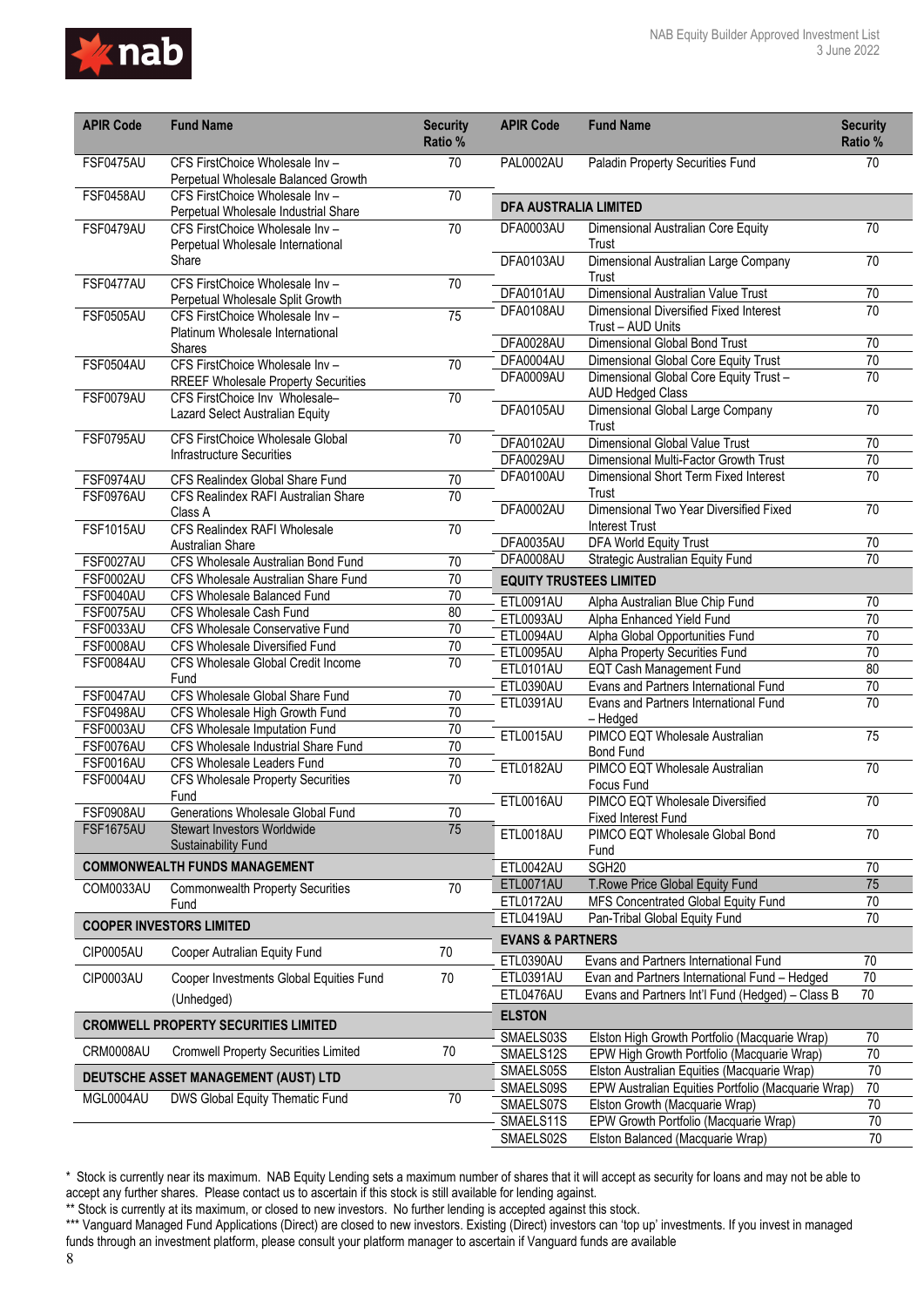

| <b>APIR Code</b> | <b>Fund Name</b>                                                                     | <b>Security</b><br>Ratio % | <b>APIR Code</b>                   | <b>Fund Name</b>                                                                                | <b>Security</b><br>Ratio % |
|------------------|--------------------------------------------------------------------------------------|----------------------------|------------------------------------|-------------------------------------------------------------------------------------------------|----------------------------|
| SMAELS10S        | EPW Balanced Portfolio (Macquarie Wrap)                                              | 70                         |                                    | ALL0014AU Generation Life Investment Bond Generation Life                                       | 75                         |
| SMAELS08S        | Elston Moderate Portfolio (Macquarie Wrap)                                           | 70                         |                                    | Sectoral Blend Fund                                                                             |                            |
| SMAELS13S        | EPW Moderate Portfolio (Macquarie Wrap)                                              | $\overline{70}$            |                                    | ALL0016AU Generation Life Investment Bond PIMCO W/Sale                                          | $\overline{70}$            |
|                  | <b>FIDANTE PARTNERS LIMITED</b>                                                      |                            |                                    | Australian Bond Fund<br>ALL0017AU Generation Life Investment Bond Pendal Enhanced               | $\overline{70}$            |
| HOW0019AU        | Alphinity Australian Equity Fund                                                     | 70                         |                                    | <b>Credit Fund</b>                                                                              |                            |
| <b>HOW0122AU</b> | Alphinity Australian Share Fund                                                      | 70                         |                                    | ALL0018AU Generation Life Investment Bond Legg Mason Currie                                     | 75                         |
| EQI0001AU        | Alphinity Concentrated Australian Share                                              | 70                         |                                    | Real Income Fund                                                                                |                            |
| <b>PAM0001AU</b> | Fund<br>Alphinity Wholesale Australian Share                                         | 70                         |                                    | ALL0019AU Generation Life Investment Bond iShares W/Sale<br>Australian Equity Index Fund        | $\overline{75}$            |
| HOW0026AU        | Fund<br><b>Alphinity Wholesale Concentrated</b>                                      | 70                         |                                    | ALL0020AU Generation Life Investment Bond iShares Hedged<br>International Equity Index Fund     | $\overline{70}$            |
| CSA0045AU        | Australian Share Fund<br>Bentham Professional Global Income                          | 70                         |                                    | ALL0021AU Generation Life Investment Bond AMP Capital Global<br><b>Property Securities Fund</b> | 70                         |
| <b>CSA0038AU</b> | Fund<br>Bentham Wholesale Global Income                                              | 70                         |                                    | ALL0022AU Generation Life Investment Bond MLC Horizon 4<br><b>Balanced Portfolio</b>            | 70                         |
| <b>CSA0102AU</b> | Fund<br>Bentham Wholesale High Yield Fund                                            | $\overline{70}$            |                                    | ALL0023AU Generation Life Investment Bond Perpetual W/Sale                                      | 70                         |
| HOW0034AU        | Greencape Wholesale Broadcap Fund                                                    | $\overline{70}$            |                                    | <b>Ethical SRI Fund</b>                                                                         |                            |
| HOW0035AU        | Greencape Wholesale High Conviction                                                  | 70                         |                                    | ALL0024AU Generation Life Investment Bond Perpetual W/Sale                                      | 75                         |
| <b>HOW0052AU</b> | Fund<br>Kapstream Wholesale Absolute Return                                          | 70                         |                                    | <b>Industrial Share Fund</b><br>ALL0025AU Generation Life Investment Bond iShares W/Sale        | 70                         |
|                  | Income Fund                                                                          |                            |                                    | Australian Bond Index Fund<br>ALL0026AU Generation Life Investment Bond iShares W/Sale          | 70                         |
| <b>WAR0002AU</b> | Merlon Australian Equity Income Fund<br>(CNA)                                        | 70                         |                                    | Aust. Listed Property Index Fund                                                                |                            |
| HBC0011AU        | Merlon Wholesale Australian Share                                                    | $\overline{70}$            |                                    | ALL0027AU Generation Life Investment Bond MLC W/Sale Income<br><b>Builder TM</b>                | 75                         |
| HOW0020AU        | Income Fund<br>Orion Wholesale Australian Share Fund                                 | 70                         |                                    | ALL0028AU Generation Life Investment Bond Generation Life                                       | 90                         |
| <b>CSA0115AU</b> | SG Hiscock Professional Property Fund                                                | 70                         |                                    | Term Deposit Fund                                                                               |                            |
| <b>WAR0005AU</b> | SG Hiscock Property Securities Fund                                                  | $\overline{70}$            |                                    | ALL0030AU Generation Life Investment Bond Dimensional World<br>Allocation 70/30 Trust           | $\overline{70}$            |
| CRS0007AU        | SG Hiscock Wholesale Property Fund                                                   | $\overline{70}$            |                                    |                                                                                                 |                            |
| HBC0008AU        | <b>SG Hiscock Wholesale Property</b>                                                 | 70                         |                                    | <b>GOLDMAN SACHS AUSTRALIA MANAGED FUNDS LIMITED</b>                                            |                            |
| <b>FIDELITY</b>  | Securities Fund                                                                      |                            | JBW0114AU                          | Goldman Sachs Australian Equities<br>Fund                                                       | $\overline{70}$            |
|                  |                                                                                      |                            | <b>JBW0118AU</b>                   | Goldman Sachs Enhanced Income                                                                   | 70                         |
| FID0008AU        | Fidelity Australian Equities Fund                                                    | 70                         |                                    | Fund                                                                                            |                            |
| FID0007AU        | <b>Fidelity Global Equities</b>                                                      | 70                         | JBW0011AU                          | Goldman Sachs Leaders Fund                                                                      | 70<br>$\overline{75}$      |
| <b>FPS0001AU</b> | FIDUCIAN PORTFOLIO SERVICES LIMITED<br>Fiducian Capital Safe Fund                    | 80                         | JBW0052AU                          | Goldman Sachs Premier Australian<br><b>Equities Fund</b>                                        |                            |
|                  | FRANKLIN TEMPLETON INVESTMENTS AUSTRALIA LIMITED                                     |                            | JBW0009AU                          | Goldman Sachs Wholesale Australian<br><b>Equities Fund</b>                                      | $\overline{70}$            |
| <b>FRT0004AU</b> | FranklinTempleton Global Equity Fund                                                 | 70                         | JBW0018AU                          | Goldman Sachs Wholesale Enhanced                                                                | 70                         |
| <b>FRT0009AU</b> | Franklin Templeton Global Growth<br>Fund                                             | 70                         | JBW0016AU                          | Income Fund<br>Goldman Sachs Wholesale Income                                                   | $\overline{70}$            |
|                  |                                                                                      |                            |                                    | Plus Fund<br><b>GOLDMAN SACHS &amp; PARTNERS AUSTRALIA CAPITAL MARKETS</b>                      |                            |
|                  | <b>GENERATION LIFE LIMITED</b><br>ALL0004AU Generation Life Investment Bond Maquarie | 85                         |                                    | <b>LIMITED - MANAGED ACCOUNTS</b>                                                               |                            |
|                  | <b>Treasury Fund</b><br>Generation Life Investment Bond Magellan Global              | 70                         | <b>AUSBIL</b>                      | Ausbil Investment Management - Core<br>Portolio                                                 | 75                         |
| ALL0005AU        | Fund                                                                                 |                            | <b>GSJBWAEP</b><br><b>GSJBWAIP</b> | Yarra Capital Australian Equity Portfolio<br>Yarra Capital Australian Equity Income             | 75<br>75                   |
| ALL0006AU        | Generation Life Investment Bond Investors Mutual<br>Australian Shares Fund           | $\overline{70}$            |                                    | Portfolio<br>Yarra Capital Australian Socially                                                  | 75                         |
| ALL0007AU        | Generation Life Investment Bond Schroder Absolute<br>Return Income Fund              | 70                         | <b>GSJBWASR</b>                    | Responsible Equity Income Portfolio                                                             |                            |
| ALL0009AU        | Generation Life Investment Bond Perpetual W/Sale                                     | $\overline{70}$            | <b>JBWSTRAT</b>                    | JBWere Strata Fund                                                                              | 70                         |
|                  | Australian Share Fund<br>ALL0010AU Generation Life Investment Bond Perpetual W/Sale  | $\overline{70}$            | <b>BENLONGX</b>                    | Bennelong Funds Management ex-20<br><b>Australian Equities</b>                                  | 70                         |
|                  | <b>Balanced Growth Fund</b>                                                          |                            | PERENVAL                           | Perennial Value Management                                                                      | 75                         |
|                  | ALL0012AU Generation Life Investment Bond W/Sale International                       | 70                         | QUEST                              | <b>Quest Asset Partners</b>                                                                     | 75                         |
|                  | Share Fund                                                                           |                            | <b>WATERSTN</b>                    | <b>WaveStone Capital</b>                                                                        | 75                         |

\*\* Stock is currently at its maximum, or closed to new investors. No further lending is accepted against this stock.

\*\*\* Vanguard Managed Fund Applications (Direct) are closed to new investors. Existing (Direct) investors can 'top up' investments. If you invest in managed funds through an investment platform, please consult your platform manager to ascertain if Vanguard funds are available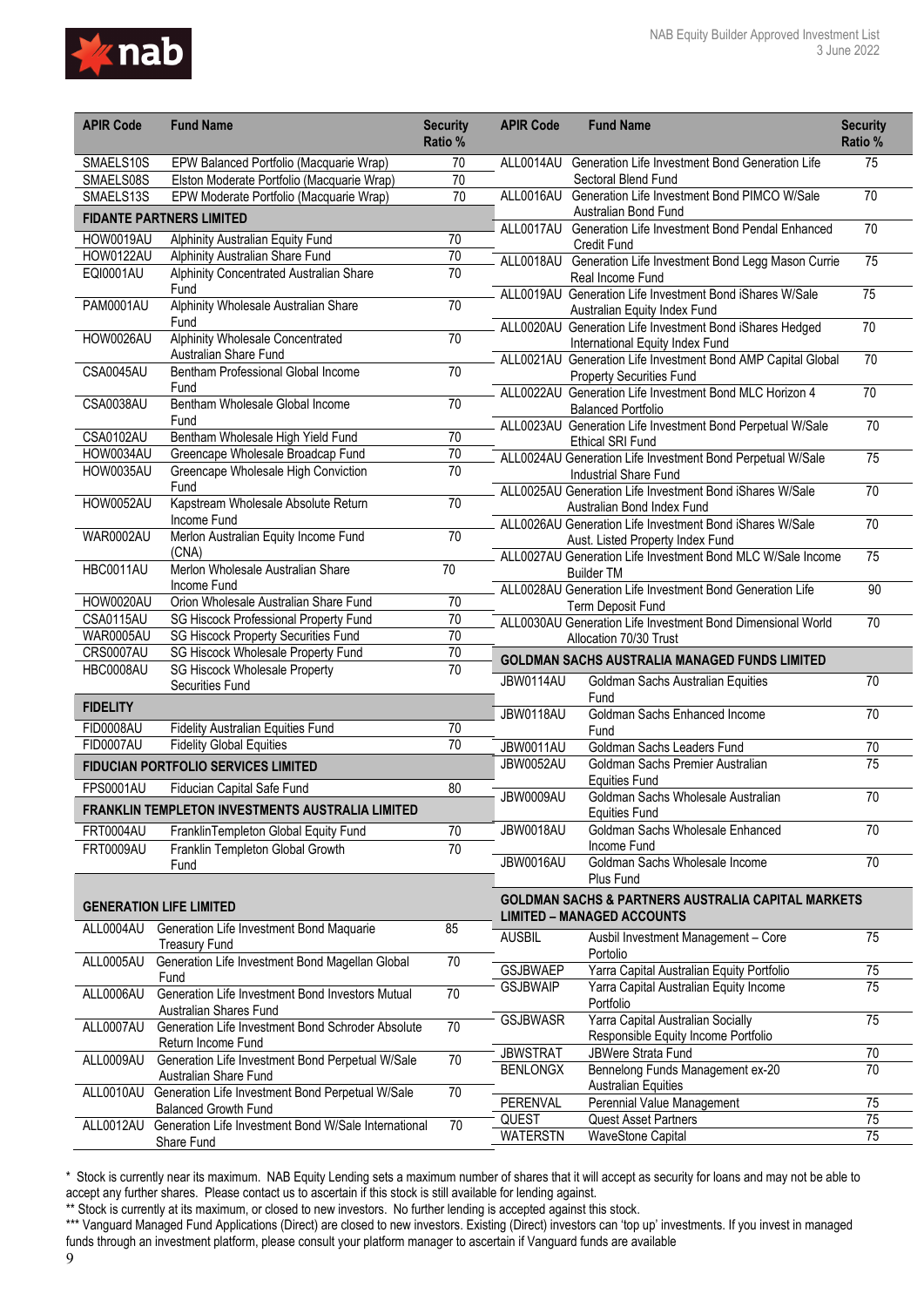

| <b>APIR Code</b>             | <b>Fund Name</b>                                                              | <b>Security</b><br>Ratio % | <b>APIR Code</b>       | <b>Fund Name</b>                                                             | <b>Security</b><br>Ratio %         |
|------------------------------|-------------------------------------------------------------------------------|----------------------------|------------------------|------------------------------------------------------------------------------|------------------------------------|
|                              | GOLDMAN SACHS JB WERE ASSET MANAGEMENT LIMITED SMA                            |                            | IOF0111AU              | Perennial Cash Enhanced Trust                                                | 80                                 |
| NUN0056AU                    | GS JBWere Core Australian Equities<br><b>SMA</b>                              | 70                         | IOF0047AU              | Perennial Cash Enhanced Wholesale<br>Trust                                   | 80                                 |
| JPL0001AU                    | JBWere SMA - Intermediary Income<br>Portfolio                                 | $\overline{75}$            | IOF0046AU              | Perennial Fixed Interest Wholesale<br>Trust                                  | 70                                 |
|                              |                                                                               |                            | IOF0145AU              | Janus Henderson Tactical Income Fund                                         | 80<br>70                           |
| JPL0002AU                    | JBWere SMA - Intermediary Growth<br>Portfolio                                 | $\overline{75}$            | IOF0200AU              | Perennial Value Australian Shares<br>Trust                                   |                                    |
| JPL0003AU                    | JBWere Listed Fixed Income Model<br>Portfolio SMA                             | 75                         | IOF0078AU              | Perennial Value Shares for Income<br>Trust                                   | 70                                 |
| GAS0001AU                    | JBWere Industrials SMA                                                        | $\overline{75}$            | IOF0206AU<br>DFA0006AU | Perennial Value Shares W'sale Trust                                          | $\overline{70}$<br>$\overline{70}$ |
|                              |                                                                               |                            | DFA0007AU              | <b>Strategic Global Property Fund</b><br>Startegic International Equity Fund | 70                                 |
| GAS0002AU                    | <b>JBWere Leaders SMA</b>                                                     | 75                         | <b>IOOF LTD SMA</b>    |                                                                              |                                    |
|                              | <b>GRANT SAMUEL FUND SERVICES LIMITED</b>                                     |                            | NUN0053AU              | Perennial Value Shares for Income<br><b>SMA</b>                              | 70                                 |
|                              |                                                                               |                            | NUN0057AU              | Perennial Growth Shares SMA                                                  | 70                                 |
|                              |                                                                               |                            |                        | <b>IPAC ASSET MANAGEMENT LIMITED</b>                                         |                                    |
| GSF0001AU                    | <b>Grant Samuel Epoch Global Equity</b>                                       | 70                         | IPA0049AU              | IPAC Pathways 95                                                             | 70                                 |
| GSF0002AU                    | Shareholder Yield Hedged Fund<br><b>Grant Samuel Epoch Global Equity</b>      | $\overline{70}$            | <b>NMM0109AU</b>       | <b>SUMMIT Select - Active Growth Units</b>                                   | 70                                 |
|                              | Shareholder Yield Unhedged Fund                                               |                            | NMM0113AU              | <b>SUMMIT Select - Passive Balanced</b><br>Units                             | $\overline{70}$                    |
| GSF0008AU                    | Payden Global Income Opportunities                                            | $\overline{70}$            | NMM0114AU              | <b>SUMMIT Select - Passive Growth Units</b>                                  | 70                                 |
|                              | Fund A                                                                        |                            | NMM0115AU              | SUMMIT Select - Passive High Growth                                          | $\overline{70}$                    |
|                              | <b>HYPERION ASSET MANAGEMENT LIMITED</b>                                      |                            | IPA0173AU              | Units<br>AMP Income Generator Fund                                           | 70                                 |
| BNT0003AU                    | Hyperion Australian Growth Companies<br>Fund                                  | $\overline{70}$            |                        |                                                                              |                                    |
| WHT8435AU                    | Hyperion Global Growth Companies<br>Fund Class B                              | 70                         |                        | <b>LAZARD ASSET MANAGEMENT PACIFIC CO</b>                                    |                                    |
|                              | <b>INTERMEDE INVESTMENT PARTNERS LIMITED</b>                                  |                            | <b>LAZ0005AU</b>       | Lazard Select Australian Equity Fund                                         | 70                                 |
| PPL0036AU                    | Intermede Global Equity Fund                                                  | 70                         | LAZ0014AU              | Lazard Global Listed Infrastructure Fund                                     | 70                                 |
| <b>INVESCO AUSTRALIA LTD</b> |                                                                               |                            |                        |                                                                              |                                    |
| CNA0005AU                    | <b>INVESCO Australian Share Fund</b>                                          | 70                         |                        | <b>LEGG MASON ASSET MANAGEMENT AUSTRALIA LTD</b>                             |                                    |
| <b>CNA0811AU</b>             | <b>INVESCO Wholesale Australian Share</b><br>Fund                             | $\overline{70}$            | SSB0014AU              | Legg Mason Brandywine Global<br>Opportunistic Fixed Income Trust             | 70                                 |
| CNA0806AU                    | <b>INVESCO Wholesale Diversified</b><br>Growth Fund                           | 70                         | <b>SSB0122AU</b>       | Legg Mason Australian Bond Trust-                                            | 70                                 |
| GTU0097AU                    | Invesco Wholesale Diversified Growth<br>Fund - Class R                        | $\overline{70}$            | SSB0125AU              | Class A<br>Legg Mason Australian Equity Trust-                               | 70                                 |
| <b>CNA0805AU</b>             | <b>INVESCO Wholesale Protected Growth</b>                                     | 70                         | <b>JPM0008AU</b>       | Class A<br>Legg Mason Diversified Trust - Class A                            | $70\,$                             |
|                              | Fund                                                                          |                            | SSB0128AU              | Legg Mason Property Securities Trust-                                        | 70                                 |
| <b>INVESTORS MUTUAL LTD</b>  |                                                                               |                            |                        | Class A                                                                      |                                    |
| IML0002AU                    | Investors Mutual Australian Share Fund                                        | 75                         | SSB0130AU              | Legg Mason Tactical Allocation Trust-                                        | 70                                 |
| IML0003AU                    | Investors Mutual Future Leaders Fund                                          | 70                         |                        | Class A                                                                      |                                    |
| IML0004AU<br>IML0005AU       | Investors Mutual Industrial Share Fund<br>Investors Mutual Equity Income Fund | 75<br>70                   |                        | <b>LINCOLN INDICATORS PTY LTD</b>                                            |                                    |
| IML0010AU                    | <b>Investors Mutual Concentrated</b><br>Australian Share Fund                 | $\overline{70}$            | ETL0043AU              | Lincoln Wholesale Australian Growth Fund                                     | 70                                 |
| <b>IOOF LTD</b>              |                                                                               |                            | ETL0089AU              | Lincoln Retail Australian Growth Fund                                        | 70                                 |
| <b>PIM0002AU</b>             | <b>IOOF Cash Management Trust</b>                                             | 85                         | ETL0324AU              | Lincoln Wholesale Australian Income Fund                                     | 70                                 |
| IOF0013AU                    | IOOF Flexi Trust - Balanced Fund                                              | 70                         |                        | LINEAR ASSET MANAGEMENT CONTINUOUSLY PROTECTED SMA                           |                                    |
| IOF0107AU                    | IOOF Flexi Trust - Balanced Fund NEF                                          | 70                         |                        |                                                                              |                                    |
| IOF0113AU                    | Perennial Australian Fixed Interest<br>Trust                                  | $\overline{70}$            | <b>LAUIPCP</b>         | AUI Platypus Australian Equities SMA<br>Portfolio                            | 75                                 |

<sup>\*</sup> Stock is currently near its maximum. NAB Equity Lending sets a maximum number of shares that it will accept as security for loans and may not be able to accept any further shares. Please contact us to ascertain if this stock is still available for lending against.

<sup>\*\*</sup> Stock is currently at its maximum, or closed to new investors. No further lending is accepted against this stock.

<sup>\*\*\*</sup> Vanguard Managed Fund Applications (Direct) are closed to new investors. Existing (Direct) investors can 'top up' investments. If you invest in managed funds through an investment platform, please consult your platform manager to ascertain if Vanguard funds are available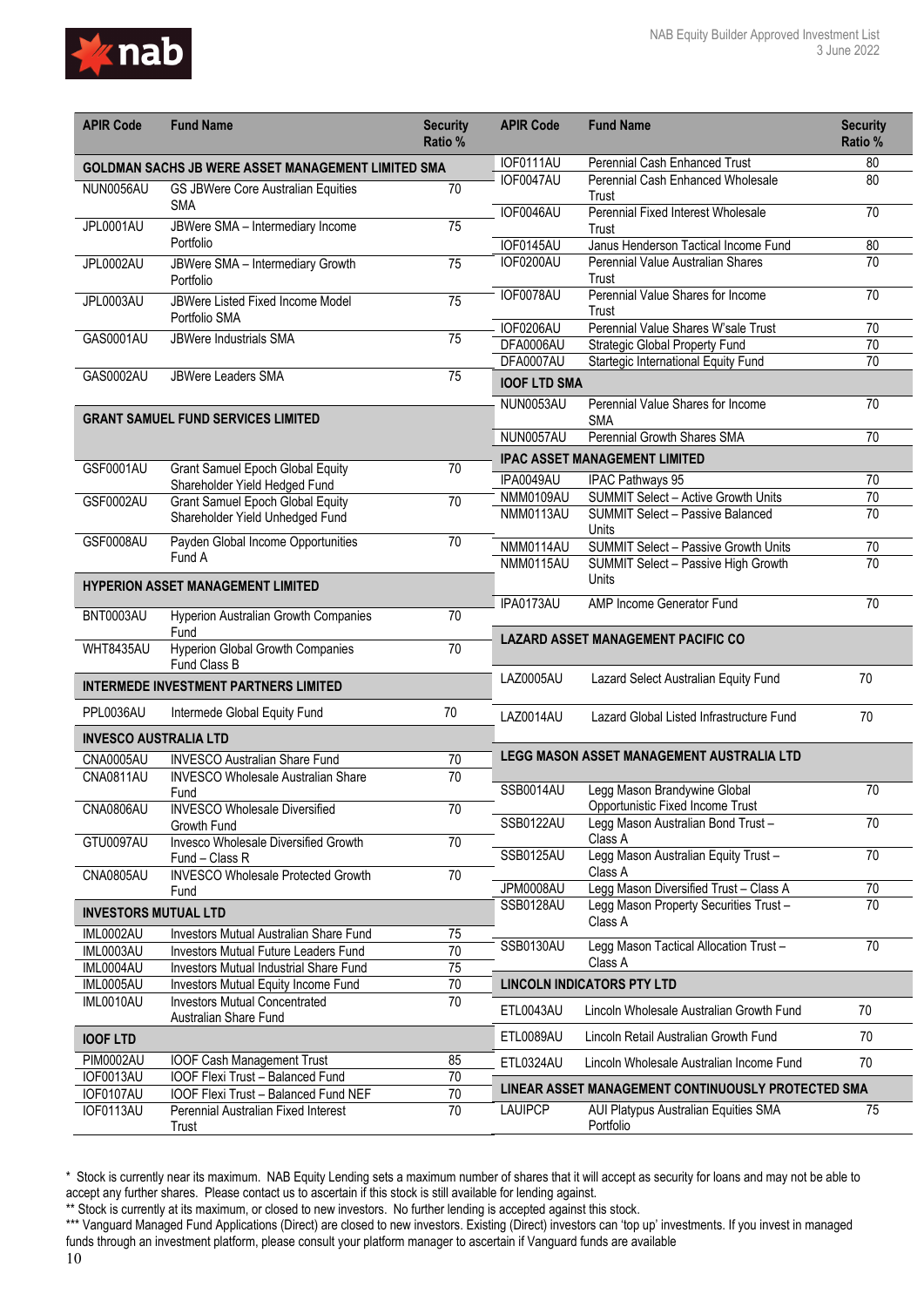

| <b>LUBSHCP</b><br>UBS HALO (High Alpha Long Only)<br>75<br><b>MLC INVESTMENTS LTD</b><br><b>MACQUARIE INVESTMENT MANAGEMENT LTD</b><br>NUN0962AU<br>75<br>SMA MLC Premium Aggressive<br>MAQ0464AU<br>70<br>Macquarie - Arrowstreet Global Equity<br>75<br>NUN4773AU<br><b>SMA MLC Premium Assertive</b><br>Fund<br>75<br>NUN6749AU<br><b>SML MLC Premium Moderate</b><br>Macquarie - Arrowstreet Global Equity<br>MAQ0079AU<br>$\overline{70}$<br>Fund (Hedged)<br>75<br>NUN5432AU<br>SMA MLC Value Aggressive<br>MAQ0410AU<br>$\overline{70}$<br>Macquarie - Walter Scott Global Equity<br>75<br>NUN4731AU<br><b>SMA MLC Value Assertive</b><br>Fund<br>Macquarie - Walter Scott Global Equity<br>MAQ0557AU<br>70<br>$\overline{75}$<br>NUN7096AU<br><b>SMA MLC Value Moderate</b><br>Fund (Hedged)<br><b>MLC INVESTMENTS LTD</b><br>Macquarie Cash Management Account<br>90<br>MLC0784AU<br>70<br>MLC Global Property Fund<br>Macquarie Australian Share Fund<br>$\overline{70}$<br>MAQ0443AU<br>$\overline{70}$<br>MLC0785AU<br>MLC Hedged Global Share Fund<br>MAQ0404AU<br>Macquarie IFP Global Franchise Fund<br>70<br>MLC0841AU<br>MLC - Northward Capital Australian<br>70<br>(Unhedged)<br><b>Equity Trust</b><br>Macquarie IFP Global Franchise Fund<br>MAQ0631AU<br>$\overline{70}$<br>MLC MasterKey - Australian Share<br>$\overline{75}$<br>MLC0015AU<br>(Hedged)<br>Fund<br>MAQ0277AU<br>Macquarie Income Opportunities Fund<br>70<br>MLC MasterKey - Cash Fund<br>85<br>MLC0011AU<br>MAQ0278AU<br>Macquarie Master Alpha Plus Fund<br>70<br>MLC0017AU<br>MLC MasterKey - Global Share Fund<br>70<br>70<br>MAQ0058AU<br>Macquarie Master Balanced Fund<br>70<br>MLC0622AU<br>MLC Masterkey - Horizon 1 Bond<br>70<br>MAQ0059AU<br>Macquarie Master Capital Stable Fund<br>Portfolio<br>85<br>MAQ0187AU<br>Macquarie Master Cash Fund<br>MLC0021AU<br>MLC MasterKey - Horizon 2 Income<br>70<br>MAQ0274AU<br>$\overline{70}$<br>Macquarie Master Diversified Fixed<br>Portfolio<br>Interest<br>MLC MasterKey - Horizon 3<br>70<br>MLC0393AU<br>MAQ0180AU<br>Macquarie Master Enhanced Fixed<br>$\overline{70}$<br>Conservative Growth Portfolio<br>Interest Fund<br>MLC0023AU<br>MLC MasterKey - Horizon 4 Balanced<br>$\overline{70}$<br>MAQ0061AU<br>$\overline{70}$<br>Macquarie Master Fixed Interest Fund<br>Portfolio<br>$\overline{70}$<br>MAQ0063AU<br>Macquarie Master Property Securities<br>MLC MasterKey - Horizon 5 Growth<br>75<br>MLC0024AU<br>Fund<br>Portfolio<br>MAQ0055AU<br>Macquarie Treasury Fund<br>85<br>MLC0394AU<br>MLC MasterKey - Horizon 6 Share<br>$\overline{75}$<br>$\overline{70}$<br>MAQ0211AU<br>Macquarie True Index - Australian<br>Portfolio<br><b>Fixed Interest</b><br>MLC MasterKey - Income Builder<br>MLC0097AU<br>75<br>MAQ0048AU<br>Macquarie Wholesale Fund - Balanced<br>70<br>MLC MasterKey - Platinum Global<br>75<br>MLC0060AU<br>Growth<br>Fund<br>MAQ0054AU<br>Macquarie Wholesale Fund - Property<br>70<br>MLC0013AU<br>MLC MasterKey - Property Securities<br>75<br>Securities<br>Fund<br>Macquarie Wholesale Fund - True<br>MAQ0266AU<br>70<br>MLC MasterKey - Vanguard Australian<br>$\overline{75}$<br>MLC0014AU<br>Index Global Bond<br>Share Index<br>MLC0262AU<br>MLC Wholesale Australian Share Fund<br>75<br><b>MAGELLAN ASSET MANAGEMENT LTD</b><br>MLC0893AU<br>$\overline{75}$<br>MLC Wholesale Australian Share Index<br>MGE0001AU<br>70<br>Magellan Global Fund (Unhedged)<br>Fund<br>MGE0007AU<br>70<br>Magellan Global Fund (Hedged)<br>70<br>MLC0260AU<br>MLC Wholesale Horizon 4 Balanced<br>$\overline{70}$<br>MGE0005AU<br>Magellan High Conviction Fund<br>Portfolio<br>MGE9885AU<br>Magellan High Conviction Fund Class B<br>70<br>MLC0398AU<br>$\overline{70}$<br>MLC Wholesale Horizon 3 Conservative<br>70<br>MGE0002AU<br>Magellan Infrastructure Fund<br>Growth Portfolio<br><b>MAPLE-BROWN ABBOTT LTD</b><br>MLC0839AU<br>$\overline{70}$<br>MLC Wholesale Diversified Debt Fund<br>MLC0261AU<br>70<br>MLC Wholesale Global Share Fund<br>ADV0013AU<br>Maple-Brown Abbott Imputation Fund<br>70<br>MLC0786AU<br>MLC Wholesale Global Property Fund<br>70<br>$\overline{75}$<br>MLC0265AU<br>MLC Wholesale Horizon 5 Growth<br>ADV0008AU<br>Maple-Brown Abbott Imputation Fund<br>70<br>Portfolio<br><b>NEF</b><br>70<br>$\overline{70}$<br>ADV0066AU<br>Maple-Brown Abbott Sharemarket Fund<br>MLC0669AU<br>MLC Wholesale Horizon 1 Bond<br>Portfolio<br>- Wholesale<br>MLC0670AU<br>MLC Wholesale Horizon 2 Income<br>70<br>ADV0046AU<br>Maple-Brown Abbott Imputation Fund -<br>70<br>Portfolio<br>Wholesale<br>MLC0264AU<br>$\overline{75}$<br>Maple-Brown Abbott Australian Equity<br>$\overline{70}$<br>MLC Wholesale Income Builder<br>MPL0002AU<br>$\overline{75}$<br>MLC0921AU<br>MLC Wholesale Inflation Plus -<br>Trust<br>Conservative Portfolio<br>Maple-Brown Abbott Diversified<br>MPL0001AU<br>70<br>MLC0920AU<br>MLC Wholesale Inflation Plus -<br>70<br><b>Investment Trust</b> | <b>APIR Code</b> | <b>Fund Name</b> | <b>Security</b><br>Ratio % | <b>APIR Code</b> | <b>Fund Name</b>   | <b>Security</b><br>Ratio % |
|------------------------------------------------------------------------------------------------------------------------------------------------------------------------------------------------------------------------------------------------------------------------------------------------------------------------------------------------------------------------------------------------------------------------------------------------------------------------------------------------------------------------------------------------------------------------------------------------------------------------------------------------------------------------------------------------------------------------------------------------------------------------------------------------------------------------------------------------------------------------------------------------------------------------------------------------------------------------------------------------------------------------------------------------------------------------------------------------------------------------------------------------------------------------------------------------------------------------------------------------------------------------------------------------------------------------------------------------------------------------------------------------------------------------------------------------------------------------------------------------------------------------------------------------------------------------------------------------------------------------------------------------------------------------------------------------------------------------------------------------------------------------------------------------------------------------------------------------------------------------------------------------------------------------------------------------------------------------------------------------------------------------------------------------------------------------------------------------------------------------------------------------------------------------------------------------------------------------------------------------------------------------------------------------------------------------------------------------------------------------------------------------------------------------------------------------------------------------------------------------------------------------------------------------------------------------------------------------------------------------------------------------------------------------------------------------------------------------------------------------------------------------------------------------------------------------------------------------------------------------------------------------------------------------------------------------------------------------------------------------------------------------------------------------------------------------------------------------------------------------------------------------------------------------------------------------------------------------------------------------------------------------------------------------------------------------------------------------------------------------------------------------------------------------------------------------------------------------------------------------------------------------------------------------------------------------------------------------------------------------------------------------------------------------------------------------------------------------------------------------------------------------------------------------------------------------------------------------------------------------------------------------------------------------------------------------------------------------------------------------------------------------------------------------------------------------------------------------------------------------------------------------------------------------------------------------------------------------------------------------------------------------------------------------------------------------------------------------------------------------------------------------------------------------------------------------------------------------------------------------------------------------------------------------------------------------------------------------------------------------------------------------------------------------------------------------------------------------------------------------------------------------------------------------------------------------------------------------------------------------------------------------------------------------------------------------------------------------------------------------|------------------|------------------|----------------------------|------------------|--------------------|----------------------------|
|                                                                                                                                                                                                                                                                                                                                                                                                                                                                                                                                                                                                                                                                                                                                                                                                                                                                                                                                                                                                                                                                                                                                                                                                                                                                                                                                                                                                                                                                                                                                                                                                                                                                                                                                                                                                                                                                                                                                                                                                                                                                                                                                                                                                                                                                                                                                                                                                                                                                                                                                                                                                                                                                                                                                                                                                                                                                                                                                                                                                                                                                                                                                                                                                                                                                                                                                                                                                                                                                                                                                                                                                                                                                                                                                                                                                                                                                                                                                                                                                                                                                                                                                                                                                                                                                                                                                                                                                                                                                                                                                                                                                                                                                                                                                                                                                                                                                                                                                                                                                |                  |                  |                            |                  |                    |                            |
|                                                                                                                                                                                                                                                                                                                                                                                                                                                                                                                                                                                                                                                                                                                                                                                                                                                                                                                                                                                                                                                                                                                                                                                                                                                                                                                                                                                                                                                                                                                                                                                                                                                                                                                                                                                                                                                                                                                                                                                                                                                                                                                                                                                                                                                                                                                                                                                                                                                                                                                                                                                                                                                                                                                                                                                                                                                                                                                                                                                                                                                                                                                                                                                                                                                                                                                                                                                                                                                                                                                                                                                                                                                                                                                                                                                                                                                                                                                                                                                                                                                                                                                                                                                                                                                                                                                                                                                                                                                                                                                                                                                                                                                                                                                                                                                                                                                                                                                                                                                                |                  |                  |                            |                  |                    |                            |
|                                                                                                                                                                                                                                                                                                                                                                                                                                                                                                                                                                                                                                                                                                                                                                                                                                                                                                                                                                                                                                                                                                                                                                                                                                                                                                                                                                                                                                                                                                                                                                                                                                                                                                                                                                                                                                                                                                                                                                                                                                                                                                                                                                                                                                                                                                                                                                                                                                                                                                                                                                                                                                                                                                                                                                                                                                                                                                                                                                                                                                                                                                                                                                                                                                                                                                                                                                                                                                                                                                                                                                                                                                                                                                                                                                                                                                                                                                                                                                                                                                                                                                                                                                                                                                                                                                                                                                                                                                                                                                                                                                                                                                                                                                                                                                                                                                                                                                                                                                                                |                  |                  |                            |                  |                    |                            |
|                                                                                                                                                                                                                                                                                                                                                                                                                                                                                                                                                                                                                                                                                                                                                                                                                                                                                                                                                                                                                                                                                                                                                                                                                                                                                                                                                                                                                                                                                                                                                                                                                                                                                                                                                                                                                                                                                                                                                                                                                                                                                                                                                                                                                                                                                                                                                                                                                                                                                                                                                                                                                                                                                                                                                                                                                                                                                                                                                                                                                                                                                                                                                                                                                                                                                                                                                                                                                                                                                                                                                                                                                                                                                                                                                                                                                                                                                                                                                                                                                                                                                                                                                                                                                                                                                                                                                                                                                                                                                                                                                                                                                                                                                                                                                                                                                                                                                                                                                                                                |                  |                  |                            |                  |                    |                            |
|                                                                                                                                                                                                                                                                                                                                                                                                                                                                                                                                                                                                                                                                                                                                                                                                                                                                                                                                                                                                                                                                                                                                                                                                                                                                                                                                                                                                                                                                                                                                                                                                                                                                                                                                                                                                                                                                                                                                                                                                                                                                                                                                                                                                                                                                                                                                                                                                                                                                                                                                                                                                                                                                                                                                                                                                                                                                                                                                                                                                                                                                                                                                                                                                                                                                                                                                                                                                                                                                                                                                                                                                                                                                                                                                                                                                                                                                                                                                                                                                                                                                                                                                                                                                                                                                                                                                                                                                                                                                                                                                                                                                                                                                                                                                                                                                                                                                                                                                                                                                |                  |                  |                            |                  |                    |                            |
|                                                                                                                                                                                                                                                                                                                                                                                                                                                                                                                                                                                                                                                                                                                                                                                                                                                                                                                                                                                                                                                                                                                                                                                                                                                                                                                                                                                                                                                                                                                                                                                                                                                                                                                                                                                                                                                                                                                                                                                                                                                                                                                                                                                                                                                                                                                                                                                                                                                                                                                                                                                                                                                                                                                                                                                                                                                                                                                                                                                                                                                                                                                                                                                                                                                                                                                                                                                                                                                                                                                                                                                                                                                                                                                                                                                                                                                                                                                                                                                                                                                                                                                                                                                                                                                                                                                                                                                                                                                                                                                                                                                                                                                                                                                                                                                                                                                                                                                                                                                                |                  |                  |                            |                  |                    |                            |
|                                                                                                                                                                                                                                                                                                                                                                                                                                                                                                                                                                                                                                                                                                                                                                                                                                                                                                                                                                                                                                                                                                                                                                                                                                                                                                                                                                                                                                                                                                                                                                                                                                                                                                                                                                                                                                                                                                                                                                                                                                                                                                                                                                                                                                                                                                                                                                                                                                                                                                                                                                                                                                                                                                                                                                                                                                                                                                                                                                                                                                                                                                                                                                                                                                                                                                                                                                                                                                                                                                                                                                                                                                                                                                                                                                                                                                                                                                                                                                                                                                                                                                                                                                                                                                                                                                                                                                                                                                                                                                                                                                                                                                                                                                                                                                                                                                                                                                                                                                                                |                  |                  |                            |                  |                    |                            |
|                                                                                                                                                                                                                                                                                                                                                                                                                                                                                                                                                                                                                                                                                                                                                                                                                                                                                                                                                                                                                                                                                                                                                                                                                                                                                                                                                                                                                                                                                                                                                                                                                                                                                                                                                                                                                                                                                                                                                                                                                                                                                                                                                                                                                                                                                                                                                                                                                                                                                                                                                                                                                                                                                                                                                                                                                                                                                                                                                                                                                                                                                                                                                                                                                                                                                                                                                                                                                                                                                                                                                                                                                                                                                                                                                                                                                                                                                                                                                                                                                                                                                                                                                                                                                                                                                                                                                                                                                                                                                                                                                                                                                                                                                                                                                                                                                                                                                                                                                                                                |                  |                  |                            |                  |                    |                            |
|                                                                                                                                                                                                                                                                                                                                                                                                                                                                                                                                                                                                                                                                                                                                                                                                                                                                                                                                                                                                                                                                                                                                                                                                                                                                                                                                                                                                                                                                                                                                                                                                                                                                                                                                                                                                                                                                                                                                                                                                                                                                                                                                                                                                                                                                                                                                                                                                                                                                                                                                                                                                                                                                                                                                                                                                                                                                                                                                                                                                                                                                                                                                                                                                                                                                                                                                                                                                                                                                                                                                                                                                                                                                                                                                                                                                                                                                                                                                                                                                                                                                                                                                                                                                                                                                                                                                                                                                                                                                                                                                                                                                                                                                                                                                                                                                                                                                                                                                                                                                |                  |                  |                            |                  |                    |                            |
|                                                                                                                                                                                                                                                                                                                                                                                                                                                                                                                                                                                                                                                                                                                                                                                                                                                                                                                                                                                                                                                                                                                                                                                                                                                                                                                                                                                                                                                                                                                                                                                                                                                                                                                                                                                                                                                                                                                                                                                                                                                                                                                                                                                                                                                                                                                                                                                                                                                                                                                                                                                                                                                                                                                                                                                                                                                                                                                                                                                                                                                                                                                                                                                                                                                                                                                                                                                                                                                                                                                                                                                                                                                                                                                                                                                                                                                                                                                                                                                                                                                                                                                                                                                                                                                                                                                                                                                                                                                                                                                                                                                                                                                                                                                                                                                                                                                                                                                                                                                                |                  |                  |                            |                  |                    |                            |
|                                                                                                                                                                                                                                                                                                                                                                                                                                                                                                                                                                                                                                                                                                                                                                                                                                                                                                                                                                                                                                                                                                                                                                                                                                                                                                                                                                                                                                                                                                                                                                                                                                                                                                                                                                                                                                                                                                                                                                                                                                                                                                                                                                                                                                                                                                                                                                                                                                                                                                                                                                                                                                                                                                                                                                                                                                                                                                                                                                                                                                                                                                                                                                                                                                                                                                                                                                                                                                                                                                                                                                                                                                                                                                                                                                                                                                                                                                                                                                                                                                                                                                                                                                                                                                                                                                                                                                                                                                                                                                                                                                                                                                                                                                                                                                                                                                                                                                                                                                                                |                  |                  |                            |                  |                    |                            |
|                                                                                                                                                                                                                                                                                                                                                                                                                                                                                                                                                                                                                                                                                                                                                                                                                                                                                                                                                                                                                                                                                                                                                                                                                                                                                                                                                                                                                                                                                                                                                                                                                                                                                                                                                                                                                                                                                                                                                                                                                                                                                                                                                                                                                                                                                                                                                                                                                                                                                                                                                                                                                                                                                                                                                                                                                                                                                                                                                                                                                                                                                                                                                                                                                                                                                                                                                                                                                                                                                                                                                                                                                                                                                                                                                                                                                                                                                                                                                                                                                                                                                                                                                                                                                                                                                                                                                                                                                                                                                                                                                                                                                                                                                                                                                                                                                                                                                                                                                                                                |                  |                  |                            |                  |                    |                            |
|                                                                                                                                                                                                                                                                                                                                                                                                                                                                                                                                                                                                                                                                                                                                                                                                                                                                                                                                                                                                                                                                                                                                                                                                                                                                                                                                                                                                                                                                                                                                                                                                                                                                                                                                                                                                                                                                                                                                                                                                                                                                                                                                                                                                                                                                                                                                                                                                                                                                                                                                                                                                                                                                                                                                                                                                                                                                                                                                                                                                                                                                                                                                                                                                                                                                                                                                                                                                                                                                                                                                                                                                                                                                                                                                                                                                                                                                                                                                                                                                                                                                                                                                                                                                                                                                                                                                                                                                                                                                                                                                                                                                                                                                                                                                                                                                                                                                                                                                                                                                |                  |                  |                            |                  |                    |                            |
|                                                                                                                                                                                                                                                                                                                                                                                                                                                                                                                                                                                                                                                                                                                                                                                                                                                                                                                                                                                                                                                                                                                                                                                                                                                                                                                                                                                                                                                                                                                                                                                                                                                                                                                                                                                                                                                                                                                                                                                                                                                                                                                                                                                                                                                                                                                                                                                                                                                                                                                                                                                                                                                                                                                                                                                                                                                                                                                                                                                                                                                                                                                                                                                                                                                                                                                                                                                                                                                                                                                                                                                                                                                                                                                                                                                                                                                                                                                                                                                                                                                                                                                                                                                                                                                                                                                                                                                                                                                                                                                                                                                                                                                                                                                                                                                                                                                                                                                                                                                                |                  |                  |                            |                  |                    |                            |
|                                                                                                                                                                                                                                                                                                                                                                                                                                                                                                                                                                                                                                                                                                                                                                                                                                                                                                                                                                                                                                                                                                                                                                                                                                                                                                                                                                                                                                                                                                                                                                                                                                                                                                                                                                                                                                                                                                                                                                                                                                                                                                                                                                                                                                                                                                                                                                                                                                                                                                                                                                                                                                                                                                                                                                                                                                                                                                                                                                                                                                                                                                                                                                                                                                                                                                                                                                                                                                                                                                                                                                                                                                                                                                                                                                                                                                                                                                                                                                                                                                                                                                                                                                                                                                                                                                                                                                                                                                                                                                                                                                                                                                                                                                                                                                                                                                                                                                                                                                                                |                  |                  |                            |                  |                    |                            |
|                                                                                                                                                                                                                                                                                                                                                                                                                                                                                                                                                                                                                                                                                                                                                                                                                                                                                                                                                                                                                                                                                                                                                                                                                                                                                                                                                                                                                                                                                                                                                                                                                                                                                                                                                                                                                                                                                                                                                                                                                                                                                                                                                                                                                                                                                                                                                                                                                                                                                                                                                                                                                                                                                                                                                                                                                                                                                                                                                                                                                                                                                                                                                                                                                                                                                                                                                                                                                                                                                                                                                                                                                                                                                                                                                                                                                                                                                                                                                                                                                                                                                                                                                                                                                                                                                                                                                                                                                                                                                                                                                                                                                                                                                                                                                                                                                                                                                                                                                                                                |                  |                  |                            |                  |                    |                            |
|                                                                                                                                                                                                                                                                                                                                                                                                                                                                                                                                                                                                                                                                                                                                                                                                                                                                                                                                                                                                                                                                                                                                                                                                                                                                                                                                                                                                                                                                                                                                                                                                                                                                                                                                                                                                                                                                                                                                                                                                                                                                                                                                                                                                                                                                                                                                                                                                                                                                                                                                                                                                                                                                                                                                                                                                                                                                                                                                                                                                                                                                                                                                                                                                                                                                                                                                                                                                                                                                                                                                                                                                                                                                                                                                                                                                                                                                                                                                                                                                                                                                                                                                                                                                                                                                                                                                                                                                                                                                                                                                                                                                                                                                                                                                                                                                                                                                                                                                                                                                |                  |                  |                            |                  |                    |                            |
|                                                                                                                                                                                                                                                                                                                                                                                                                                                                                                                                                                                                                                                                                                                                                                                                                                                                                                                                                                                                                                                                                                                                                                                                                                                                                                                                                                                                                                                                                                                                                                                                                                                                                                                                                                                                                                                                                                                                                                                                                                                                                                                                                                                                                                                                                                                                                                                                                                                                                                                                                                                                                                                                                                                                                                                                                                                                                                                                                                                                                                                                                                                                                                                                                                                                                                                                                                                                                                                                                                                                                                                                                                                                                                                                                                                                                                                                                                                                                                                                                                                                                                                                                                                                                                                                                                                                                                                                                                                                                                                                                                                                                                                                                                                                                                                                                                                                                                                                                                                                |                  |                  |                            |                  |                    |                            |
|                                                                                                                                                                                                                                                                                                                                                                                                                                                                                                                                                                                                                                                                                                                                                                                                                                                                                                                                                                                                                                                                                                                                                                                                                                                                                                                                                                                                                                                                                                                                                                                                                                                                                                                                                                                                                                                                                                                                                                                                                                                                                                                                                                                                                                                                                                                                                                                                                                                                                                                                                                                                                                                                                                                                                                                                                                                                                                                                                                                                                                                                                                                                                                                                                                                                                                                                                                                                                                                                                                                                                                                                                                                                                                                                                                                                                                                                                                                                                                                                                                                                                                                                                                                                                                                                                                                                                                                                                                                                                                                                                                                                                                                                                                                                                                                                                                                                                                                                                                                                |                  |                  |                            |                  |                    |                            |
|                                                                                                                                                                                                                                                                                                                                                                                                                                                                                                                                                                                                                                                                                                                                                                                                                                                                                                                                                                                                                                                                                                                                                                                                                                                                                                                                                                                                                                                                                                                                                                                                                                                                                                                                                                                                                                                                                                                                                                                                                                                                                                                                                                                                                                                                                                                                                                                                                                                                                                                                                                                                                                                                                                                                                                                                                                                                                                                                                                                                                                                                                                                                                                                                                                                                                                                                                                                                                                                                                                                                                                                                                                                                                                                                                                                                                                                                                                                                                                                                                                                                                                                                                                                                                                                                                                                                                                                                                                                                                                                                                                                                                                                                                                                                                                                                                                                                                                                                                                                                |                  |                  |                            |                  |                    |                            |
|                                                                                                                                                                                                                                                                                                                                                                                                                                                                                                                                                                                                                                                                                                                                                                                                                                                                                                                                                                                                                                                                                                                                                                                                                                                                                                                                                                                                                                                                                                                                                                                                                                                                                                                                                                                                                                                                                                                                                                                                                                                                                                                                                                                                                                                                                                                                                                                                                                                                                                                                                                                                                                                                                                                                                                                                                                                                                                                                                                                                                                                                                                                                                                                                                                                                                                                                                                                                                                                                                                                                                                                                                                                                                                                                                                                                                                                                                                                                                                                                                                                                                                                                                                                                                                                                                                                                                                                                                                                                                                                                                                                                                                                                                                                                                                                                                                                                                                                                                                                                |                  |                  |                            |                  |                    |                            |
|                                                                                                                                                                                                                                                                                                                                                                                                                                                                                                                                                                                                                                                                                                                                                                                                                                                                                                                                                                                                                                                                                                                                                                                                                                                                                                                                                                                                                                                                                                                                                                                                                                                                                                                                                                                                                                                                                                                                                                                                                                                                                                                                                                                                                                                                                                                                                                                                                                                                                                                                                                                                                                                                                                                                                                                                                                                                                                                                                                                                                                                                                                                                                                                                                                                                                                                                                                                                                                                                                                                                                                                                                                                                                                                                                                                                                                                                                                                                                                                                                                                                                                                                                                                                                                                                                                                                                                                                                                                                                                                                                                                                                                                                                                                                                                                                                                                                                                                                                                                                |                  |                  |                            |                  |                    |                            |
|                                                                                                                                                                                                                                                                                                                                                                                                                                                                                                                                                                                                                                                                                                                                                                                                                                                                                                                                                                                                                                                                                                                                                                                                                                                                                                                                                                                                                                                                                                                                                                                                                                                                                                                                                                                                                                                                                                                                                                                                                                                                                                                                                                                                                                                                                                                                                                                                                                                                                                                                                                                                                                                                                                                                                                                                                                                                                                                                                                                                                                                                                                                                                                                                                                                                                                                                                                                                                                                                                                                                                                                                                                                                                                                                                                                                                                                                                                                                                                                                                                                                                                                                                                                                                                                                                                                                                                                                                                                                                                                                                                                                                                                                                                                                                                                                                                                                                                                                                                                                |                  |                  |                            |                  |                    |                            |
|                                                                                                                                                                                                                                                                                                                                                                                                                                                                                                                                                                                                                                                                                                                                                                                                                                                                                                                                                                                                                                                                                                                                                                                                                                                                                                                                                                                                                                                                                                                                                                                                                                                                                                                                                                                                                                                                                                                                                                                                                                                                                                                                                                                                                                                                                                                                                                                                                                                                                                                                                                                                                                                                                                                                                                                                                                                                                                                                                                                                                                                                                                                                                                                                                                                                                                                                                                                                                                                                                                                                                                                                                                                                                                                                                                                                                                                                                                                                                                                                                                                                                                                                                                                                                                                                                                                                                                                                                                                                                                                                                                                                                                                                                                                                                                                                                                                                                                                                                                                                |                  |                  |                            |                  |                    |                            |
|                                                                                                                                                                                                                                                                                                                                                                                                                                                                                                                                                                                                                                                                                                                                                                                                                                                                                                                                                                                                                                                                                                                                                                                                                                                                                                                                                                                                                                                                                                                                                                                                                                                                                                                                                                                                                                                                                                                                                                                                                                                                                                                                                                                                                                                                                                                                                                                                                                                                                                                                                                                                                                                                                                                                                                                                                                                                                                                                                                                                                                                                                                                                                                                                                                                                                                                                                                                                                                                                                                                                                                                                                                                                                                                                                                                                                                                                                                                                                                                                                                                                                                                                                                                                                                                                                                                                                                                                                                                                                                                                                                                                                                                                                                                                                                                                                                                                                                                                                                                                |                  |                  |                            |                  |                    |                            |
|                                                                                                                                                                                                                                                                                                                                                                                                                                                                                                                                                                                                                                                                                                                                                                                                                                                                                                                                                                                                                                                                                                                                                                                                                                                                                                                                                                                                                                                                                                                                                                                                                                                                                                                                                                                                                                                                                                                                                                                                                                                                                                                                                                                                                                                                                                                                                                                                                                                                                                                                                                                                                                                                                                                                                                                                                                                                                                                                                                                                                                                                                                                                                                                                                                                                                                                                                                                                                                                                                                                                                                                                                                                                                                                                                                                                                                                                                                                                                                                                                                                                                                                                                                                                                                                                                                                                                                                                                                                                                                                                                                                                                                                                                                                                                                                                                                                                                                                                                                                                |                  |                  |                            |                  |                    |                            |
|                                                                                                                                                                                                                                                                                                                                                                                                                                                                                                                                                                                                                                                                                                                                                                                                                                                                                                                                                                                                                                                                                                                                                                                                                                                                                                                                                                                                                                                                                                                                                                                                                                                                                                                                                                                                                                                                                                                                                                                                                                                                                                                                                                                                                                                                                                                                                                                                                                                                                                                                                                                                                                                                                                                                                                                                                                                                                                                                                                                                                                                                                                                                                                                                                                                                                                                                                                                                                                                                                                                                                                                                                                                                                                                                                                                                                                                                                                                                                                                                                                                                                                                                                                                                                                                                                                                                                                                                                                                                                                                                                                                                                                                                                                                                                                                                                                                                                                                                                                                                |                  |                  |                            |                  |                    |                            |
|                                                                                                                                                                                                                                                                                                                                                                                                                                                                                                                                                                                                                                                                                                                                                                                                                                                                                                                                                                                                                                                                                                                                                                                                                                                                                                                                                                                                                                                                                                                                                                                                                                                                                                                                                                                                                                                                                                                                                                                                                                                                                                                                                                                                                                                                                                                                                                                                                                                                                                                                                                                                                                                                                                                                                                                                                                                                                                                                                                                                                                                                                                                                                                                                                                                                                                                                                                                                                                                                                                                                                                                                                                                                                                                                                                                                                                                                                                                                                                                                                                                                                                                                                                                                                                                                                                                                                                                                                                                                                                                                                                                                                                                                                                                                                                                                                                                                                                                                                                                                |                  |                  |                            |                  |                    |                            |
|                                                                                                                                                                                                                                                                                                                                                                                                                                                                                                                                                                                                                                                                                                                                                                                                                                                                                                                                                                                                                                                                                                                                                                                                                                                                                                                                                                                                                                                                                                                                                                                                                                                                                                                                                                                                                                                                                                                                                                                                                                                                                                                                                                                                                                                                                                                                                                                                                                                                                                                                                                                                                                                                                                                                                                                                                                                                                                                                                                                                                                                                                                                                                                                                                                                                                                                                                                                                                                                                                                                                                                                                                                                                                                                                                                                                                                                                                                                                                                                                                                                                                                                                                                                                                                                                                                                                                                                                                                                                                                                                                                                                                                                                                                                                                                                                                                                                                                                                                                                                |                  |                  |                            |                  |                    |                            |
|                                                                                                                                                                                                                                                                                                                                                                                                                                                                                                                                                                                                                                                                                                                                                                                                                                                                                                                                                                                                                                                                                                                                                                                                                                                                                                                                                                                                                                                                                                                                                                                                                                                                                                                                                                                                                                                                                                                                                                                                                                                                                                                                                                                                                                                                                                                                                                                                                                                                                                                                                                                                                                                                                                                                                                                                                                                                                                                                                                                                                                                                                                                                                                                                                                                                                                                                                                                                                                                                                                                                                                                                                                                                                                                                                                                                                                                                                                                                                                                                                                                                                                                                                                                                                                                                                                                                                                                                                                                                                                                                                                                                                                                                                                                                                                                                                                                                                                                                                                                                |                  |                  |                            |                  |                    |                            |
|                                                                                                                                                                                                                                                                                                                                                                                                                                                                                                                                                                                                                                                                                                                                                                                                                                                                                                                                                                                                                                                                                                                                                                                                                                                                                                                                                                                                                                                                                                                                                                                                                                                                                                                                                                                                                                                                                                                                                                                                                                                                                                                                                                                                                                                                                                                                                                                                                                                                                                                                                                                                                                                                                                                                                                                                                                                                                                                                                                                                                                                                                                                                                                                                                                                                                                                                                                                                                                                                                                                                                                                                                                                                                                                                                                                                                                                                                                                                                                                                                                                                                                                                                                                                                                                                                                                                                                                                                                                                                                                                                                                                                                                                                                                                                                                                                                                                                                                                                                                                |                  |                  |                            |                  |                    |                            |
|                                                                                                                                                                                                                                                                                                                                                                                                                                                                                                                                                                                                                                                                                                                                                                                                                                                                                                                                                                                                                                                                                                                                                                                                                                                                                                                                                                                                                                                                                                                                                                                                                                                                                                                                                                                                                                                                                                                                                                                                                                                                                                                                                                                                                                                                                                                                                                                                                                                                                                                                                                                                                                                                                                                                                                                                                                                                                                                                                                                                                                                                                                                                                                                                                                                                                                                                                                                                                                                                                                                                                                                                                                                                                                                                                                                                                                                                                                                                                                                                                                                                                                                                                                                                                                                                                                                                                                                                                                                                                                                                                                                                                                                                                                                                                                                                                                                                                                                                                                                                |                  |                  |                            |                  |                    |                            |
|                                                                                                                                                                                                                                                                                                                                                                                                                                                                                                                                                                                                                                                                                                                                                                                                                                                                                                                                                                                                                                                                                                                                                                                                                                                                                                                                                                                                                                                                                                                                                                                                                                                                                                                                                                                                                                                                                                                                                                                                                                                                                                                                                                                                                                                                                                                                                                                                                                                                                                                                                                                                                                                                                                                                                                                                                                                                                                                                                                                                                                                                                                                                                                                                                                                                                                                                                                                                                                                                                                                                                                                                                                                                                                                                                                                                                                                                                                                                                                                                                                                                                                                                                                                                                                                                                                                                                                                                                                                                                                                                                                                                                                                                                                                                                                                                                                                                                                                                                                                                |                  |                  |                            |                  |                    |                            |
|                                                                                                                                                                                                                                                                                                                                                                                                                                                                                                                                                                                                                                                                                                                                                                                                                                                                                                                                                                                                                                                                                                                                                                                                                                                                                                                                                                                                                                                                                                                                                                                                                                                                                                                                                                                                                                                                                                                                                                                                                                                                                                                                                                                                                                                                                                                                                                                                                                                                                                                                                                                                                                                                                                                                                                                                                                                                                                                                                                                                                                                                                                                                                                                                                                                                                                                                                                                                                                                                                                                                                                                                                                                                                                                                                                                                                                                                                                                                                                                                                                                                                                                                                                                                                                                                                                                                                                                                                                                                                                                                                                                                                                                                                                                                                                                                                                                                                                                                                                                                |                  |                  |                            |                  |                    |                            |
|                                                                                                                                                                                                                                                                                                                                                                                                                                                                                                                                                                                                                                                                                                                                                                                                                                                                                                                                                                                                                                                                                                                                                                                                                                                                                                                                                                                                                                                                                                                                                                                                                                                                                                                                                                                                                                                                                                                                                                                                                                                                                                                                                                                                                                                                                                                                                                                                                                                                                                                                                                                                                                                                                                                                                                                                                                                                                                                                                                                                                                                                                                                                                                                                                                                                                                                                                                                                                                                                                                                                                                                                                                                                                                                                                                                                                                                                                                                                                                                                                                                                                                                                                                                                                                                                                                                                                                                                                                                                                                                                                                                                                                                                                                                                                                                                                                                                                                                                                                                                |                  |                  |                            |                  |                    |                            |
|                                                                                                                                                                                                                                                                                                                                                                                                                                                                                                                                                                                                                                                                                                                                                                                                                                                                                                                                                                                                                                                                                                                                                                                                                                                                                                                                                                                                                                                                                                                                                                                                                                                                                                                                                                                                                                                                                                                                                                                                                                                                                                                                                                                                                                                                                                                                                                                                                                                                                                                                                                                                                                                                                                                                                                                                                                                                                                                                                                                                                                                                                                                                                                                                                                                                                                                                                                                                                                                                                                                                                                                                                                                                                                                                                                                                                                                                                                                                                                                                                                                                                                                                                                                                                                                                                                                                                                                                                                                                                                                                                                                                                                                                                                                                                                                                                                                                                                                                                                                                |                  |                  |                            |                  |                    |                            |
|                                                                                                                                                                                                                                                                                                                                                                                                                                                                                                                                                                                                                                                                                                                                                                                                                                                                                                                                                                                                                                                                                                                                                                                                                                                                                                                                                                                                                                                                                                                                                                                                                                                                                                                                                                                                                                                                                                                                                                                                                                                                                                                                                                                                                                                                                                                                                                                                                                                                                                                                                                                                                                                                                                                                                                                                                                                                                                                                                                                                                                                                                                                                                                                                                                                                                                                                                                                                                                                                                                                                                                                                                                                                                                                                                                                                                                                                                                                                                                                                                                                                                                                                                                                                                                                                                                                                                                                                                                                                                                                                                                                                                                                                                                                                                                                                                                                                                                                                                                                                |                  |                  |                            |                  |                    |                            |
|                                                                                                                                                                                                                                                                                                                                                                                                                                                                                                                                                                                                                                                                                                                                                                                                                                                                                                                                                                                                                                                                                                                                                                                                                                                                                                                                                                                                                                                                                                                                                                                                                                                                                                                                                                                                                                                                                                                                                                                                                                                                                                                                                                                                                                                                                                                                                                                                                                                                                                                                                                                                                                                                                                                                                                                                                                                                                                                                                                                                                                                                                                                                                                                                                                                                                                                                                                                                                                                                                                                                                                                                                                                                                                                                                                                                                                                                                                                                                                                                                                                                                                                                                                                                                                                                                                                                                                                                                                                                                                                                                                                                                                                                                                                                                                                                                                                                                                                                                                                                |                  |                  |                            |                  |                    |                            |
|                                                                                                                                                                                                                                                                                                                                                                                                                                                                                                                                                                                                                                                                                                                                                                                                                                                                                                                                                                                                                                                                                                                                                                                                                                                                                                                                                                                                                                                                                                                                                                                                                                                                                                                                                                                                                                                                                                                                                                                                                                                                                                                                                                                                                                                                                                                                                                                                                                                                                                                                                                                                                                                                                                                                                                                                                                                                                                                                                                                                                                                                                                                                                                                                                                                                                                                                                                                                                                                                                                                                                                                                                                                                                                                                                                                                                                                                                                                                                                                                                                                                                                                                                                                                                                                                                                                                                                                                                                                                                                                                                                                                                                                                                                                                                                                                                                                                                                                                                                                                |                  |                  |                            |                  |                    |                            |
|                                                                                                                                                                                                                                                                                                                                                                                                                                                                                                                                                                                                                                                                                                                                                                                                                                                                                                                                                                                                                                                                                                                                                                                                                                                                                                                                                                                                                                                                                                                                                                                                                                                                                                                                                                                                                                                                                                                                                                                                                                                                                                                                                                                                                                                                                                                                                                                                                                                                                                                                                                                                                                                                                                                                                                                                                                                                                                                                                                                                                                                                                                                                                                                                                                                                                                                                                                                                                                                                                                                                                                                                                                                                                                                                                                                                                                                                                                                                                                                                                                                                                                                                                                                                                                                                                                                                                                                                                                                                                                                                                                                                                                                                                                                                                                                                                                                                                                                                                                                                |                  |                  |                            |                  |                    |                            |
|                                                                                                                                                                                                                                                                                                                                                                                                                                                                                                                                                                                                                                                                                                                                                                                                                                                                                                                                                                                                                                                                                                                                                                                                                                                                                                                                                                                                                                                                                                                                                                                                                                                                                                                                                                                                                                                                                                                                                                                                                                                                                                                                                                                                                                                                                                                                                                                                                                                                                                                                                                                                                                                                                                                                                                                                                                                                                                                                                                                                                                                                                                                                                                                                                                                                                                                                                                                                                                                                                                                                                                                                                                                                                                                                                                                                                                                                                                                                                                                                                                                                                                                                                                                                                                                                                                                                                                                                                                                                                                                                                                                                                                                                                                                                                                                                                                                                                                                                                                                                |                  |                  |                            |                  |                    |                            |
|                                                                                                                                                                                                                                                                                                                                                                                                                                                                                                                                                                                                                                                                                                                                                                                                                                                                                                                                                                                                                                                                                                                                                                                                                                                                                                                                                                                                                                                                                                                                                                                                                                                                                                                                                                                                                                                                                                                                                                                                                                                                                                                                                                                                                                                                                                                                                                                                                                                                                                                                                                                                                                                                                                                                                                                                                                                                                                                                                                                                                                                                                                                                                                                                                                                                                                                                                                                                                                                                                                                                                                                                                                                                                                                                                                                                                                                                                                                                                                                                                                                                                                                                                                                                                                                                                                                                                                                                                                                                                                                                                                                                                                                                                                                                                                                                                                                                                                                                                                                                |                  |                  |                            |                  |                    |                            |
|                                                                                                                                                                                                                                                                                                                                                                                                                                                                                                                                                                                                                                                                                                                                                                                                                                                                                                                                                                                                                                                                                                                                                                                                                                                                                                                                                                                                                                                                                                                                                                                                                                                                                                                                                                                                                                                                                                                                                                                                                                                                                                                                                                                                                                                                                                                                                                                                                                                                                                                                                                                                                                                                                                                                                                                                                                                                                                                                                                                                                                                                                                                                                                                                                                                                                                                                                                                                                                                                                                                                                                                                                                                                                                                                                                                                                                                                                                                                                                                                                                                                                                                                                                                                                                                                                                                                                                                                                                                                                                                                                                                                                                                                                                                                                                                                                                                                                                                                                                                                |                  |                  |                            |                  | Moderate Portfolio |                            |

<sup>\*</sup> Stock is currently near its maximum. NAB Equity Lending sets a maximum number of shares that it will accept as security for loans and may not be able to accept any further shares. Please contact us to ascertain if this stock is still available for lending against.

<sup>\*\*</sup> Stock is currently at its maximum, or closed to new investors. No further lending is accepted against this stock.

<sup>\*\*\*</sup> Vanguard Managed Fund Applications (Direct) are closed to new investors. Existing (Direct) investors can 'top up' investments. If you invest in managed funds through an investment platform, please consult your platform manager to ascertain if Vanguard funds are available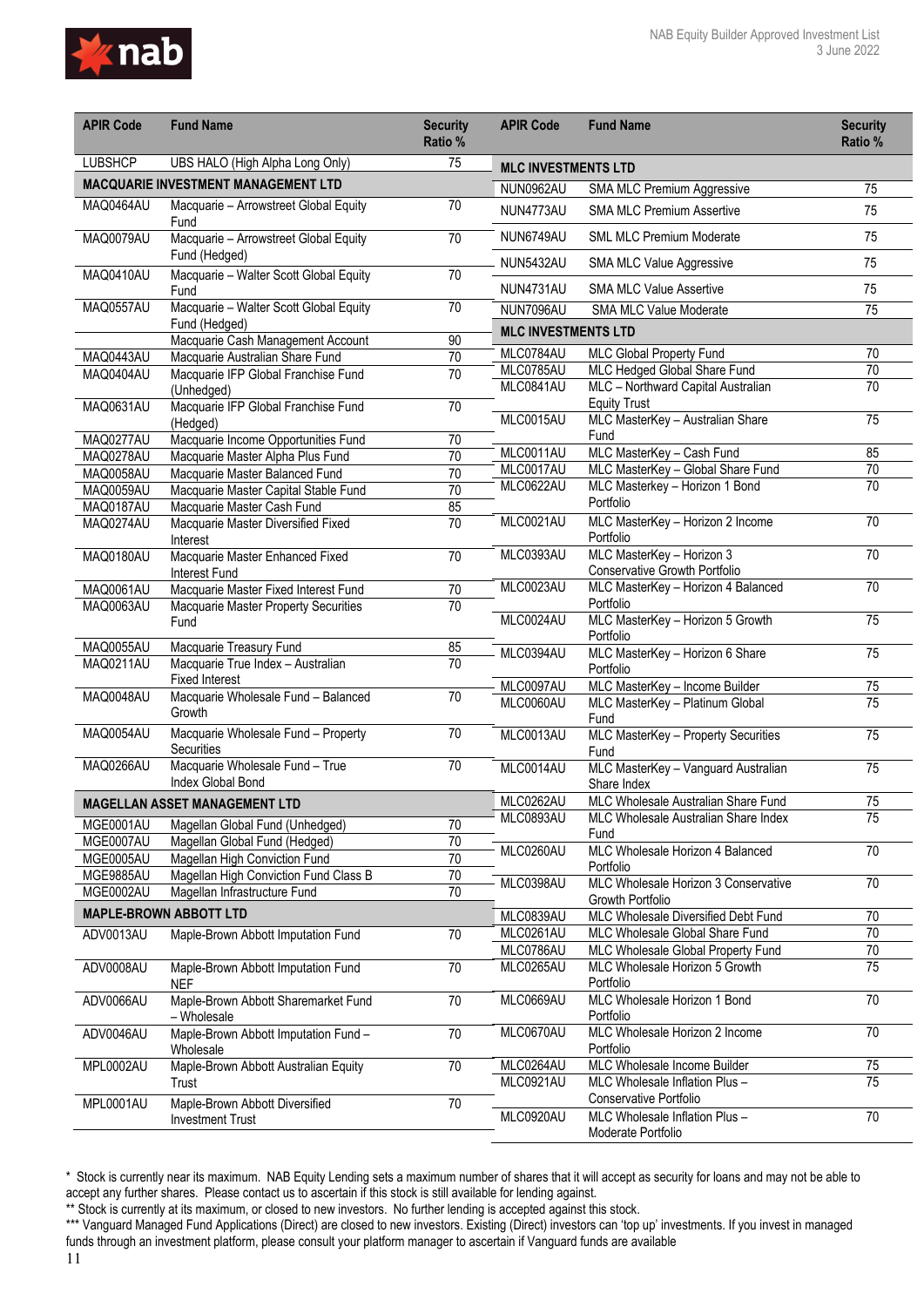

| <b>APIR Code</b>       | <b>Fund Name</b>                                     | <b>Security</b><br>Ratio % | <b>APIR Code</b>                        | <b>Fund Name</b>                                                                 | <b>Security</b><br>Ratio % |
|------------------------|------------------------------------------------------|----------------------------|-----------------------------------------|----------------------------------------------------------------------------------|----------------------------|
| MLC0317AU              | MLC Wholesale Platinum Global Fund                   | 75                         | NUN1395AU                               | Zurich Australian Listed Property Model                                          | 70                         |
| MLC0263AU              | <b>MLC Wholesale Property Securities</b><br>Fund     | $\overline{75}$            | NUN9250AU                               | Portfolio<br>BT Australian Share Model Portfolio                                 | 70                         |
| MLC0397AU              | MLC Wholesale Horizon 6 Share<br>Portfolio           | 75                         |                                         | NETWEALTH INVESTMENTS LIMITED                                                    |                            |
| MLC7849AU              | MLC Wholesale Index Plus                             | $\overline{70}$            | NET0009AU                               | Netwealth Global Specialist Share Fund                                           | $70\,$                     |
|                        | Conservative Growth                                  |                            | NET0001AU                               | Netwealth Specialist Australian Share                                            | $\overline{70}$            |
| MLC7387AU              | MLC Wholesale Index Plus Balanced                    | 70                         |                                         | Fund                                                                             |                            |
| MLC9748AU              | MLC Wholesale Index Plus Growth                      | $\overline{70}$            |                                         | <b>NORTHWARD CAPITAL PTY LIMITED</b>                                             |                            |
| MLC0840AU              | PIC Wholesale Diversified Debt Fund                  | 70                         | ANT0006AU                               | Northward Equity Income Fund                                                     | $\overline{70}$            |
| MLC0771AU              | PIC Wholesale Global Share Fund                      | 70                         |                                         |                                                                                  |                            |
| MLC0789AU              | PIC Wholesale Hedged Global Share<br>Fund            | $\overline{70}$            | <b>OC FUNDS MANAGEMENT</b><br>OPS0001AU | OC Dynamic Equity Fund                                                           | $\overline{70}$            |
| MLC0923AU              | PIC Wholesale Index Plus Growth                      | $\overline{70}$            | OPS0002AU                               | OC Premium Equity Fund                                                           | 70                         |
|                        | Portfolio                                            |                            |                                         | <b>ONEPATH FUNDS MANAGEMENT LIMITED</b>                                          |                            |
| MLC8225AU              | PIC Wholesale Inflation Plus -                       | $\overline{70}$            | <b>ANZ0030AU</b>                        | ANZ - Property Securities Trust                                                  | 70                         |
| MLC0924AU              | Moderate Portfolio<br>PIC Wholesale Inflation Plus - | $\overline{75}$            | ANZ0342AU                               | ANZ OA Investment Platform -                                                     | 70                         |
|                        | Conservative Portfolio                               |                            |                                         | OnePath Active Growth EF                                                         |                            |
| MLC0775AU              | PIC Wholesale 30/70 Portfolio                        | $\overline{70}$            | <b>ANZ0011AU</b>                        | ANZ OA Investment Platform -                                                     | 70                         |
| MLC0776AU              | PIC Wholesale 50/50 Portfolio                        | $\overline{70}$            |                                         | OnePath Australian Shares EF                                                     |                            |
| MLC0777AU              | PIC Wholesale 70/30 Portfolio                        | 70                         | ANZ0037AU                               | ANZ OA Investment Platform -                                                     | 70                         |
| MLC0778AU              | PIC Wholesale 85/15 Portfolio                        | 75                         |                                         | OnePath Balanced EF                                                              |                            |
| MLC0779AU              | PIC Wholesale 100/0 Portfolio                        | $\overline{75}$            | ANZ0368AU                               | ANZ OA Investment Platform -                                                     | 70                         |
| NUN3814AU              | SMA PIC Lifecycle Growth Moderate                    | $\overline{70}$            |                                         | <b>Investors Mutual Australian Shares</b>                                        |                            |
| NUN5133AU              | SMA PIC Lifecycle Growth Assertive                   | $\overline{70}$            | ANZ0384AU                               | EF<br>ANZ OA Investment Platform -                                               | $\overline{70}$            |
| <b>NUN2679AU</b>       | SMA PIC Lifecycle Growth Aggressive                  | 70                         |                                         | Optimix Growth EF                                                                |                            |
| NUN6236AU              | SMA PIC Lifecycle Income                             | $\overline{70}$            | MMF0408AU                               | OnePath OA Investment Portfolio -                                                | $\overline{70}$            |
| NUN9829AU              | Conservative<br>SMA PIC Lifecycle Income Moderate    | 70                         |                                         | <b>AXA Global Equity Value</b>                                                   |                            |
| NUN8576AU              | SMA PIC Lifecycle Income Assertive                   | $\overline{70}$            | MMF0421AU                               | OnePath OA Investment Portfolio -                                                | 70                         |
|                        | <b>MORNINGSTAR (via Macquarie Wrap)</b>              |                            | MMF0546AU                               | AXA Global Equity Value NEF<br>OnePath OP Investment Portfolio -                 | 70                         |
| SMAIBB01S              | Morningstar SMA - Australian Shares Core             | 70                         |                                         | <b>BlackRock Scientific International</b>                                        |                            |
| SMAIBB06S              | Morningstar SMA - Growth                             | $\overline{70}$            |                                         | <b>Equity EF</b>                                                                 |                            |
| SMAIBB05S              | Morningstar SMA - High Growth                        | 70                         | MMF0547AU                               | OnePath OP Investment Portfolio -                                                | 70                         |
|                        | <b>MORNINGSTAR INVESTMENT MANAGEMENT</b>             |                            |                                         | <b>BlackRock Scientific International</b><br><b>Equity NEF</b>                   |                            |
| INT0022AU              | Morningstar Australian Shares Fund                   | 70                         | MMF0544AU                               | OnePath OA Investment Portfolio -                                                | 70                         |
| INT0038AU              | Morningstar Growth Real Return Fund - Class A        | 70                         |                                         | <b>BlackRock Scientific Diversified</b><br>Growth EF                             |                            |
| INT0042AU              | Morningstar High Growth Real Return Fund             | 70                         | MMF0545AU                               | OnePath OA Investment Portfolio -<br><b>BlackRock Scientific Diversified</b>     | 70                         |
|                        | MONTGOMERY INVESTMENT MANAGEMENT PTY LTD             |                            |                                         | Growth NEF                                                                       |                            |
| FHT0036AU              | Montgomery Global Fund                               | 70                         | MMF0398AU                               | One Path OA Investment Portfolio -<br><b>BlackRock Balanced EF</b>               | $\overline{70}$            |
| FHT0030AU              | The Montgomery Fund                                  | 70                         | MMF0415AU                               | One Path OA Investment Portfolio -<br><b>BlackRock Balanced NEF</b>              | $\overline{70}$            |
| <b>MUTUAL LIMITED</b>  |                                                      |                            | MMF0397AU                               | OnePath OA Investment Portfolio -                                                | 70                         |
| PRM0010AU              | MCTDF Class A                                        | 85                         |                                         | <b>Colonial First State Diversified EF</b>                                       |                            |
| <b>PRM0013AU</b>       | <b>MCTDF Class B</b>                                 | 85                         | MMF0412AU                               | OnePath OA Investment Portfolio -                                                | $\overline{70}$            |
| PRM0014AU              | MCTDF Class C                                        | 85                         | MMF0405AU                               | <b>Colonial First State Diversified NEF</b><br>OnePath OA Investment Portfolio - | 70                         |
| PRM0015AU<br>PRM0017AU | MIF Class A<br>MIF Class C                           | 80<br>80                   |                                         | Capital International Global Equity                                              |                            |
|                        |                                                      |                            |                                         | (Hedged) EF                                                                      |                            |
|                        | <b>NAVIGATOR AUSTRALIA LIMITED</b>                   |                            | MMF0418AU                               | OnePath OA Investment Portfolio -                                                | 70                         |
| NUN0004AU              | Pre-Select High Growth Fund                          | 70                         |                                         | Capital International Global Equity                                              |                            |
| NUN0964AU              | Perpetual Direct Equity Alpha Model<br>Portfolio     | $\overline{70}$            |                                         | (Hedged) NEF                                                                     |                            |
|                        |                                                      |                            | MMF0014AU                               | OnePath OA Investment Portfolio -<br>OnePath Active Growth Trust EF              | $\overline{70}$            |

<sup>\*</sup> Stock is currently near its maximum. NAB Equity Lending sets a maximum number of shares that it will accept as security for loans and may not be able to accept any further shares. Please contact us to ascertain if this stock is still available for lending against.

<sup>\*\*</sup> Stock is currently at its maximum, or closed to new investors. No further lending is accepted against this stock.

<sup>\*\*\*</sup> Vanguard Managed Fund Applications (Direct) are closed to new investors. Existing (Direct) investors can 'top up' investments. If you invest in managed funds through an investment platform, please consult your platform manager to ascertain if Vanguard funds are available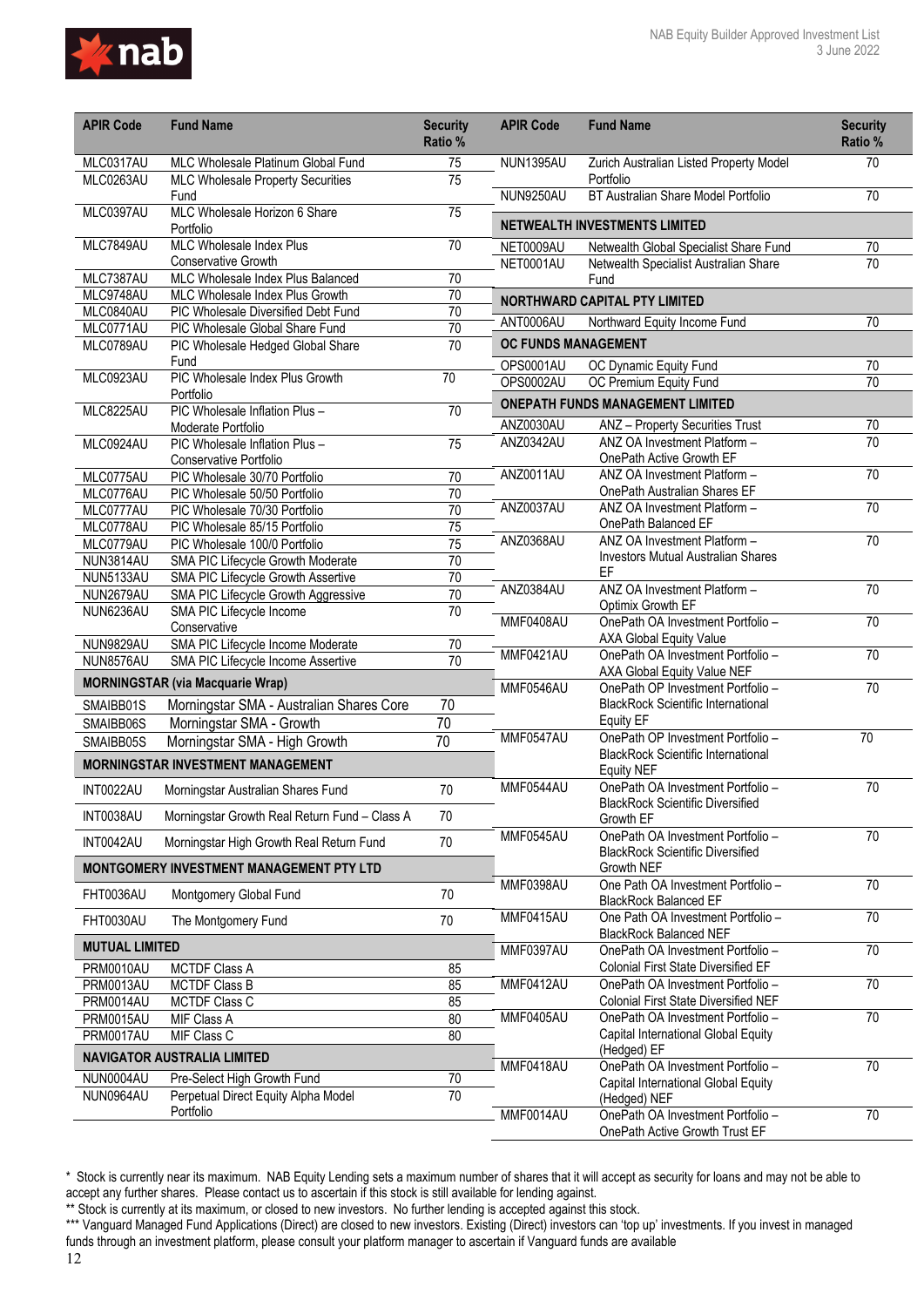

| <b>APIR Code</b>       | <b>Fund Name</b>                                                                                                  | <b>Security</b><br>Ratio % | <b>APIR Code</b>       | <b>Fund Name</b>                                                                                                 | <b>Security</b><br>Ratio % |
|------------------------|-------------------------------------------------------------------------------------------------------------------|----------------------------|------------------------|------------------------------------------------------------------------------------------------------------------|----------------------------|
| MMF0076AU              | OnePath OA Investment Portfolio -<br>OnePath Active Growth Trust NEF                                              | 70                         | MMF0564AU              | OnePath OA Investment Portfolio -<br><b>OptiMix Property Securities Trust EF</b>                                 | 70                         |
| <b>MMF0069AU</b>       | OnePath OA Investment Portfolio -<br>OnePath Australian Share Trust EF                                            | $\overline{70}$            | MMF0568AU              | OnePath OA Investment Portfolio -<br>OptiMix Australian Share Trust EF                                           | 70                         |
| MMF0070AU              | OnePath OA Investment Portfolio -<br>OnePath Australian Share Trust NEF                                           | $70\,$                     | MMF0569AU              | OnePath OA Investment Portfolio -                                                                                | $\overline{70}$            |
| MMF0071AU              | OnePath OA Investment Portfolio -<br>OnePath Balanced Trust EF                                                    | $\overline{70}$            | MMF0570AU              | OptiMix Australian Share Trust NEF<br>OnePath OA Investment Portfolio -                                          | 70                         |
| <b>MMF0072AU</b>       | OnePath OA Investment Portfolio -<br>OnePath Balanced Trust NEF                                                   | $\overline{70}$            | MMF0571AU              | OptiMix Balanced Trust EF<br>OnePath OA Investment Portfolio -                                                   | 70                         |
| <b>MMF0012AU</b>       | OnePath OA Investment Portfolio -<br>OnePath Blue Chip Imputation Trust<br>EF                                     | 70                         | <b>MMF0572AU</b>       | <b>OptiMix Balanced Trust NEF</b><br>OnePath OA Investment Portfolio -<br><b>OptiMix Conservative Trust EF</b>   | $\overline{70}$            |
| MMF0073AU              | OnePath OA Investment Portfolio -<br>OnePath Blue Chip Imputation Trust                                           | 70                         | MMF0573AU              | OnePath OA Investment Portfolio -<br>OptiMix Conservative Trust NEF                                              | $\overline{70}$            |
| MMF0548AU              | <b>NEF</b><br>OnePath OA Investment Portfolio -                                                                   | 70                         | MMF0576AU              | OnePath OA Investment Portfolio -<br>OptiMix Global Share Trust EF                                               | 70                         |
|                        | OnePath Capital Stable Trust EF                                                                                   |                            | MMF0577AU              | OnePath OA Investment Portfolio -<br>OptiMix Global Share Trust NEF                                              | $\overline{70}$            |
| MMF0549AU<br>MMF0394AU | OnePath OA Investment Portfolio -<br>OnePath Capital Stable Trust NEF<br>OnePath OA Investment Portfolio -        | $\overline{70}$<br>80      | MMF0578AU              | One Path OA Investment Portfolio -<br>OptiMix Growth Trust EF                                                    | 70                         |
| MMF0554AU              | OnePath Cash Trust EF<br>OnePath OA Investment Portfolio -                                                        | 70                         | MMF0579AU              | OnePath OA Investment Portfolio -<br>OptiMix Growth Trust NEF                                                    | 70                         |
|                        | OnePath Diversified Fixed Interest<br><b>Trust EF</b>                                                             |                            | MMF0580AU              | OnePath OA Investment Portfolio -<br>OptiMix High Growth Trust EF                                                | 70                         |
| MMF0555AU              | OnePath OA Investment Portfolio -<br>OnePath Diversified Fixed Interest                                           | $\overline{70}$            | MMF0581AU              | OnePath OA Investment Portfolio -<br>OptiMix High Growth Trust NEF                                               | 70                         |
| MMF0339AU              | <b>Trust NEF</b><br>OnePath OA Investment Portfolio -                                                             | $\overline{70}$            | <b>MMF0582AU</b>       | OnePath OA Investment Portfolio -<br>OptiMix Moderate Trust EF                                                   | $\overline{70}$            |
| MMF0388AU              | OnePath High Growth Trust EF<br>OnePath OA Investment Portfolio -                                                 | 70                         | MMF0583AU              | OnePath OA Investment Portfolio -<br>OptiMix Moderate Trust NEF                                                  | $\overline{70}$            |
| MMF0560AU              | OnePath High Growth Trust NEF<br>OnePath OA Investment Portfolio -                                                | $\overline{70}$            | <b>MMF0562AU</b>       | OnePath OA Investment Portfolio -<br>Platinum International Trust EF                                             | $\overline{75}$            |
| MMF0561AU              | OnePath Managed Growth Trust EF<br>OnePath OA Investment Portfolio -                                              | 70                         | MMF0563AU              | OnePath OA Investment Portfolio -<br>Platinum International Trust NEF                                            | $\overline{75}$            |
| MMF0107AU              | OnePath Managed Growth Trust NEF<br>OnePath OA Investment Portfolio -<br><b>OnePath Property Securities Trust</b> | 70                         | MMF0729AU              | OnePath OA Investment Portfolio -<br>Perennial Value Shares Trust EF                                             | 70                         |
| MMF0110AU              | EF<br>OnePath OA Investment Portfolio -                                                                           | $70\,$                     | MMF0730AU              | OnePath OA Investment Portfolio -<br>Perennial Value Shares Trust NEF                                            | $\overline{70}$            |
|                        | OnePath Property Securities Trust<br>NEF                                                                          |                            | MMF0399AU<br>MMF0416AU | OnePath OA Investment Portfolio -<br>Perpetual Australian Share Trust EF                                         | 70                         |
| AJF0003AU              | OnePath OA Investment Portfolio -<br>OnePath Tax Effective Income Trust                                           | 70                         |                        | OnePath OA Investment Portfolio -<br>Perpetual Australian Share Trust<br><b>NEF</b>                              | 70                         |
| MMF0106AU              | EF<br>OnePath OA Investment Portfolio -<br>OnePath Tax Effective Income Trust                                     | 70                         | MMF0584AU              | OnePath OA Investment Portfolio -<br>Perpetual Balanced Growth Trust EF                                          | $\overline{70}$            |
| MMF0558AU              | <b>NEF</b><br>OnePath OA Investment Portfolio -                                                                   | 70                         | MMF0585AU              | OnePath OA Investment Portfolio -<br>Perpetual Balanced Growth Trust                                             | $\overline{70}$            |
|                        | Investors Mutual Australian Share<br><b>Trust EF</b>                                                              |                            | MMF0588AU              | <b>NEF</b><br>OnePath OA Investment Portfolio -                                                                  | 70                         |
| MMF0559AU              | OnePath OA Investment Portfolio -<br><b>Investors Mutual Australian Share</b>                                     | $70\,$                     | MMF0589AU              | Schroder Australian Equity Trust EF<br>OnePath OA Investment Portfolio -<br>Schroder Australian Equity Trust NEF | 70                         |
| MMF0566AU              | <b>Trust NEF</b><br>OnePath OA Investment Portfolio -                                                             | $\overline{70}$            | MMF0590AU              | OnePath OA Investment Portfolio -<br>Schroder Balanced Trust EF                                                  | $\overline{70}$            |
|                        | OptiMix Australian Fixed Interest<br><b>Trust EF</b><br>OnePath OA Investment Portfolio -                         | 70                         | MMF0591AU              | OnePath OA Investment Portfolio -<br>Schroder Balanced Trust NEF                                                 | 70                         |
| MMF0567AU              | OptiMix Australian Fixed Interest<br><b>Trust NEF</b>                                                             |                            | MMF0592AU              | OnePath OA Investment Portfolio -<br>OnePath Select Leaders Trust EF                                             | 70                         |

\*\* Stock is currently at its maximum, or closed to new investors. No further lending is accepted against this stock.

\*\*\* Vanguard Managed Fund Applications (Direct) are closed to new investors. Existing (Direct) investors can 'top up' investments. If you invest in managed funds through an investment platform, please consult your platform manager to ascertain if Vanguard funds are available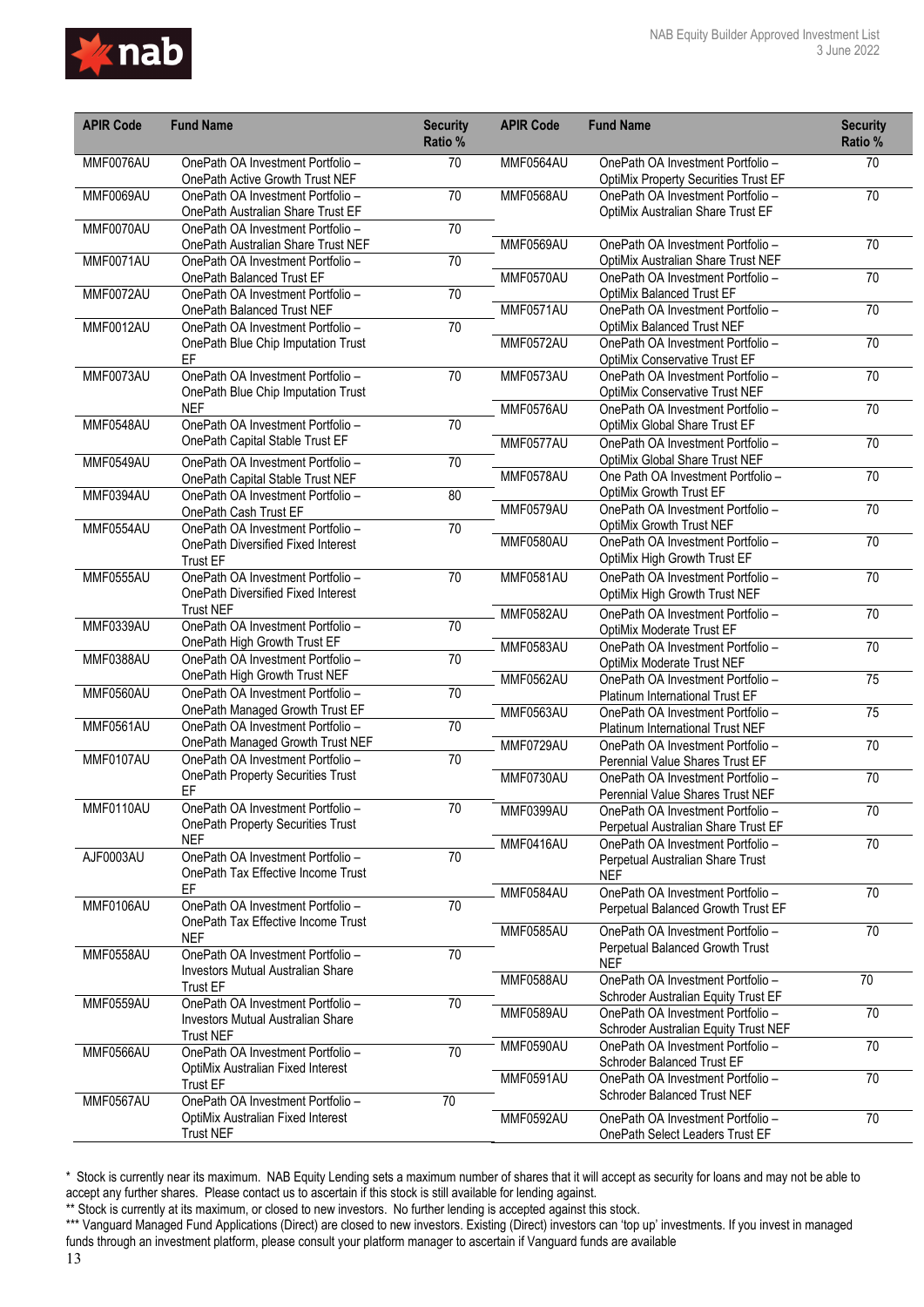

| <b>APIR Code</b>       | <b>Fund Name</b>                                                                             | <b>Security</b><br>Ratio % | <b>APIR Code</b>       | <b>Fund Name</b>                                                         | <b>Security</b><br>Ratio % |
|------------------------|----------------------------------------------------------------------------------------------|----------------------------|------------------------|--------------------------------------------------------------------------|----------------------------|
| MMF0593AU              | OnePath OA Investment Portfolio -<br>OnePath Select Leaders Trust NEF                        | 70                         | ETL0463AU              | Orbis Global Equity Fund                                                 | 70                         |
| MMF0406AU              | OnePath OA Investment Portfolio -<br><b>UBS Balanced Trust EF</b>                            | $\overline{70}$            |                        | <b>ORCA FUNDS MANAGEMENT</b>                                             |                            |
| MMF0419AU              | OnePath OA Investment Portfolio -<br><b>UBS Balanced Trust NEF</b>                           | $\overline{70}$            | <b>PIM4432AU</b>       | <b>ORCA Global Disruption Fund</b>                                       | 70                         |
| MMF0594AU              | OnePath OA Investment Portfolio -<br><b>UBS Defensive Trust EF</b>                           | $\overline{70}$            |                        | PENDAL FUND SERVICES LIMITED                                             |                            |
| MMF0595AU              | OnePath OA Investment Portfolio -<br><b>UBS Defensive Trust NEF</b>                          | 70                         | RFA0059AU              | Pendal Focus Australian Share Fund                                       | 70                         |
| MMF0596AU              | OnePath OA Investment Portfolio -                                                            | 70                         | PENGANA CAPITAL LTD    |                                                                          |                            |
|                        | <b>UBS Diversified Fixed Income Trust</b><br>EF                                              |                            | PCL0005AU<br>PCL9690AU | Pengana Australian Equities Fund<br>Pengana International Equities Fund  | 70<br>$\overline{70}$      |
| MMF0597AU              | OnePath OA Investment Portfolio -                                                            | 70                         |                        | Class D                                                                  |                            |
|                        | <b>UBS Diversified Fixed Income Trust</b><br><b>NEF</b>                                      |                            | <b>HHA0002AU</b>       | Pengana International Fund - Ethical<br>Opportunity                      | $\overline{70}$            |
| <b>MMF0895AU</b>       | OnePath OA Investment Portfolio -                                                            | 70                         | HOW0002AU              | Pengana International Fund - Ethical                                     | 70                         |
|                        | Vanguard Australian Shares Index                                                             |                            |                        | PERPETUAL INVESTMENT MANAGEMENT LTD                                      |                            |
| MMF0884AU              | <b>Trust EF</b><br>OnePath OA Investment Portfolio -                                         | 70                         | PER0101AU              | Perpetual Balanced Growth Fund (NEF)                                     | 70                         |
|                        | Vanguard Australian Shares Index<br><b>Trust NEF</b>                                         |                            | PER0052AU              | Perpetual's - Perpetual International<br>Shares Fund NEF                 | $\overline{70}$            |
| MMF0395AU              | OnePath OA Investment Portfolio -                                                            | 70                         | <b>PER0065AU</b>       | Perpetual's - Perpetual Split Growth<br><b>NEF</b>                       | $\overline{70}$            |
|                        | Vanguard International Shares Index<br><b>Trust EF</b>                                       |                            | PER0542AU              | Perpetual WealthFocus Investment<br>Advantage - AMP Capital Global       | $\overline{70}$            |
| MMF0410AU              | OnePath OA Investment Portfolio -                                                            | 70                         |                        | <b>Property Securities</b>                                               |                            |
| <b>MMF0896AU</b>       | Vanguard International Shares Index<br><b>Trust NEF</b><br>OnePath OA Investment Portfolio - |                            | PER0450AU              | Perpetual WealthFocus Investment<br>Advantage - Ausbil Australian Active | $\overline{70}$            |
|                        | Vanguard International Shares Index                                                          | 70                         |                        | Equity                                                                   |                            |
|                        | <b>Hedged Trust EF</b>                                                                       |                            | PER0459AU              | Perpetual WealthFocus Investment                                         | 70                         |
| <b>MMF0885AU</b>       | OnePath OA Investment Portfolio -                                                            | 70                         |                        | Advantage - BlackRock Balanced                                           |                            |
|                        | Vanguard International Shares Index<br><b>Hedged Trust NEF</b>                               |                            | PER0461AU              | Perpetual WealthFocus Investment<br>Advantage - BT Australian Share      | $\overline{70}$            |
| MMF0897AU              | OnePath OA Investment Portfolio -                                                            | 70                         | PER0463AU              | Perpetual WealthFocus Investment                                         | $\overline{70}$            |
|                        | Vanguard Property Securities Index<br><b>Trust EF</b>                                        |                            |                        | Advantage - BT Property Securities                                       |                            |
| MMF0886AU              | OnePath OA Investment Portfolio -                                                            | $\overline{70}$            | PER0474AU              | Perpetual WealthFocus Investment                                         | 70                         |
|                        | Vanguard Property Securities Index<br><b>Trust NEF</b>                                       |                            |                        | Advantage - ING Diversified Fixed<br>Interest                            |                            |
| AJF0804AU              | OnePath Wholesale Australian Share                                                           | 70                         | PER0472AU              | Perpetual WealthFocus Investemnet                                        | 70                         |
|                        | Trust                                                                                        |                            |                        | Advantage - Magellan Global                                              |                            |
| AJF0802AU              | OnePath Wholesale Balanced Trust                                                             | 70                         | PER0482AU              | Perpetual WealthFocus Investment<br>Advantage - Investors Mututal        | $\overline{70}$            |
| MMF0340AU              | OnePath Wholesale Blue Chip                                                                  | $\overline{70}$            |                        | Australian Share                                                         |                            |
| MMF0114AU              | <b>Imputation Trust</b>                                                                      | $\overline{70}$            | PER0543AU              | Perpetual WealthFocus Investment                                         | 70                         |
|                        | OnePath Wholesale Capital Stable<br>Trust                                                    |                            |                        | Advantage - MFS Global Equity                                            |                            |
| MMF0115AU              | OnePath Wholesale Managed                                                                    | 70                         | PER0495AU              | Perpetual WealthFocus Investment                                         | 70                         |
|                        | Growth Trust                                                                                 |                            |                        | Advantage - Perpetual SHARE-PLUS<br>Long-Short                           |                            |
| ANZ0216AU              | OnePath Wholesale Select Leaders                                                             | 70                         | PER0029AU              | Perpetual WealthFocus Investment                                         | $\overline{70}$            |
| <b>OPTIMIX</b>         | Trust                                                                                        |                            |                        | Advantage - Perpetual Australian<br>Share                                |                            |
| LEF0118AU              | Optimix - Australian Share Trust                                                             | 70                         | PER0036AU              | Perpetual WealthFocus Investment                                         | $\overline{70}$            |
| LEF0119AU              | Optimix - Balanced Trust                                                                     | 70                         |                        | Advantage - Perpetual Balanced                                           |                            |
| LEF0120AU              | Optimix - Conservative Trust                                                                 | $70\,$                     |                        | Growth                                                                   |                            |
| LEF0124AU              | Optimix - Global Share Trust                                                                 | 70                         | PER0040AU              | Perpetual WealthFocus Investment                                         | 85                         |
| LEF0122AU<br>LEF0123AU | Optimix - Growth Trust<br>Optimix - High Growth Trust                                        | 70<br>$\overline{70}$      | PER0488AU              | Advantage - Perpetual Cash<br>Perpetual WealthFocus Investment           | 70                         |
|                        |                                                                                              |                            |                        | Advantage - Perpetual Concentrated                                       |                            |
|                        | <b>ORBIS INVESTMENT ADVISORY</b>                                                             |                            |                        | Equity                                                                   |                            |

<sup>\*</sup> Stock is currently near its maximum. NAB Equity Lending sets a maximum number of shares that it will accept as security for loans and may not be able to accept any further shares. Please contact us to ascertain if this stock is still available for lending against.

<sup>\*\*</sup> Stock is currently at its maximum, or closed to new investors. No further lending is accepted against this stock.

<sup>\*\*\*</sup> Vanguard Managed Fund Applications (Direct) are closed to new investors. Existing (Direct) investors can 'top up' investments. If you invest in managed funds through an investment platform, please consult your platform manager to ascertain if Vanguard funds are available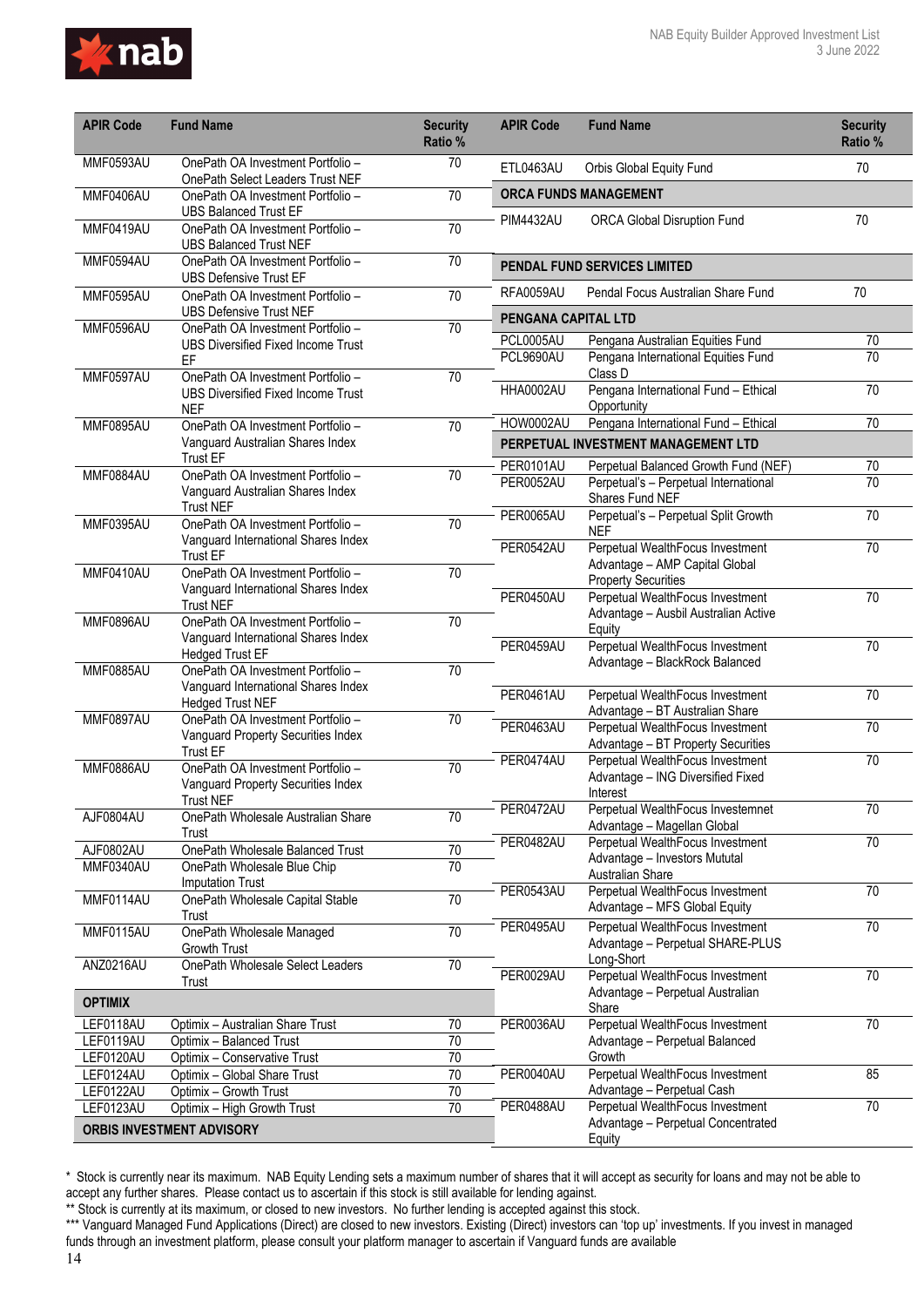

| <b>APIR Code</b>       | <b>Fund Name</b>                                                           | <b>Security</b><br>Ratio % | <b>APIR Code</b>        | <b>Fund Name</b>                                     | <b>Security</b><br>Ratio % |
|------------------------|----------------------------------------------------------------------------|----------------------------|-------------------------|------------------------------------------------------|----------------------------|
| PER0030AU              | Perpetual WealthFocus Investment                                           | 70                         | PER0066AU               | Perpetual Wholesale Split Growth                     | 70                         |
|                        | Advantage - Perpetual Conservative                                         |                            | PER0258AU               | Perpetual Exact Market Cash Fund                     | 80                         |
|                        | Growth<br>Perpetual WealthFocus Investment                                 | $\overline{70}$            | PER0562AU               | Perpetual High-Grade Treasury Fund                   | $\overline{70}$            |
| PER0489AU              | Advantage - Perpetual Diversified                                          |                            |                         | PERPETUAL PRIVATE IMPLEMENTED PORTFOLIOS             |                            |
| PER0491AU              | Growth<br>Perpetual WealthFocus Investment                                 | 70                         | PER0708AU               | Implemented Fixed Australian Share<br>Portfolio      | $\overline{70}$            |
|                        | Advantage - Perpetual Ethical SRI                                          |                            | PER0710AU               | Implemented Fixed Income Portfolio                   | 70                         |
| PER0028AU              | Perpetual WealthFocus Investment<br>Advantage - Perpetual Industrial Share | $\overline{75}$            | PER0711AU               | Implemented International Share<br>Portfolio         | 70                         |
| PER0038AU              | Perpetual WealthFocus Investment                                           | $\overline{70}$            | PER0712AU               | Implemented Real Estate Portfolio                    | $\overline{70}$            |
|                        | Advantage - Perpetual International<br>Share                               |                            | <b>PIMCO AUSTRALIA</b>  |                                                      |                            |
| PER0496AU              | Perpetual WealthFocus Investment                                           | 70                         | PIC6396AU               | PIMCO ESG Global Bond Fund                           | 70                         |
| PER0498AU              | Advantage - Perpetual Split Growth<br>Perpetual WealthFocus Investment     | 75                         |                         | <b>PINNACLE FUND SERVICES LIMITED</b>                |                            |
|                        | Advantage - Platinum International                                         |                            | <b>WHT0025AU</b>        | Spheria Opportunities Fund                           | 70                         |
| PER0501AU              | Perpetual WealthFocus Investment<br>Advantage - Schroder Australian Equity | 70                         | WHT0015AU               | <b>Resolution Capital Global Property Securities</b> | 70                         |
| PER0446AU              | Perpetual WealthFocus Investment                                           | 70                         | <b>WHT3810AU</b>        | Firetrail High Conviction Fund                       | 70                         |
|                        | Advantage - Schroder Fixed Income                                          |                            |                         | PLATINUM ASSET MANAGEMENT LTD                        |                            |
| PER0507AU              | Perpetual WealthFocus Investment                                           | 70                         | PLA0001AU               | Platinum European Fund Class C Units                 | $70\,$                     |
|                        | Advantage - Vanguard Australian Fixed<br>Interest Index                    |                            | PLA0100AU               | Platinum International Brands Fund<br>Class C Units  | $\overline{70}$            |
| PER0546AU              | Perpetual WealthFocus Investment<br>Advantage - Vanguard Australian        | 75                         | <b>PLA0002AU</b>        | Platinum International Fund Classic                  | 75                         |
|                        | Shares Index                                                               |                            |                         | Units                                                |                            |
| PER0508AU              | Perpetual WealthFocus Investment                                           | $\overline{70}$            | <b>PLA0006AU</b>        | Platinum Unhedged Fund                               | $\overline{70}$            |
|                        | Advantage - Vanguard International                                         |                            |                         | PLATO INVESTMENT MANAGEMENT                          |                            |
| PER0509AU              | Share Index (Hedged)<br>Perpetual WealthFocus Investment                   | $\overline{70}$            | WHT0039AU               | Plato Australian Shares Income Fund                  | 70                         |
|                        | Advantage - Vanguard Australian                                            |                            | <b>P.M. CAPITAL LTD</b> |                                                      |                            |
| PER0112AU              | Property Securities Index                                                  | 70                         | PMC0103AU               | P.M. Capital Enhanced Yield Fund                     | 70                         |
|                        | Perpetual WealthFocus Investment -<br>Perpetual Diversified Growth         |                            |                         | PRIME VALUE ASSET MANAGEMENT LTD                     |                            |
| <b>PER0011AU</b>       | Perpetual WealthFocus Investment -                                         | $\overline{75}$            | <b>PVA0001AU</b>        | Prime Value Growth Fund                              | 70                         |
|                        | Perpetual Industrial                                                       |                            | <b>PVA0011AU</b>        | Prime Value Growth Fund Class B                      | $\overline{70}$            |
| PER0031AU              | Perpetual WealthFocus Investment-                                          | $\overline{70}$            | <b>PVA0002AU</b>        | Prime Value Imputation Fund                          | 70                         |
|                        | Perpetual International Shares                                             |                            | <b>PVA0005AU</b>        | Prime Value Opportunity Fund Class A                 | 70                         |
| PER0049AU              | Perpetual Wholesale Australian Fund                                        | 70                         |                         | <b>RARE INFRASTRUCTURE LIMITED</b>                   |                            |
| PER0063AU              | Perpetual Wholesale Balanced Growth                                        | $\overline{70}$            |                         |                                                      |                            |
| <b>PER0102AU</b>       | Fund<br>Perpetual Wholesale Concentrated                                   | $\overline{70}$            | TGP0008AU               | RARE - Intrastructure Value Fund                     | 70                         |
|                        | <b>Equity Fund</b>                                                         |                            |                         |                                                      |                            |
| PER0077AU              | Perpetual Wholesale Conservative<br>Growth Fund                            | $\overline{70}$            |                         | <b>REDPOINT INVESTMENT MANAGEMENT</b>                |                            |
| PER0114AU              | Perpetual Wholesale Diversified Growth<br>Fund                             | $\overline{70}$            | NUN0101AU               | Redpoint SMA                                         | 75                         |
| PER0556AU              | Perpetual Wholesale Diversified Real                                       | 70                         |                         |                                                      |                            |
|                        | Return Fund                                                                |                            | ETL7683AU               | Redpoint Industrials Fund                            | 75                         |
| PER0116AU              | Perpetual Wholesale Ethical SRI Fund                                       | $\overline{70}$            |                         |                                                      |                            |
| PER0046AU<br>PER0050AU | Perpetual Wholesale Industrial Fund<br>Perpetual Wholesale International   | 75<br>70                   |                         | <b>RUSSELL INVESTMENT MANAGEMENT LIMITED</b>         |                            |
|                        | Share Fund                                                                 |                            | <b>RIM0001AU</b>        | Russell Investments Balanced Fund A                  | 75                         |
| PER0072AU              | Perpetual Wholesale SHARE PLUS<br>Long-Short Fund                          | $\overline{70}$            | RIM0029AU               | Russell Australian Opportunities Fund                | 70                         |
| PER0733AU              | Perpetual Wholesale Global Share                                           | 70                         |                         | Class A Units                                        |                            |
|                        | Fund Class A                                                               |                            | RIM0006AU               | Russell Australian Share Fund Class A                | 75                         |
|                        |                                                                            |                            | <b>RIM0015AU</b>        | Russell Australian Share Fund Class C                | $\overline{75}$            |

<sup>\*</sup> Stock is currently near its maximum. NAB Equity Lending sets a maximum number of shares that it will accept as security for loans and may not be able to accept any further shares. Please contact us to ascertain if this stock is still available for lending against.

<sup>\*\*</sup> Stock is currently at its maximum, or closed to new investors. No further lending is accepted against this stock.

<sup>\*\*\*</sup> Vanguard Managed Fund Applications (Direct) are closed to new investors. Existing (Direct) investors can 'top up' investments. If you invest in managed funds through an investment platform, please consult your platform manager to ascertain if Vanguard funds are available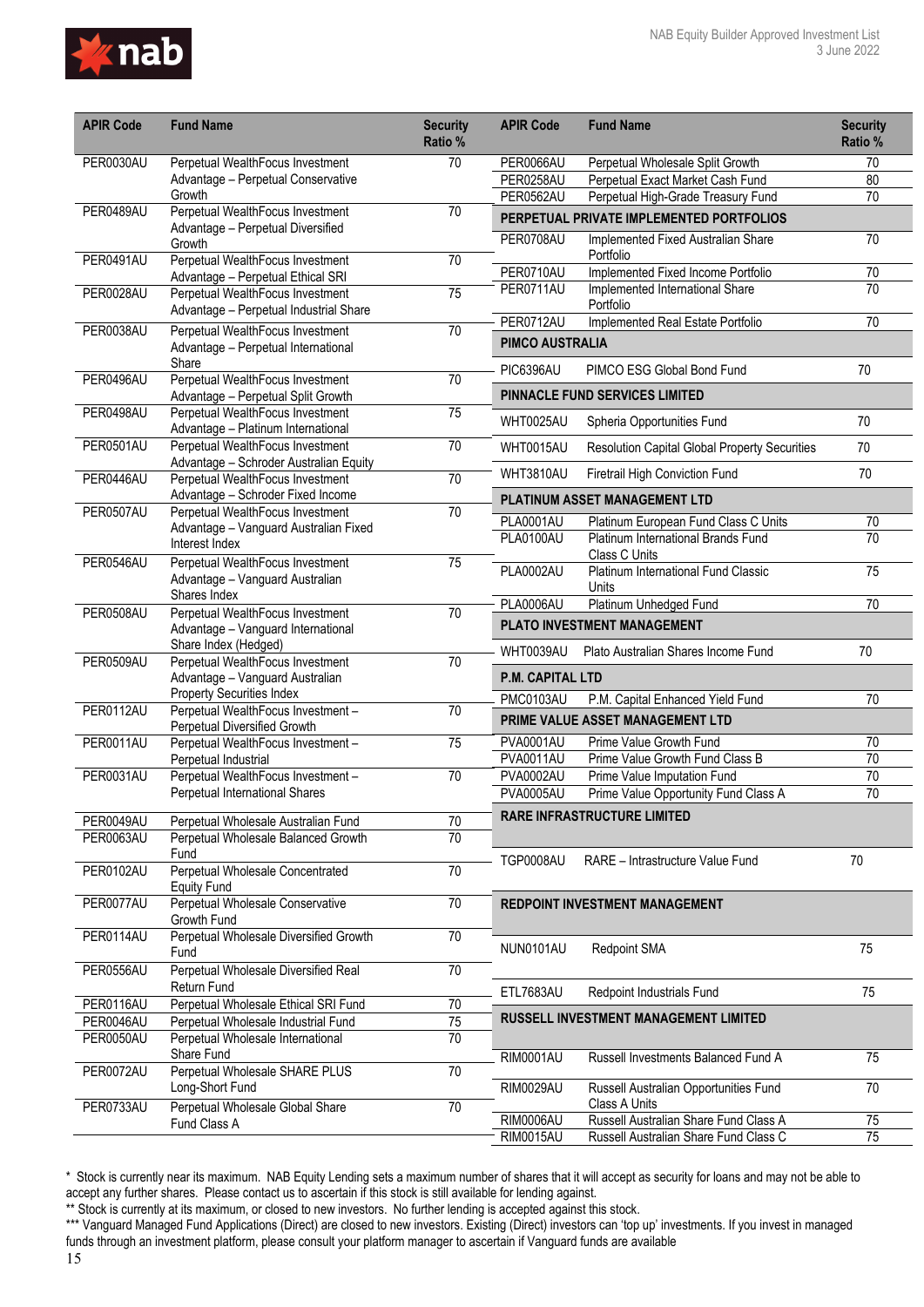

| <b>APIR Code</b>                     | <b>Fund Name</b>                                                                  | <b>Security</b><br>Ratio % | <b>APIR Code</b>           | <b>Fund Name</b>                                                | <b>Security</b><br>Ratio % |
|--------------------------------------|-----------------------------------------------------------------------------------|----------------------------|----------------------------|-----------------------------------------------------------------|----------------------------|
| <b>RIM0024AU</b>                     | Russel Balanced Fund Class A Units                                                | 70                         | <b>T. ROWE PRICE GROUP</b> |                                                                 |                            |
| <b>RIM0011AU</b><br><b>RIM0008AU</b> | Russell Balanced Fund Class C Units<br>Russell International Shares Fund          | $70\,$<br>70               | ETL0312AU                  | T. Rowe Price Global Equity Fund -Hedged -I Class 75            |                            |
| <b>RIM0016AU</b>                     | Class A Units<br>Russell International Shares Fund                                | 70                         | ETL0328AU                  | T. Rowe Price Australian Equity Fund                            | 75                         |
|                                      | Class C Units                                                                     |                            | ETL0398AU                  | T. Rowe Price Dynamic Global Fund                               | 70                         |
| <b>RIM0032AU</b>                     | <b>Russell Investments Global</b><br>Opportunities Fund - Class A                 | $\overline{70}$            | ETL7238AU                  | T. Rowe Price Global Equity Fund - S Class                      | 75                         |
|                                      | <b>SANDHURST TRUSTEES LTD</b>                                                     |                            |                            | <b>TYNDALL ASSET MANAGEMENT</b>                                 |                            |
| STL0011AU                            | Sandhurst Future Leaders Fund                                                     | 70                         | <b>TYN0104AU</b>           | Tyndall Australian Bond Fund                                    | 70                         |
| STL0101AU                            | Sandhurst IML Industrial Share Fund                                               | 70                         | <b>TYN0038AU</b>           | Tyndall Australian Equity Income Fund                           | 70                         |
| STL0100AU                            | Sandhurst Industrial Share Fund                                                   | 70                         | <b>TYN0028AU</b>           | Tyndall Australia Share Wholesale<br>Portfolio                  | 70                         |
|                                      | SCHRODER INVESTMENT MANAGEMENT AUST LTD                                           |                            |                            | UBS GLOBAL ASSET MANAGEMENT (AUST) LTD                          |                            |
| SCH0002AU                            | Schroder Australian Equity Fund                                                   | $\overline{75}$            |                            |                                                                 |                            |
| SCH0010AU                            | Schroder Balanced Fund S Class                                                    | 70                         | SBC0813AU                  | UBS - Australian Bond Fund                                      | 70                         |
| SCH0028AU                            | Schroder Fixed Income Fund                                                        | $\overline{70}$            | SBC0817AU                  | UBS - Australian Share Fund                                     | 70                         |
| SCH0030AU                            | Schroder Global Active Value Fund                                                 | $\overline{70}$            | SBC0815AU                  | UBS - Balanced Investment Fund                                  | 70                         |
| SCH0032AU                            | Schroder Global Active Value Fund                                                 | $\overline{70}$            | <b>UBS0001AU</b>           | UBS - Cash Bond Fund                                            | 70                         |
|                                      | (Hedged)                                                                          |                            | SBC0811AU                  | UBS - Cash Fund                                                 | 80                         |
| SCH0003AU                            | Schroder Global Equity Fund                                                       | $\overline{70}$            | <b>SBC0812AU</b>           | UBS - Cash Plus Fund                                            | 80                         |
| SCH0101AU                            | Schroder Australian Equity Fund<br>Wholesale                                      | $\overline{75}$            | HML0016AU                  | <b>UBS Clarion Global Property Securities</b><br>Fund Class I   | 70                         |
| SCH0024AU                            | Schroder Hybrid Securities                                                        | 70                         | SBC0814AU                  | <b>UBS</b> - Defensive Investment Fund                          | $\overline{70}$            |
| SCH0103AU                            | Schroder Hybrid Securities Fund                                                   | 70                         | SBC0007AU                  | UBS - Diversified Fixed Income Fund                             | 70                         |
|                                      | Wholesale                                                                         |                            | <b>UBS0003AU</b>           | UBS - Hybrid Income Fund                                        | $\overline{70}$            |
| SCH0039AU                            | Schroder Real Return Fund CPI +5%                                                 | 70                         | SBC0005AU                  | UBS - Inflation Linked Bond Fund                                | $\overline{70}$            |
|                                      | Professional                                                                      |                            | SBC0819AU<br>SBC0822AU     | UBS - International Bond Fund<br>UBS - International Share Fund | 70<br>$\overline{70}$      |
|                                      | SOLARIS INVESTMENT MANAGEMENT LIMITED                                             |                            | SBC0816AU                  | <b>UBS</b> - Property Securities Fund                           | 70                         |
| SOL0001AU                            | Solaris Core Australian Equity Fund                                               | 75                         |                            | UBS GLOBAL ASSET MANAGEMENT (AUST) LTD SMA                      |                            |
|                                      | <b>SMARTER MONEY INVESTMENTS</b>                                                  |                            | NUN0058AU                  | UBS High Alpha Long Term                                        | 70                         |
| CRE0014AU                            | Smarter Money Active Cash Fund                                                    | 70                         |                            | Opportunity (HALO)<br><b>VANGUARD INVESTMENTS AUSTRALIA LTD</b> |                            |
|                                      | <b>STATE STREET GLOBAL LIMITED</b>                                                |                            | VAN0124AU                  |                                                                 | $***$<br>$\overline{70}$   |
| SST0048AU                            | SsgA - Australian Equity Fund                                                     | 70                         |                            | Vanguard - LifeStrategy Balanced<br>Fund                        | $***$                      |
| SST0005AU                            | SsgA - Australian Fixed Income Index                                              | $\overline{70}$            | <b>VAN0013AU</b>           | Vanguard - LifeStrategy Conservative<br>Fund                    | $\overline{70}$            |
|                                      |                                                                                   |                            | VAN0014AU                  | Vanguard - LifeStrategy Growth Fund                             | $***$<br>70                |
| SST0004AU<br><b>SST0007AU</b>        | SsgA - Australian Index Equities Trust<br>SsgA - Australian Listed Property Index | $70\,$<br>$\overline{70}$  | <b>VAN0015AU</b>           | Vanguard - LifeStrategy High Growth                             | $***$<br>70                |
|                                      |                                                                                   |                            | <b>VAN0023AU</b>           | Fund<br>Vanguard Global Infrastructure Index                    | $***$<br>$\overline{70}$   |
| SST0009AU                            | SsgA - Global Fixed Income Index                                                  | $\overline{70}$            |                            | Fund                                                            |                            |
| SST0013AU                            | SsgA - International Equities Index<br>Trust                                      | $70\,$                     | VAN0017AU                  | Vanguard High Yield Australian Shares<br>Fund                   | $***$<br>$\overline{75}$   |
| SST0022AU                            | SsgA - International Equities Index                                               | $\overline{70}$            | VAN0010AU                  | Vanguard Index Australian Shares<br>Fund                        | $***$<br>75                |
|                                      | Trust (Hedged)                                                                    |                            | VAN0100AU                  | Vanguard Index Cash Plus Fund                                   | $***$<br>85                |
|                                      | <b>TALARIA ASSET MANAGEMENT</b>                                                   |                            | VAN0101AU                  | Vanguard Index Diversified Bond Fund                            | $***$<br>$70\,$            |
| AUS0035AU                            | Talaria Global Equity Fund                                                        | 70                         | VAN0107AU                  | Vanguard Index Hedged International<br>Shares Fund              | $***$<br>70                |
| <b>THREESIXTY RESEARCH</b>           |                                                                                   |                            | <b>VAN0011AU</b>           | Vanguard Index International Shares                             | $***$<br>70                |
| GAS0002AU                            | ThreeSixty Blue chip Income                                                       | 75                         | VAN0012AU                  | Fund<br>Vanguard Index Property Securities                      | $***$<br>$\overline{70}$   |
| GAS0001AU                            | <b>Generating SMA</b><br>ThreeSixty Imputation SMA                                | 75                         |                            | Fund                                                            | $\star\star\star$          |
|                                      |                                                                                   |                            | VAN0018AU                  | Vanguard International Property<br>Securities Index Fund        | $\overline{70}$            |

<sup>\*</sup> Stock is currently near its maximum. NAB Equity Lending sets a maximum number of shares that it will accept as security for loans and may not be able to accept any further shares. Please contact us to ascertain if this stock is still available for lending against.

<sup>\*\*</sup> Stock is currently at its maximum, or closed to new investors. No further lending is accepted against this stock.

<sup>\*\*\*</sup> Vanguard Managed Fund Applications (Direct) are closed to new investors. Existing (Direct) investors can 'top up' investments. If you invest in managed funds through an investment platform, please consult your platform manager to ascertain if Vanguard funds are available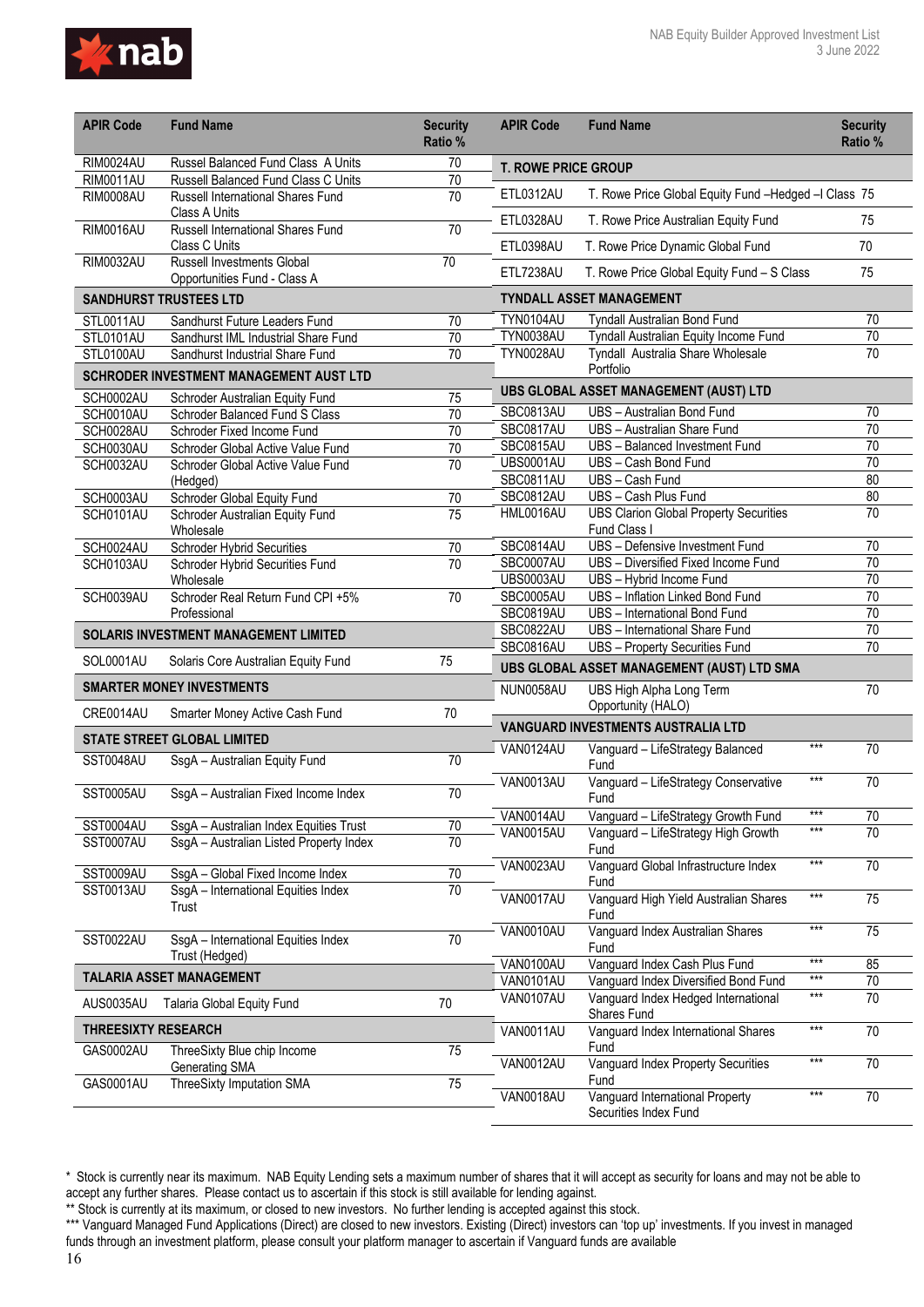

| <b>APIR Code</b>                     | <b>Fund Name</b>                                                          |       | <b>Security</b><br>Ratio % | <b>APIR Code</b> | <b>Fund Name</b>                                                    | <b>Security</b><br>Ratio % |
|--------------------------------------|---------------------------------------------------------------------------|-------|----------------------------|------------------|---------------------------------------------------------------------|----------------------------|
| VAN0019AU                            | Vanguard International Property<br>Securities Index Fund (Hedged)         | $***$ | 70                         |                  | <b>VENTURA MANAGED ACCOUNT PORTFOLIO</b>                            |                            |
| VAN0001AU                            | Vanguard Wholesale - Australian Fixed<br>Interest Index                   | $***$ | 70                         | VI0001           | Ventura Managed Account Portfolio -<br>Defensive Income Model       | 80                         |
| <b>VAN0104AU</b>                     | Vanguard Wholesale - Australian<br>Shares High Yield Fund                 | $***$ | 75                         | VI0005           | Ventura Managed Account Portfolio -                                 |                            |
| <b>VAN0002AU</b>                     | Vanguard Wholesale - Australian<br>Shares Index Fund                      | $***$ | 75                         | VI0006           | High Growth Plus Model<br>Ventura Managed Account Portfolio -       | 70                         |
| <b>VAN0108AU</b>                     | Vanguard Wholesale - Balanced Index<br>Fund                               | $***$ | $\overline{75}$            | VI0007           | <b>High Growth Model</b>                                            | 70                         |
| <b>VAN0102AU</b>                     | Vanguard Wholesale - Cash Plus Index<br>Fund                              | $***$ | 85                         |                  | Ventura Managed Account Portfolio -<br><b>Growth Model</b>          | 70                         |
| <b>VAN0109AU</b>                     | Vanguard Wholesale - Conservative<br>Index Fund                           | $***$ | 70                         | VI0008           | Ventura Managed Account Portfolio -<br><b>Balanced Model</b>        | 75                         |
| <b>VAN0110AU</b>                     | Vanguard Wholesale - Growth Index<br>Fund                                 | $***$ | 70                         | VI0009           | Ventura Managed Account Portfolio -                                 |                            |
| <b>VAN0111AU</b>                     | Vanguard Wholesale - High Growth<br>Index Fund                            | $***$ | 70                         | VI0010           | <b>Conservative Model</b><br>Ventura Managed Account Portfolio -    | 75                         |
| <b>VAN0106AU</b>                     | Vanguard Wholesale - International<br>Credit Security Index Fund (Hedged) | $***$ | 70                         |                  | Defensive Model                                                     | 80                         |
| <b>VAN0103AU</b>                     | Vanguard Wholesale - International<br>Fixed Interest Index Fund (Hedged)  | $***$ | 70                         | VI0011           | Ventura Managed Account Portfolio -<br>Australian Shares High Yield | 75                         |
| <b>VAN0003AU</b>                     | Vanguard Wholesale - International<br>Shares Index Fund                   | $***$ | 70                         | VI0012           | Ventura Managed Account Portfolio -<br>Australian Shares Core Model | 75                         |
| <b>VAN0105AU</b>                     | Vanguard Wholesale - International<br>Shares Index (Hedged)               | $***$ | 70                         | <b>WESTPAC</b>   |                                                                     |                            |
| VAN0004AU                            | Vanguard Wholesale - Property<br>Securities Index Fund                    | $***$ | $\overline{70}$            | <b>WFS0011AU</b> | BT Investor Choice Funds - Westpac<br>Cash Management Trust         | 85                         |
|                                      | <b>VENTURA INVESTMENT MANAGEMENT LIMITED</b>                              |       |                            | <b>WFS0003AU</b> | BT Investor Choice Funds - Westpac<br>Conservative Growth Fund      | 70                         |
| <b>RIM0033AU</b>                     | Ventura Australian Opportunities Fund                                     |       | 70                         | <b>WFS0103AU</b> | Westpac All Aust Tax Effective Share<br><b>Fund Retail</b>          | 70                         |
| VEN0026AU                            | Ventura Australian Opportunities Fund<br>Class A                          |       | $\overline{70}$            |                  | <b>ZURICH INVESTMENT MANAGEMENT LTD</b>                             |                            |
| VEN0031AU                            | Ventura International Shares Fund<br>(Class A)                            |       | $\overline{70}$            | ZUR0061AU        | Zurich Investments Global Thematic<br>Share Fund                    | 70                         |
| <b>RIM0021AU</b>                     | Ventura Australian Shares Fund                                            |       | $\overline{70}$            | ZUR0517AU        | Zurich Investments Hedged Global                                    | 70                         |
| <b>RIM0018AU</b>                     | Ventura Capital Stable Fund                                               |       | $\overline{70}$            | ZUR0059AU        | Thematic Share Fund<br>Zurich Investments Managed Growth            | 70                         |
| <b>RIM0019AU</b><br><b>RIM0020AU</b> | Ventura Diversified 50 Fund<br>Ventura Growth 70 Fund                     |       | 70<br>70                   |                  | Fund                                                                | 70                         |
| <b>RIM0022AU</b>                     | Ventura International Shares Fund                                         |       | 70                         | ZUR0581AU        | Zurich Investments Unhedged Global<br>Growth Share Fund             |                            |
|                                      |                                                                           |       |                            | ZUR0518AU        | Zurich Investments Unhedged Global<br>Thematic Share Fund           | 70                         |
|                                      |                                                                           |       |                            | ZUR0580AU        | Zurich Wholesale Investments - Global<br>Growth Share Fund          | $\overline{70}$            |

<sup>\*</sup> Stock is currently near its maximum. NAB Equity Lending sets a maximum number of shares that it will accept as security for loans and may not be able to accept any further shares. Please contact us to ascertain if this stock is still available for lending against.

<sup>\*\*</sup> Stock is currently at its maximum, or closed to new investors. No further lending is accepted against this stock.

<sup>\*\*\*</sup> Vanguard Managed Fund Applications (Direct) are closed to new investors. Existing (Direct) investors can 'top up' investments. If you invest in managed funds through an investment platform, please consult your platform manager to ascertain if Vanguard funds are available